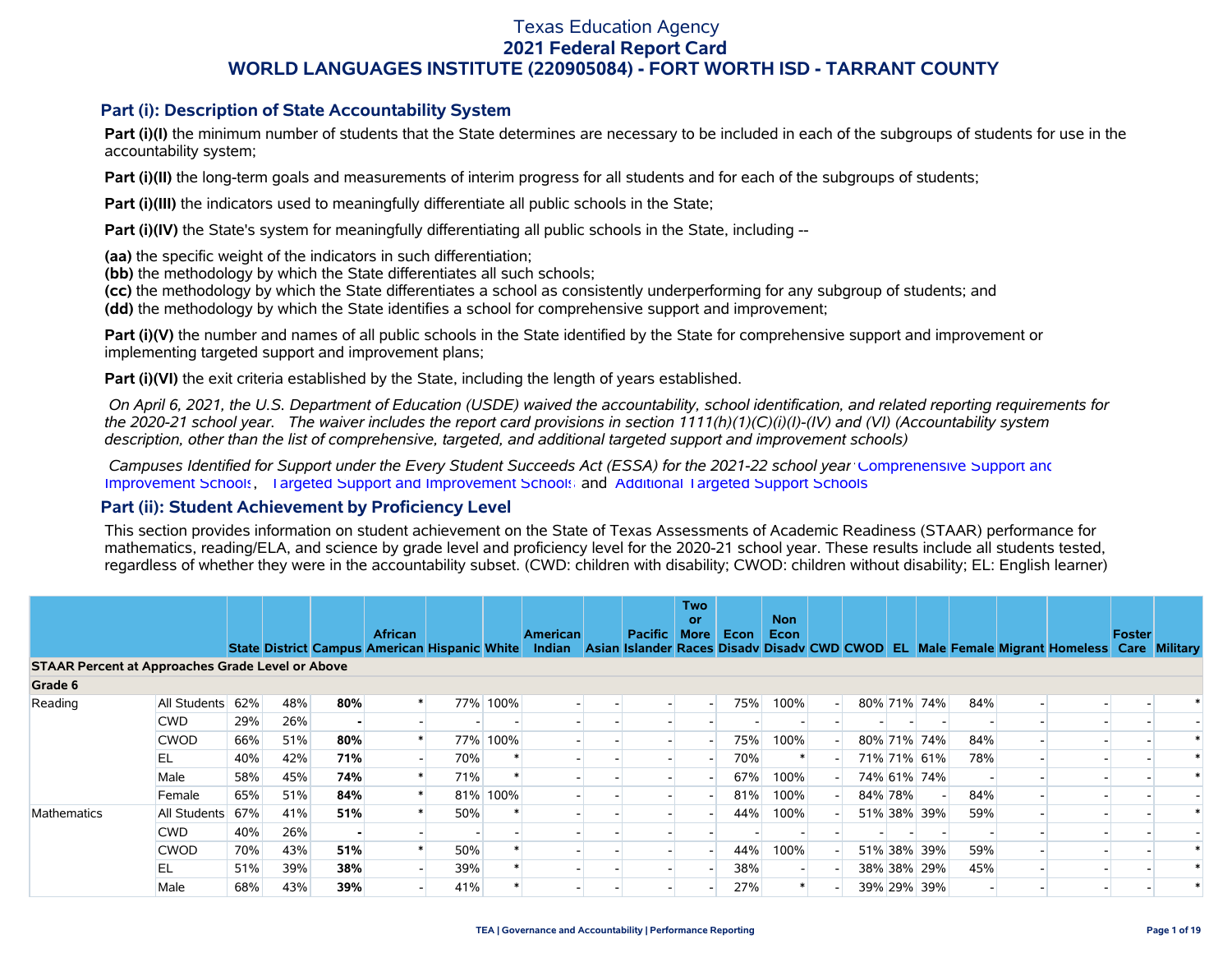|                      |                  |     |     |         |                                                                                                                                                |        |              |                 |                          |                          | Two                      |             |                          |                |        |         |                          |                          |                          |                |        |
|----------------------|------------------|-----|-----|---------|------------------------------------------------------------------------------------------------------------------------------------------------|--------|--------------|-----------------|--------------------------|--------------------------|--------------------------|-------------|--------------------------|----------------|--------|---------|--------------------------|--------------------------|--------------------------|----------------|--------|
|                      |                  |     |     |         | <b>African</b>                                                                                                                                 |        |              | <b>American</b> |                          | Pacific More             | or                       | <b>Econ</b> | <b>Non</b><br>Econ       |                |        |         |                          |                          |                          | <b>Foster</b>  |        |
|                      |                  |     |     |         | State District Campus American Hispanic White Indian Asian Islander Races Disadv Disadv CWD CWOD EL Male Female Migrant Homeless Care Military |        |              |                 |                          |                          |                          |             |                          |                |        |         |                          |                          |                          |                |        |
| Mathematics          | Female           | 66% | 39% | 59%     | $\ast$                                                                                                                                         | 56%    | $\ast$       |                 | $\overline{\phantom{a}}$ | $\overline{\phantom{a}}$ | $\overline{\phantom{a}}$ | 54%         | $\ast$                   | $\blacksquare$ |        | 59% 45% | $\overline{a}$           | 59%                      | $\Box$                   |                |        |
| Grade 7              |                  |     |     |         |                                                                                                                                                |        |              |                 |                          |                          |                          |             |                          |                |        |         |                          |                          |                          |                |        |
| Reading              | All Students 69% |     | 58% | 86%     | $\ast$                                                                                                                                         |        | 84% 100%     |                 |                          | $\ast$                   | $\ast$                   | 82%         | 96%                      | $\sim$         |        |         | 86% 72% 86%              | 85%                      | $\overline{\phantom{a}}$ |                |        |
|                      | <b>CWD</b>       | 34% | 31% |         |                                                                                                                                                |        |              |                 |                          |                          | $\blacksquare$           |             |                          | $\sim$         |        |         |                          |                          |                          |                |        |
|                      | <b>CWOD</b>      | 73% | 61% | 86%     | $\ast$                                                                                                                                         |        | 84% 100%     |                 |                          | $\ast$                   | $\ast$                   | 82%         | 96%                      |                |        |         | 86% 72% 86%              | 85%                      | $\mathbf{u}^{(1)}$       |                |        |
|                      | EL               | 46% | 50% | 72%     |                                                                                                                                                | 71%    |              |                 |                          | $\ast$                   | $\overline{\phantom{a}}$ | 72%         | $\ast$                   |                |        |         | 72% 72% 73%              | 71%                      |                          |                |        |
|                      | Male             | 64% | 53% | 86%     | $\overline{a}$                                                                                                                                 |        | 84% 100%     |                 |                          | $\overline{\phantom{a}}$ | $\ast$                   | 85%         | 92%                      | $\sim$         |        |         | 86% 73% 86%              | $\overline{\phantom{a}}$ |                          |                | $\ast$ |
|                      | Female           | 73% | 64% | 85%     | $\ast$                                                                                                                                         | 83%    | ∗            |                 |                          | $\ast$                   | $\ast$                   | 80%         | 100%                     |                |        | 85% 71% | $\overline{a}$           | 85%                      |                          |                |        |
| Mathematics          | All Students 55% |     | 20% |         |                                                                                                                                                | ∗      |              |                 |                          | $\overline{\phantom{a}}$ | $\overline{a}$           | ∗           |                          |                | ∗      |         | $\ast$                   | ∗                        |                          |                |        |
|                      | <b>CWD</b>       | 31% | 22% |         |                                                                                                                                                |        |              |                 |                          |                          |                          |             |                          |                |        |         |                          |                          |                          |                |        |
|                      | <b>CWOD</b>      | 58% | 20% |         |                                                                                                                                                |        |              |                 |                          | $\overline{\phantom{a}}$ |                          | $\ast$      |                          |                | $\ast$ |         | $\ast$                   |                          |                          |                |        |
|                      | EL               | 34% | 19% |         |                                                                                                                                                |        |              |                 |                          |                          |                          |             |                          |                |        |         |                          |                          |                          |                |        |
|                      | Male             | 54% | 21% |         |                                                                                                                                                |        |              |                 |                          | $\overline{\phantom{a}}$ | $\overline{\phantom{a}}$ | $\ast$      |                          |                | $\ast$ |         | $\ast$                   |                          | $\overline{\phantom{a}}$ |                |        |
|                      | Female           | 55% | 18% | $\star$ |                                                                                                                                                | $\ast$ |              |                 |                          |                          |                          |             | $\ast$                   |                | $\ast$ |         |                          | $\ast$                   | $\overline{a}$           |                |        |
| Grade 8              |                  |     |     |         |                                                                                                                                                |        |              |                 |                          |                          |                          |             |                          |                |        |         |                          |                          |                          |                |        |
| Reading              | All Students 73% |     | 58% | 53%     | $\ast$                                                                                                                                         | 52%    |              |                 |                          | $\sim$                   | $\blacksquare$           | 50%         | $\ast$                   | $\ast$         |        |         | 53% 54% 44%              | 56%                      | $\overline{a}$           |                |        |
|                      | <b>CWD</b>       | 38% | 29% | $\star$ |                                                                                                                                                | $\ast$ |              |                 |                          | $\overline{\phantom{a}}$ | $\overline{a}$           | $\ast$      |                          | $\ast$         |        | $\ast$  | $\overline{\phantom{a}}$ | $\ast$                   |                          |                |        |
|                      | <b>CWOD</b>      | 77% | 61% | 53%     | $\ast$                                                                                                                                         | 52%    |              |                 |                          | $\overline{\phantom{a}}$ | $\sim$                   | 50%         | $\ast$                   |                |        |         | 53% 55% 44%              | 57%                      | $\overline{a}$           |                |        |
|                      | EL               | 49% | 52% | 54%     |                                                                                                                                                | 54%    |              |                 |                          | $\blacksquare$           |                          | 54%         |                          | $\ast$         |        |         | 55% 54% 50%              | 56%                      |                          |                |        |
|                      | Male             | 67% | 51% | 44%     | $\overline{a}$                                                                                                                                 | 44%    |              |                 |                          | $\blacksquare$           | $\overline{\phantom{a}}$ | 38%         | $\ast$                   |                |        |         | 44% 50% 44%              |                          |                          |                |        |
|                      | Female           | 78% | 65% | 56%     | $\ast$                                                                                                                                         | 54%    |              |                 |                          | $\blacksquare$           |                          | 54%         | $\ast$                   | $\ast$         |        | 57% 56% | $\overline{\phantom{a}}$ | 56%                      |                          |                |        |
| Mathematics          | All Students 61% |     | 40% | 58%     | 60%                                                                                                                                            | 54%    | 93%          |                 |                          | $\sim$                   | $\ast$                   | 52%         | 84%                      |                |        |         | 58% 34% 66%              | 52%                      |                          |                | $\ast$ |
|                      | <b>CWD</b>       | 34% | 23% | $\star$ | $\overline{\phantom{a}}$                                                                                                                       | $\ast$ | $\ast$       |                 |                          | $\overline{\phantom{a}}$ | $\overline{a}$           | $\ast$      | $\ast$                   | $\ast$         |        | $\ast$  | $\ast$                   | $\ast$                   |                          |                |        |
|                      | <b>CWOD</b>      | 64% | 41% | 58%     | 60%                                                                                                                                            | 55%    | 92%          |                 |                          | $\blacksquare$           | $\ast$                   | 52%         | 84%                      |                |        |         | 58% 34% 65%              | 52%                      |                          |                |        |
|                      | EL               | 41% | 32% | 34%     | $\overline{\phantom{a}}$                                                                                                                       | 34%    |              |                 |                          | $\overline{\phantom{a}}$ | $\overline{a}$           | 34%         | $\ast$                   | $\ast$         |        |         | 34% 34% 39%              | 30%                      | $\overline{a}$           |                |        |
|                      | Male             | 59% | 38% | 66%     | $\ast$                                                                                                                                         | 61%    | 100%         |                 |                          | $\overline{\phantom{a}}$ | $\overline{\phantom{a}}$ | 57%         | 94%                      | $\ast$         |        |         | 65% 39% 66%              |                          |                          |                | $\ast$ |
|                      | Female           | 63% | 41% | 52%     | $\ast$                                                                                                                                         | 49%    | 86%          |                 |                          | $\sim$                   | $\ast$                   | 48%         | 71%                      | $\ast$         |        | 52% 30% | $\sim$                   | 52%                      |                          |                |        |
| Science              | All Students 67% |     | 46% | 53%     | $\ast$                                                                                                                                         | 50%    | $\ast$       |                 |                          | $\overline{\phantom{a}}$ | $\overline{a}$           | 43%         | 93%                      |                |        |         | 54% 21% 68%              | 46%                      |                          |                |        |
|                      | <b>CWD</b>       | 37% | 26% | $\star$ |                                                                                                                                                | $\ast$ |              |                 |                          | $\overline{\phantom{a}}$ | $\blacksquare$           | $\ast$      | $\overline{\phantom{a}}$ | $\ast$         |        | *       | $\sim$                   | $\ast$                   |                          |                |        |
|                      | <b>CWOD</b>      | 71% | 48% | 54%     | $\ast$                                                                                                                                         | 51%    | $\ast$       |                 |                          | $\overline{a}$           | $\sim$                   | 45%         | 93%                      |                |        |         | 54% 22% 68%              | 48%                      |                          |                |        |
|                      | EL               | 40% | 35% | 21%     | $\overline{\phantom{a}}$                                                                                                                       | 21%    |              |                 |                          | $\overline{a}$           | $\overline{\phantom{a}}$ | 21%         | $\ast$                   | $\ast$         |        |         | 22% 21% 38%              | 15%                      |                          |                |        |
|                      | Male             | 67% | 46% | 68%     |                                                                                                                                                | 65%    | $\ast$       |                 |                          | $\overline{\phantom{a}}$ | $\overline{a}$           | 57%         | 88%                      |                |        |         | 68% 38% 68%              |                          |                          |                |        |
|                      | Female           | 67% | 45% | 46%     | $\ast$                                                                                                                                         | 44%    | $\ast$       |                 |                          | $\overline{a}$           | $\blacksquare$           | 39%         | 100%                     | $\ast$         |        | 48% 15% |                          | 46%                      | $\overline{\phantom{a}}$ | $\blacksquare$ |        |
| <b>End of Course</b> |                  |     |     |         |                                                                                                                                                |        |              |                 |                          |                          |                          |             |                          |                |        |         |                          |                          |                          |                |        |
| English I            | All Students 66% |     | 50% | 88%     | $\ast$                                                                                                                                         |        | 87% 100%     |                 |                          | $\blacksquare$           | $\overline{\phantom{a}}$ | 85%         | 100%                     |                |        |         | 88% 70% 87%              | 89%                      | $\overline{\phantom{a}}$ |                |        |
|                      | <b>CWD</b>       | 30% | 22% | $\star$ |                                                                                                                                                |        | $\ast$       |                 |                          | $\overline{a}$           | $\overline{a}$           | $\ast$      | $\ast$                   | $\ast$         |        |         | $\ast$                   | $\sim$                   | $\overline{a}$           |                |        |
|                      | <b>CWOD</b>      | 70% | 53% | 88%     | $\ast$                                                                                                                                         | 87%    | $\ast$       |                 |                          | $\overline{\phantom{a}}$ | $\overline{\phantom{a}}$ | 85%         | 100%                     |                |        |         | 88% 70% 86%              | 89%                      |                          |                | $\ast$ |
|                      | EL               | 34% | 33% | 70%     | $\overline{\phantom{a}}$                                                                                                                       | 70%    |              |                 |                          | $\overline{a}$           | $\overline{a}$           | 69%         | $\ast$                   |                |        |         | 70% 70% 60%              | 76%                      |                          |                |        |
|                      | Male             | 61% | 45% | 87%     | $\ast$                                                                                                                                         | 85%    | $\pmb{\ast}$ |                 |                          | $\blacksquare$           | $\overline{\phantom{a}}$ | 81%         | 100%                     |                |        |         | 86% 60% 87%              |                          |                          |                |        |
|                      | Female           | 72% | 55% | 89%     | $\ast$                                                                                                                                         | 89%    | $\ast$       |                 |                          | $\overline{\phantom{a}}$ | $\overline{a}$           | 88%         | 100%                     |                |        | 89% 76% | $\overline{a}$           | 89%                      |                          |                | $\ast$ |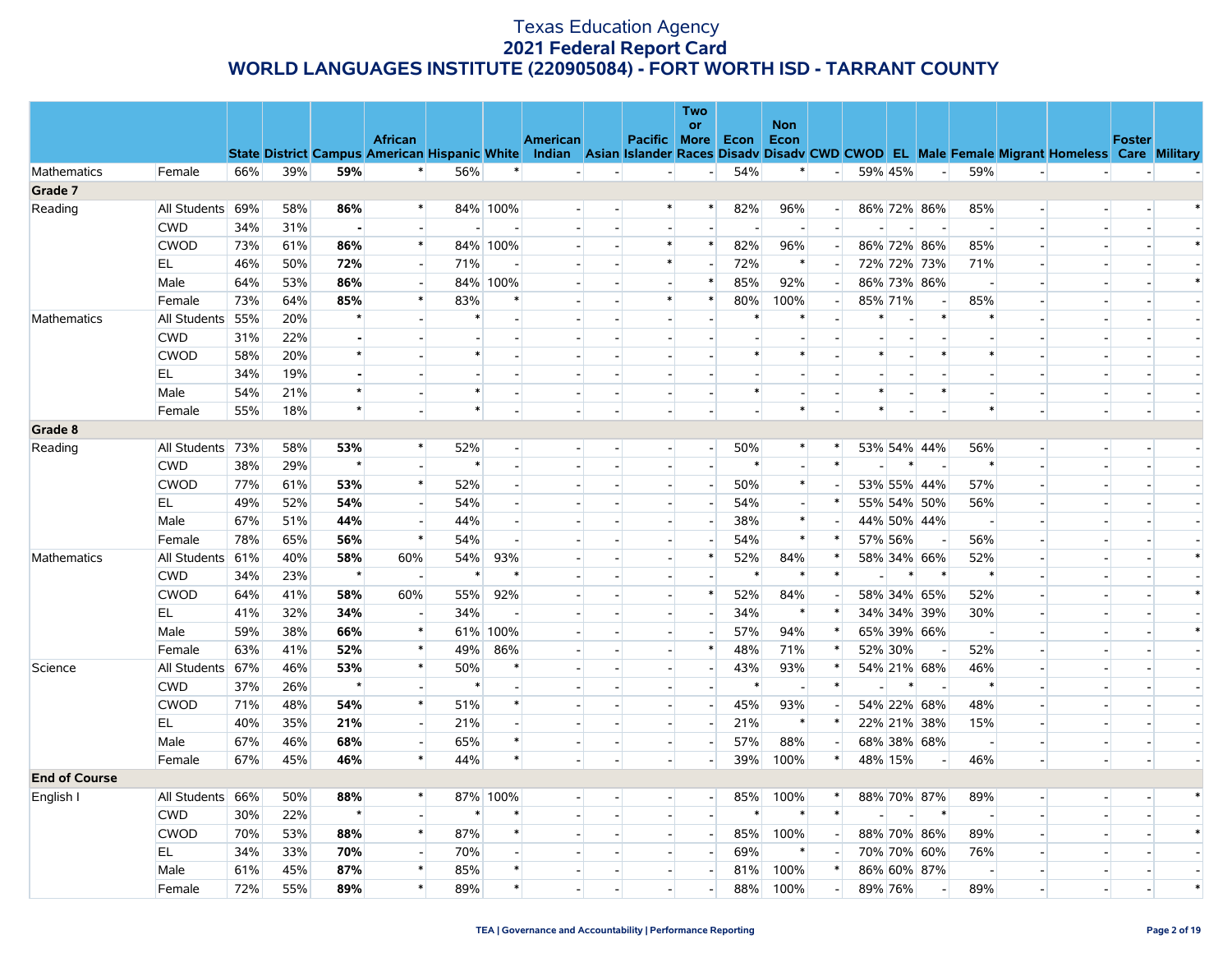|                                                    |                  |     |     |                |                |        |          |                 |                          | Two                      |        |                    |                          |         |         |                          |                          |                          |                                                                                                                                                |               |        |
|----------------------------------------------------|------------------|-----|-----|----------------|----------------|--------|----------|-----------------|--------------------------|--------------------------|--------|--------------------|--------------------------|---------|---------|--------------------------|--------------------------|--------------------------|------------------------------------------------------------------------------------------------------------------------------------------------|---------------|--------|
|                                                    |                  |     |     |                | <b>African</b> |        |          | <b>American</b> | Pacific More             | or                       | Econ   | <b>Non</b><br>Econ |                          |         |         |                          |                          |                          |                                                                                                                                                | <b>Foster</b> |        |
|                                                    |                  |     |     |                |                |        |          |                 |                          |                          |        |                    |                          |         |         |                          |                          |                          | State District Campus American Hispanic White Indian Asian Islander Races Disady Disady CWD CWOD EL Male Female Migrant Homeless Care Military |               |        |
| English II                                         | All Students 70% |     | 54% | 86%            |                | 86%    |          |                 |                          | $\blacksquare$           | 84%    | 100%               | $\ast$                   |         |         | 89% 74% 70%              | 93%                      |                          |                                                                                                                                                |               |        |
|                                                    | <b>CWD</b>       | 32% | 24% | $\star$        |                | $\ast$ |          |                 |                          | $\overline{a}$           | $\ast$ |                    | $\ast$                   |         | $\ast$  | $\ast$                   | $\ast$                   | $\overline{a}$           |                                                                                                                                                |               |        |
|                                                    | <b>CWOD</b>      | 74% | 57% | 89%            |                | 88%    |          |                 |                          |                          | 87%    | 100%               |                          |         |         | 89% 76% 78%              | 93%                      |                          |                                                                                                                                                |               |        |
|                                                    | EL               | 34% | 32% | 74%            |                | 74%    |          |                 | $\overline{a}$           | $\blacksquare$           | 71%    | $\ast$             |                          |         |         | 76% 74% 50%              | 82%                      |                          |                                                                                                                                                |               |        |
|                                                    | Male             | 65% | 48% | 70%            |                | 68%    |          |                 |                          |                          | 65%    | $\ast$             | $\ast$                   |         |         | 78% 50% 70%              |                          |                          |                                                                                                                                                |               |        |
|                                                    | Female           | 76% | 59% | 93%            |                | 93%    |          |                 |                          |                          | 92%    | 100%               | $\ast$                   | 93% 82% |         |                          | 93%                      |                          |                                                                                                                                                |               |        |
| Algebra I                                          | All Students 72% |     | 48% | 64%            | $\ast$         | 62%    |          |                 | $\ast$                   | $\ast$                   | 58%    | 84%                | ∗                        |         |         | 63% 49% 68%              | 60%                      |                          |                                                                                                                                                |               | $\ast$ |
|                                                    | <b>CWD</b>       | 44% | 28% | $\star$        |                | $\ast$ |          |                 |                          |                          |        |                    | $\ast$                   |         | ∗       |                          | $\ast$                   |                          |                                                                                                                                                |               |        |
|                                                    | <b>CWOD</b>      | 75% | 50% | 63%            | $\ast$         | 62%    |          |                 | $\ast$                   | $\ast$                   | 58%    | 84%                |                          |         |         | 63% 48% 68%              | 59%                      | $\overline{\phantom{a}}$ |                                                                                                                                                |               | $\ast$ |
|                                                    | EL.              | 54% | 42% | 49%            |                | 50%    |          |                 | $\ast$                   |                          | 46%    | $\ast$             | $\ast$                   |         |         | 48% 49% 53%              | 46%                      |                          |                                                                                                                                                |               |        |
|                                                    | Male             | 68% | 44% | 68%            | $\ast$         | 67%    |          |                 | $\overline{a}$           | $\ast$                   | 59%    | 92%                |                          |         |         | 68% 53% 68%              |                          |                          |                                                                                                                                                |               |        |
|                                                    | Female           | 76% | 51% | 60%            | $\ast$         | 59%    |          |                 | $\ast$                   |                          | 58%    | 71%                | $\ast$                   | 59% 46% |         |                          | 60%                      |                          |                                                                                                                                                |               | $\ast$ |
| Biology                                            | All Students 81% |     | 66% | 85%            | $\ast$         |        | 84% 100% |                 | $\overline{a}$           | $\blacksquare$           | 82%    | 96%                | $\ast$                   |         |         | 85% 67% 80%              | 90%                      | $\overline{\phantom{a}}$ |                                                                                                                                                |               | $\ast$ |
|                                                    | <b>CWD</b>       | 52% | 41% | $\star$        |                | $\ast$ |          |                 |                          |                          |        | $\ast$             | $\ast$                   |         |         | $\ast$                   |                          |                          |                                                                                                                                                |               |        |
|                                                    | <b>CWOD</b>      | 84% | 69% | 85%            | $\ast$         |        | 84% 100% |                 | $\sim$                   | $\overline{\phantom{a}}$ | 82%    | 95%                | $\overline{\phantom{a}}$ |         |         | 85% 67% 79%              | 90%                      | $\overline{\phantom{a}}$ |                                                                                                                                                |               | $\ast$ |
|                                                    | EL               | 56% | 52% | 67%            |                | 67%    |          |                 |                          | $\blacksquare$           | 69%    | $\ast$             |                          |         |         | 67% 67% 50%              | 76%                      |                          |                                                                                                                                                |               |        |
|                                                    | Male             | 79% | 63% | 80%            | $\ast$         | 78%    | $\ast$   |                 | $\overline{a}$           | $\sim$                   | 71%    | 100%               | $\ast$                   |         |         | 79% 50% 80%              | $\overline{\phantom{a}}$ | $\overline{a}$           |                                                                                                                                                |               |        |
|                                                    | Female           | 83% | 69% | 90%            | $\ast$         | 89%    | $\ast$   |                 |                          |                          | 90%    | 89%                |                          |         | 90% 76% |                          | 90%                      |                          |                                                                                                                                                |               | $\ast$ |
| <b>STAAR Percent at Meets Grade Level or Above</b> |                  |     |     |                |                |        |          |                 |                          |                          |        |                    |                          |         |         |                          |                          |                          |                                                                                                                                                |               |        |
| Grade 6                                            |                  |     |     |                |                |        |          |                 |                          |                          |        |                    |                          |         |         |                          |                          |                          |                                                                                                                                                |               |        |
| Reading                                            | All Students 32% |     | 22% | 45%            | $\ast$         | 41%    | 88%      |                 |                          | $\blacksquare$           | 36%    | 83%                | $\sim$                   |         |         | 45% 25% 41%              | 48%                      | $\overline{\phantom{a}}$ |                                                                                                                                                |               |        |
|                                                    | <b>CWD</b>       | 16% | 18% | $\blacksquare$ |                |        |          |                 |                          |                          |        |                    |                          |         |         |                          |                          |                          |                                                                                                                                                |               |        |
|                                                    | <b>CWOD</b>      | 34% | 22% | 45%            | $\ast$         | 41%    | 88%      |                 | $\overline{a}$           | $\overline{a}$           | 36%    | 83%                |                          |         |         | 45% 25% 41%              | 48%                      | $\overline{a}$           |                                                                                                                                                |               | $\ast$ |
|                                                    | EL               | 13% | 14% | 25%            |                | 26%    |          |                 |                          | $\overline{\phantom{a}}$ | 24%    | $\ast$             |                          |         |         | 25% 25% 22%              | 28%                      |                          |                                                                                                                                                |               | $\ast$ |
|                                                    | Male             | 30% | 20% | 41%            | $\ast$         | 40%    | $\ast$   |                 | $\sim$                   | $\overline{a}$           | 30%    | 78%                | $\blacksquare$           |         |         | 41% 22% 41%              | $\overline{\phantom{a}}$ | $\overline{a}$           |                                                                                                                                                |               | $\ast$ |
|                                                    | Female           | 34% | 23% | 48%            | $\ast$         |        | 42% 100% |                 |                          |                          | 40%    | 89%                | $\sim$                   | 48% 28% |         | $\overline{\phantom{a}}$ | 48%                      |                          |                                                                                                                                                |               |        |
| Mathematics                                        | All Students 35% |     | 13% | 11%            | $\ast$         | 11%    |          |                 |                          |                          | 7%     | 33%                |                          |         |         | 11% 6% 11%               | 10%                      |                          |                                                                                                                                                |               | $\ast$ |
|                                                    | <b>CWD</b>       | 19% | 16% |                |                |        |          |                 |                          |                          |        |                    |                          |         |         |                          |                          |                          |                                                                                                                                                |               |        |
|                                                    | <b>CWOD</b>      | 37% | 13% | 11%            | $\ast$         | 11%    |          |                 |                          | $\blacksquare$           | 7%     | 33%                |                          | 11%     |         | 6% 11%                   | 10%                      |                          |                                                                                                                                                |               | $\ast$ |
|                                                    | EL               | 18% | 10% | 6%             |                | 6%     |          |                 |                          |                          | 6%     |                    |                          | 6%      | 6%      | 0%                       | 10%                      |                          |                                                                                                                                                |               | $\ast$ |
|                                                    | Male             | 37% | 14% | 11%            |                | 12%    |          |                 | $\sim$                   | $\overline{a}$           | 0%     | $\ast$             |                          | 11%     |         | 0% 11%                   |                          | $\overline{a}$           |                                                                                                                                                |               | $\ast$ |
|                                                    | Female           | 33% | 12% | 10%            | $\ast$         | 11%    |          |                 |                          | $\blacksquare$           | 12%    | $\ast$             |                          |         | 10% 10% | $\sim$                   | 10%                      | $\overline{\phantom{a}}$ | $\blacksquare$                                                                                                                                 |               |        |
| Grade 7                                            |                  |     |     |                |                |        |          |                 |                          |                          |        |                    |                          |         |         |                          |                          |                          |                                                                                                                                                |               |        |
| Reading                                            | All Students 44% |     | 33% | 49%            | $\ast$         | 47%    | 86%      |                 | $\ast$                   | $\ast$                   | 45%    | 65%                | $\overline{\phantom{a}}$ |         |         | 49% 20% 51%              | 48%                      | $\overline{\phantom{a}}$ |                                                                                                                                                |               | $\ast$ |
|                                                    | <b>CWD</b>       | 20% | 20% | $\blacksquare$ |                |        |          |                 |                          |                          |        |                    |                          |         |         |                          |                          |                          |                                                                                                                                                |               |        |
|                                                    | <b>CWOD</b>      | 48% | 35% | 49%            | $\ast$         | 47%    | 86%      |                 | $\ast$                   | $\ast$                   | 45%    | 65%                | $\overline{\phantom{a}}$ |         |         | 49% 20% 51%              | 48%                      | $\overline{\phantom{a}}$ |                                                                                                                                                |               | $\ast$ |
|                                                    | EL               | 20% | 23% | 20%            |                | 20%    |          |                 | $\ast$                   |                          | 21%    | $\ast$             |                          |         |         | 20% 20% 23%              | 17%                      |                          |                                                                                                                                                |               |        |
|                                                    | Male             | 41% | 30% | 51%            |                | 49%    | 80%      |                 | $\overline{\phantom{a}}$ | $\ast$                   | 49%    | 58%                |                          |         |         | 51% 23% 51%              |                          |                          |                                                                                                                                                |               | $\ast$ |
|                                                    | Female           | 48% | 37% | 48%            | $\ast$         | 45%    | $\ast$   |                 | $\ast$                   | $\ast$                   | 40%    | 73%                |                          |         | 48% 17% | $\overline{\phantom{a}}$ | 48%                      |                          |                                                                                                                                                |               |        |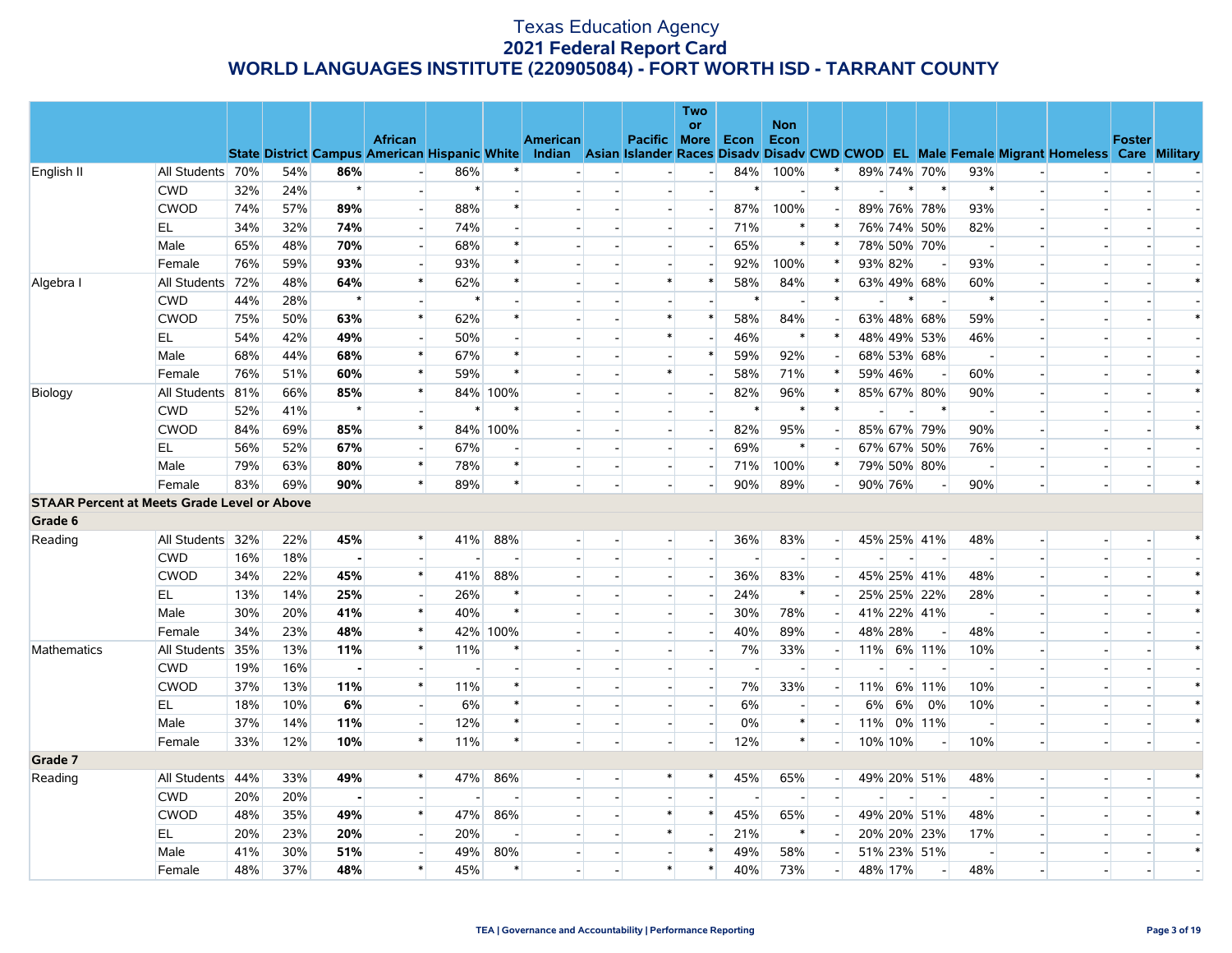|                      |                  |     |     |         |                                                                                                                                                |        |                          |                 |                          |                          | <b>Two</b>               |        |                    |        |         |         |                          |                          |                          |               |        |
|----------------------|------------------|-----|-----|---------|------------------------------------------------------------------------------------------------------------------------------------------------|--------|--------------------------|-----------------|--------------------------|--------------------------|--------------------------|--------|--------------------|--------|---------|---------|--------------------------|--------------------------|--------------------------|---------------|--------|
|                      |                  |     |     |         | <b>African</b>                                                                                                                                 |        |                          | <b>American</b> |                          | Pacific More Econ        | <b>or</b>                |        | <b>Non</b><br>Econ |        |         |         |                          |                          |                          | <b>Foster</b> |        |
|                      |                  |     |     |         | State District Campus American Hispanic White Indian Asian Islander Races Disady Disady CWD CWOD EL Male Female Migrant Homeless Care Military |        |                          |                 |                          |                          |                          |        |                    |        |         |         |                          |                          |                          |               |        |
| Mathematics          | All Students 26% |     | 5%  |         |                                                                                                                                                |        |                          |                 |                          |                          |                          |        |                    |        |         |         |                          |                          |                          |               |        |
|                      | <b>CWD</b>       | 16% | 17% |         |                                                                                                                                                |        |                          |                 |                          |                          |                          |        |                    |        |         |         |                          |                          |                          |               |        |
|                      | <b>CWOD</b>      | 28% | 3%  | $\star$ |                                                                                                                                                | $\ast$ |                          |                 |                          |                          |                          | $\ast$ | $\ast$             |        | $\ast$  |         | $\ast$                   | $\ast$                   |                          |               |        |
|                      | EL               | 10% | 3%  |         |                                                                                                                                                |        |                          |                 |                          |                          |                          |        |                    |        |         |         |                          |                          |                          |               |        |
|                      | Male             | 27% | 6%  | $\star$ |                                                                                                                                                | $\ast$ |                          |                 |                          |                          |                          | $\ast$ |                    |        | $\ast$  |         | $\ast$                   |                          |                          |               |        |
|                      | Female           | 26% | 4%  | $\star$ |                                                                                                                                                | $\ast$ |                          |                 |                          |                          |                          |        | $\ast$             |        | $\ast$  |         |                          | $\ast$                   |                          |               |        |
| Grade 8              |                  |     |     |         |                                                                                                                                                |        |                          |                 |                          |                          |                          |        |                    |        |         |         |                          |                          |                          |               |        |
| Reading              | All Students 45% |     | 27% | 24%     |                                                                                                                                                | 21%    |                          |                 |                          |                          | $\overline{\phantom{a}}$ | 22%    | $\ast$             |        |         | 25% 21% | 0%                       | 32%                      |                          |               |        |
|                      | <b>CWD</b>       | 21% | 18% | $\star$ |                                                                                                                                                | $\ast$ |                          |                 |                          |                          | $\overline{a}$           | $\ast$ |                    | $\ast$ |         | $\ast$  | $\sim$                   | $\ast$                   |                          |               |        |
|                      | <b>CWOD</b>      | 48% | 28% | 25%     | $\ast$                                                                                                                                         | 23%    |                          |                 |                          |                          | $\overline{\phantom{a}}$ | 23%    | $*$                |        |         | 25% 23% | 0%                       | 35%                      |                          |               |        |
|                      | EL.              | 19% | 19% | 21%     |                                                                                                                                                | 21%    |                          |                 |                          |                          |                          | 21%    |                    |        |         | 23% 21% | 0%                       | 28%                      |                          |               |        |
|                      | Male             | 40% | 23% | $0\%$   |                                                                                                                                                | $0\%$  |                          |                 |                          | $\blacksquare$           |                          | 0%     | $\ast$             |        |         | 0% 0%   | 0%                       | $\overline{a}$           |                          |               |        |
|                      | Female           | 51% | 31% | 32%     | $\ast$                                                                                                                                         | 29%    |                          |                 |                          |                          |                          | 29%    | $\ast$             |        | 35% 28% |         | $\overline{\phantom{a}}$ | 32%                      |                          |               |        |
| Mathematics          | All Students 36% |     | 17% | 22%     | 20%                                                                                                                                            | 19%    | 57%                      |                 |                          | $\overline{\phantom{a}}$ | $\ast$                   | 17%    | 41%                |        |         |         | 21% 8% 21%               | 23%                      |                          |               | $\ast$ |
|                      | <b>CWD</b>       | 20% | 17% | $\star$ | $\blacksquare$                                                                                                                                 | $\ast$ | $\ast$                   |                 |                          | $\blacksquare$           |                          | $\ast$ | $\ast$             |        |         | $\ast$  | $\ast$                   | $\ast$                   |                          |               |        |
|                      | <b>CWOD</b>      | 38% | 17% | 21%     | 20%                                                                                                                                            | 18%    | 54%                      |                 |                          |                          | $\ast$                   | 17%    | 39%                |        | 21%     |         | 8% 19%                   | 23%                      |                          |               | $\ast$ |
|                      | EL               | 17% | 10% | 8%      |                                                                                                                                                | 8%     | $\overline{\phantom{a}}$ |                 |                          | $\overline{\phantom{a}}$ | $\overline{\phantom{a}}$ | 8%     | $\ast$             | $\ast$ | 8%      | 8%      | 6%                       | 9%                       |                          |               |        |
|                      | Male             | 35% | 17% | 21%     | $\ast$                                                                                                                                         | 18%    | 57%                      |                 |                          |                          |                          | 17%    | 33%                |        | 19%     |         | 6% 21%                   |                          |                          |               | $\ast$ |
|                      | Female           | 37% | 18% | 23%     | $\ast$                                                                                                                                         | 19%    | 57%                      |                 |                          | $\overline{a}$           | $\ast$                   | 17%    | 50%                | $\ast$ | 23%     | 9%      | $\sim$                   | 23%                      |                          |               |        |
| Science              | All Students 42% |     | 20% | 19%     | $\ast$                                                                                                                                         | 17%    | $\ast$                   |                 |                          | $\blacksquare$           | $\overline{\phantom{a}}$ | 13%    | 43%                |        | 19%     |         | 3% 18%                   | 19%                      | $\overline{\phantom{a}}$ |               |        |
|                      | <b>CWD</b>       | 22% | 18% | $\star$ |                                                                                                                                                | $\ast$ |                          |                 |                          |                          |                          | $\ast$ |                    | $\ast$ |         | $\ast$  | $\overline{\phantom{a}}$ | $\ast$                   |                          |               |        |
|                      | <b>CWOD</b>      | 45% | 20% | 19%     | $\ast$                                                                                                                                         | 18%    | $\ast$                   |                 |                          | $\blacksquare$           | $\blacksquare$           | 14%    | 43%                |        | 19%     |         | 3% 18%                   | 20%                      |                          |               |        |
|                      | EL               | 16% | 13% | 3%      |                                                                                                                                                | 3%     |                          |                 |                          | $\overline{\phantom{a}}$ |                          | 3%     | $\ast$             | $\ast$ | 3%      | 3%      | 0%                       | 4%                       |                          |               |        |
|                      | Male             | 43% | 21% | 18%     | $\overline{\phantom{a}}$                                                                                                                       | 15%    | $\ast$                   |                 |                          | $\overline{a}$           |                          | 14%    | 25%                |        | 18%     |         | 0% 18%                   |                          |                          |               |        |
|                      | Female           | 42% | 20% | 19%     | $\ast$                                                                                                                                         | 18%    | $\ast$                   |                 | $\overline{\phantom{a}}$ | $\overline{\phantom{a}}$ | $\blacksquare$           | 13%    | 67%                | $\ast$ | 20%     | 4%      | $\overline{\phantom{a}}$ | 19%                      | $\overline{\phantom{a}}$ |               |        |
| <b>End of Course</b> |                  |     |     |         |                                                                                                                                                |        |                          |                 |                          |                          |                          |        |                    |        |         |         |                          |                          |                          |               |        |
| English I            | All Students 49% |     | 32% | 69%     | $\ast$                                                                                                                                         |        | 67% 100%                 |                 |                          | $\overline{\phantom{a}}$ | $\overline{a}$           | 61%    | 95%                | *      |         |         | 68% 37% 62%              | 74%                      | $\overline{\phantom{a}}$ |               | $\ast$ |
|                      | <b>CWD</b>       | 19% | 15% | $\star$ |                                                                                                                                                | $\ast$ | $\ast$                   |                 |                          |                          |                          | $\ast$ | $\ast$             | $\ast$ |         |         | $\ast$                   |                          |                          |               |        |
|                      | <b>CWOD</b>      | 53% | 34% | 68%     | $\ast$                                                                                                                                         | 66%    | $\ast$                   |                 |                          | $\overline{a}$           | $\mathbf{u}^{(1)}$       | 61%    | 94%                |        |         |         | 68% 37% 59%              | 74%                      |                          |               | $\ast$ |
|                      | EL               | 16% | 16% | 37%     |                                                                                                                                                | 37%    |                          |                 |                          | $\overline{a}$           |                          | 38%    | $\ast$             |        |         |         | 37% 37% 10%              | 53%                      |                          |               |        |
|                      | Male             | 44% | 29% | 62%     | $\ast$                                                                                                                                         | 59%    |                          |                 |                          |                          | $\blacksquare$           | 46%    | 92%                | $\ast$ |         |         | 59% 10% 62%              |                          |                          |               |        |
|                      | Female           | 55% | 36% | 74%     | $\ast$                                                                                                                                         | 73%    | $\ast$                   |                 |                          | $\blacksquare$           | $\blacksquare$           | 71%    | 100%               |        | 74% 53% |         | $\sim$                   | 74%                      |                          |               | $\ast$ |
| English II           | All Students 57% |     | 37% | 69%     |                                                                                                                                                | 68%    | $\ast$                   |                 |                          |                          |                          | 66%    | 89%                |        |         |         | 73% 43% 55%              | 76%                      |                          |               |        |
|                      | <b>CWD</b>       | 22% | 18% | $\star$ |                                                                                                                                                | $\ast$ |                          |                 |                          | $\overline{a}$           | $\overline{a}$           | $\ast$ | $\overline{a}$     | $\ast$ |         | $\ast$  | $\ast$                   | $\ast$                   |                          |               |        |
|                      | <b>CWOD</b>      | 60% | 39% | 73%     |                                                                                                                                                | 72%    |                          |                 |                          |                          | $\overline{\phantom{a}}$ | 70%    | 89%                |        |         |         | 73% 48% 61%              | 77%                      |                          |               |        |
|                      | EL               | 18% | 17% | 43%     |                                                                                                                                                | 43%    |                          |                 |                          |                          |                          | 43%    | $\ast$             |        |         |         | 48% 43% 17%              | 53%                      |                          |               |        |
|                      | Male             | 51% | 33% | 55%     |                                                                                                                                                | 53%    | $\ast$                   |                 |                          | $\sim$                   | $\overline{\phantom{a}}$ | 47%    | $\ast$             |        |         |         | 61% 17% 55%              | $\overline{\phantom{a}}$ |                          |               |        |
|                      | Female           | 63% | 42% | 76%     |                                                                                                                                                | 75%    | $\ast$                   |                 |                          |                          |                          | 74%    | 83%                | $\ast$ | 77% 53% |         | $\overline{\phantom{a}}$ | 76%                      |                          |               |        |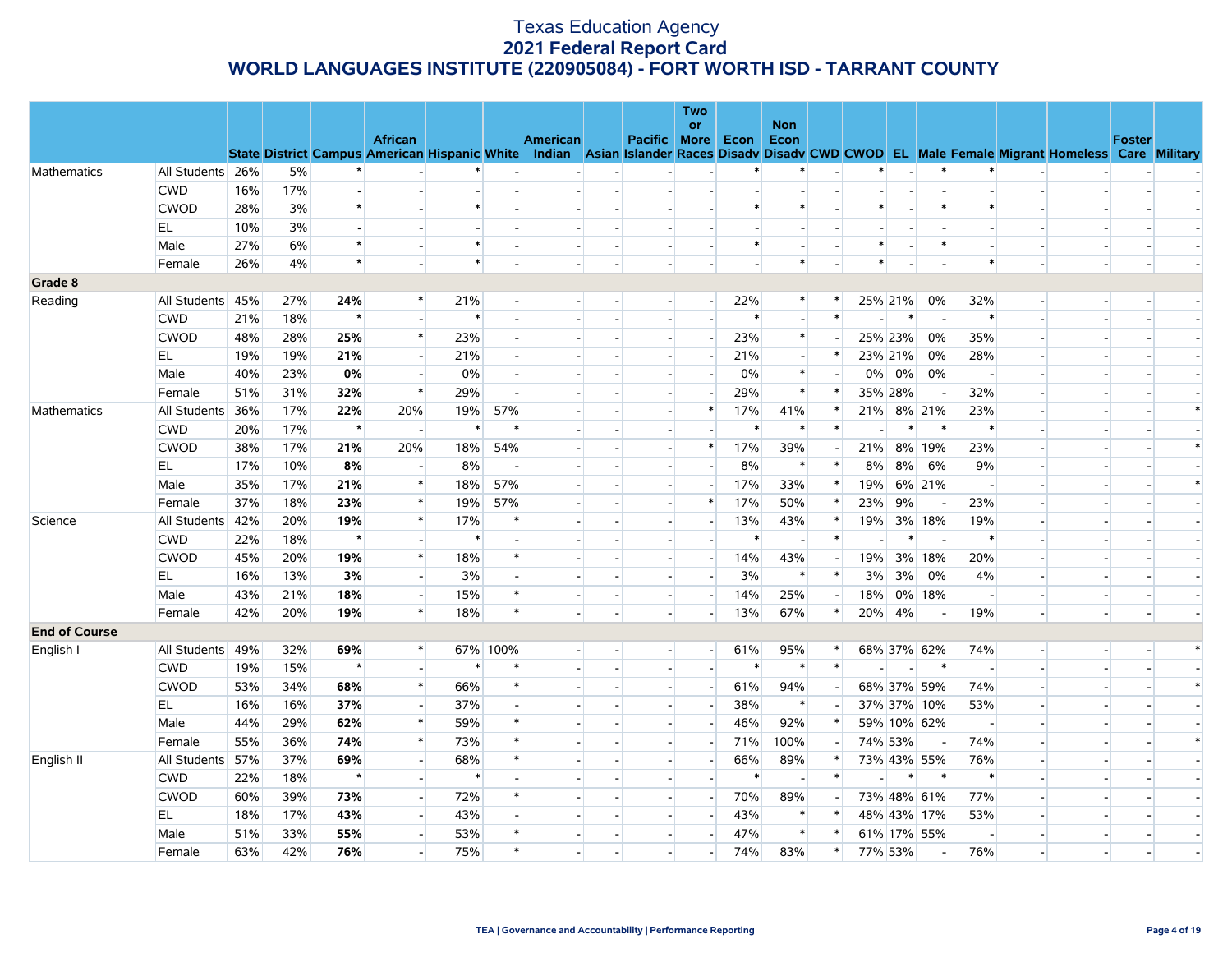|                                             |                  |     |       |                |                          |                          |        |                 |                          |                          | <b>Two</b>                |        |                          |                          |                |          |                          |                          |                          |                                                                                                                                                |                |        |
|---------------------------------------------|------------------|-----|-------|----------------|--------------------------|--------------------------|--------|-----------------|--------------------------|--------------------------|---------------------------|--------|--------------------------|--------------------------|----------------|----------|--------------------------|--------------------------|--------------------------|------------------------------------------------------------------------------------------------------------------------------------------------|----------------|--------|
|                                             |                  |     |       |                | <b>African</b>           |                          |        | <b>American</b> |                          | Pacific More             | or                        | Econ   | <b>Non</b><br>Econ       |                          |                |          |                          |                          |                          |                                                                                                                                                | <b>Foster</b>  |        |
|                                             |                  |     |       |                |                          |                          |        |                 |                          |                          |                           |        |                          |                          |                |          |                          |                          |                          | State District Campus American Hispanic White Indian Asian Islander Races Disadv Disadv CWD CWOD EL Male Female Migrant Homeless Care Military |                |        |
| Algebra I                                   | All Students 40% |     | 17%   | 10%            | $\ast$                   | 10%                      |        |                 | $\overline{\phantom{a}}$ | $\ast$                   | $\ast$                    | 9%     | 16%                      | $\ast$                   | 11%            |          | 5% 12%                   | 9%                       | $\overline{\phantom{a}}$ |                                                                                                                                                |                |        |
|                                             | <b>CWD</b>       | 20% | 13%   | $\star$        | $\overline{a}$           | $\ast$                   |        |                 |                          | $\overline{\phantom{a}}$ | $\overline{\phantom{a}}$  | $\ast$ | $\overline{\phantom{a}}$ | $\ast$                   | $\overline{a}$ | $\ast$   | $\overline{a}$           | $\ast$                   | $\overline{a}$           |                                                                                                                                                |                |        |
|                                             | <b>CWOD</b>      | 42% | 17%   | 11%            | $\ast$                   | 10%                      | $\ast$ |                 |                          | $\ast$                   | $\ast$                    | 9%     | 16%                      | $\sim$                   |                |          | 11% 5% 12%               | 9%                       |                          |                                                                                                                                                |                | $\ast$ |
|                                             | EL.              | 20% | 12%   | 5%             | $\overline{\phantom{a}}$ | 5%                       |        |                 |                          | $\ast$                   | $\overline{\phantom{a}}$  | 5%     | $\ast$                   | $\ast$                   | 5%             | 5%       | 0%                       | 8%                       |                          |                                                                                                                                                |                |        |
|                                             | Male             | 38% | 15%   | 12%            | $\ast$                   | 11%                      | $\ast$ |                 |                          |                          | $\ast$                    | 7%     | 25%                      |                          | 12%            |          | 0% 12%                   |                          |                          |                                                                                                                                                |                |        |
|                                             | Female           | 43% | 18%   | 9%             | $\ast$                   | 10%                      |        |                 |                          | $\ast$                   | $\overline{\phantom{a}}$  | 10%    | 0%                       | $\ast$                   | 9%             | 8%       | $\overline{\phantom{a}}$ | 9%                       |                          |                                                                                                                                                |                | $\ast$ |
| Biology                                     | All Students 54% |     | 32%   | 43%            | $\ast$                   | 40%                      | 83%    |                 |                          |                          | $\overline{\phantom{a}}$  | 33%    | 74%                      | $\ast$                   |                |          | 42% 18% 38%              | 48%                      |                          |                                                                                                                                                |                | $\ast$ |
|                                             | <b>CWD</b>       | 25% | 20%   | $\star$        |                          | $\ast$                   |        |                 |                          | $\overline{\phantom{a}}$ | $\overline{\phantom{a}}$  | $\ast$ | $\ast$                   | $\ast$                   |                |          | $\ast$                   |                          | $\overline{\phantom{a}}$ |                                                                                                                                                |                |        |
|                                             | <b>CWOD</b>      | 57% | 34%   | 42%            | $\ast$                   | 39%                      | 80%    |                 |                          | $\overline{\phantom{a}}$ | $\sim$                    | 32%    | 73%                      | $\overline{\phantom{a}}$ |                |          | 42% 18% 35%              | 48%                      |                          |                                                                                                                                                |                | $\ast$ |
|                                             | EL               | 21% | 17%   | 18%            | $\blacksquare$           | 18%                      |        |                 |                          | $\overline{a}$           | $\overline{a}$            | 19%    | $\ast$                   |                          | 18% 18%        |          | 0%                       | 29%                      | $\overline{\phantom{a}}$ |                                                                                                                                                |                |        |
|                                             | Male             | 52% | 32%   | 38%            | $\ast$                   | 35%                      | $\ast$ |                 |                          | $\overline{a}$           | $\sim$                    | 19%    | 79%                      | $\ast$                   |                |          | 35% 0% 38%               | $\overline{\phantom{a}}$ | $\overline{a}$           |                                                                                                                                                |                |        |
|                                             | Female           | 55% | 33%   | 48%            | $\ast$                   | 43%                      | $\ast$ |                 |                          | $\overline{\phantom{a}}$ | $\overline{\phantom{a}}$  | 44%    | 67%                      | $\overline{a}$           | 48% 29%        |          | н.                       | 48%                      | $\blacksquare$           |                                                                                                                                                |                | $\ast$ |
| <b>STAAR Percent at Masters Grade Level</b> |                  |     |       |                |                          |                          |        |                 |                          |                          |                           |        |                          |                          |                |          |                          |                          |                          |                                                                                                                                                |                |        |
| Grade 6                                     |                  |     |       |                |                          |                          |        |                 |                          |                          |                           |        |                          |                          |                |          |                          |                          |                          |                                                                                                                                                |                |        |
| Reading                                     | All Students 14% |     | 8%    | 25%            | $\ast$                   | 20%                      | 75%    |                 |                          | $\overline{a}$           | $\overline{a}$            | 18%    | 56%                      | $\left  - \right $       |                |          | 25% 13% 28%              | 23%                      | $\overline{\phantom{a}}$ |                                                                                                                                                |                | $\ast$ |
|                                             | <b>CWD</b>       | 6%  | 6%    |                |                          |                          |        |                 |                          |                          | $\mathbf{u}^{\mathrm{c}}$ |        |                          | $\overline{a}$           |                |          |                          |                          |                          |                                                                                                                                                |                |        |
|                                             | <b>CWOD</b>      | 16% | 9%    | 25%            | $\ast$                   | 20%                      | 75%    |                 |                          | $\overline{a}$           | $\overline{\phantom{a}}$  | 18%    | 56%                      | $\overline{\phantom{a}}$ |                |          | 25% 13% 28%              | 23%                      | $\overline{\phantom{a}}$ |                                                                                                                                                |                | $\ast$ |
|                                             | EL               | 4%  | 4%    | 13%            | $\mathbb{L}$             | 13%                      | ∗      |                 |                          | $\overline{\phantom{a}}$ | $\overline{a}$            | 13%    | $\ast$                   |                          |                |          | 13% 13% 13%              | 13%                      |                          |                                                                                                                                                |                | $\ast$ |
|                                             | Male             | 13% | 7%    | 28%            | $\ast$                   | 26%                      | $\ast$ |                 |                          | $\overline{a}$           | $\overline{\phantom{a}}$  | 17%    | 67%                      | $\overline{\phantom{a}}$ |                |          | 28% 13% 28%              | $\overline{\phantom{a}}$ |                          |                                                                                                                                                |                | $\ast$ |
|                                             | Female           | 16% | 10%   | 23%            | $\ast$                   | 17%                      | 83%    |                 |                          |                          |                           | 19%    | 44%                      |                          | 23% 13%        |          | $\overline{\phantom{a}}$ | 23%                      |                          |                                                                                                                                                |                |        |
| Mathematics                                 | All Students 15% |     | 3%    | 0%             | $\ast$                   | 0%                       |        |                 |                          | $\overline{\phantom{a}}$ |                           | 0%     | 0%                       | $\left  - \right $       |                | $0\%$ 0% | 0%                       | $0\%$                    | $\overline{\phantom{a}}$ |                                                                                                                                                |                | $\ast$ |
|                                             | <b>CWD</b>       | 7%  | 5%    | $\blacksquare$ | $\overline{\phantom{a}}$ | $\overline{\phantom{a}}$ |        |                 |                          |                          |                           |        |                          | $\overline{a}$           |                |          | $\overline{\phantom{a}}$ |                          |                          |                                                                                                                                                |                |        |
|                                             | <b>CWOD</b>      | 16% | 3%    | 0%             | $\ast$                   | 0%                       |        |                 |                          | $\overline{\phantom{a}}$ | $\overline{\phantom{a}}$  | 0%     | 0%                       | $\overline{a}$           | $0\%$          | $0\%$    | $0\%$                    | 0%                       | $\overline{\phantom{a}}$ |                                                                                                                                                |                |        |
|                                             | EL               | 5%  | 2%    | 0%             | $\mathbb{L}$             | $0\%$                    |        |                 |                          | $\overline{a}$           | $\overline{a}$            | 0%     |                          | $\overline{a}$           | $0\%$          | 0%       | 0%                       | 0%                       | $\overline{a}$           |                                                                                                                                                |                |        |
|                                             | Male             | 16% | 3%    | 0%             | $\blacksquare$           | 0%                       |        |                 |                          | $\overline{a}$           | $\overline{\phantom{a}}$  | 0%     | $\ast$                   | $\sim$                   | $0\%$          | $0\%$    | $0\%$                    | $\overline{\phantom{a}}$ | $\overline{\phantom{a}}$ |                                                                                                                                                |                | $\ast$ |
|                                             | Female           | 13% | 3%    | 0%             | $\ast$                   | 0%                       | $\ast$ |                 |                          | $\overline{a}$           | $\overline{a}$            | 0%     | $\ast$                   | $\overline{a}$           | 0%             | $0\%$    | $\overline{\phantom{a}}$ | 0%                       | $\overline{a}$           |                                                                                                                                                | $\overline{a}$ |        |
| Grade 7                                     |                  |     |       |                |                          |                          |        |                 |                          |                          |                           |        |                          |                          |                |          |                          |                          |                          |                                                                                                                                                |                |        |
| Reading                                     | All Students 25% |     | 17%   | 32%            | $\ast$                   | 31%                      | 57%    |                 |                          | $\ast$                   | $\ast$                    | 26%    | 52%                      | $\overline{a}$           | 32%            |          | 6% 33%                   | 30%                      | $\overline{a}$           |                                                                                                                                                |                |        |
|                                             | <b>CWD</b>       | 9%  | 6%    |                | $\mathbf{r}$             |                          |        |                 |                          |                          |                           |        |                          |                          |                |          |                          |                          |                          |                                                                                                                                                |                |        |
|                                             | <b>CWOD</b>      | 27% | 18%   | 32%            | $\ast$                   | 31%                      | 57%    |                 |                          | $\ast$                   | $\ast$                    | 26%    | 52%                      | $\sim$                   | 32%            |          | 6% 33%                   | 30%                      | $\sim$                   |                                                                                                                                                |                | $\ast$ |
|                                             | EL               | 8%  | 9%    | 6%             |                          | 6%                       |        |                 |                          | $\ast$                   |                           | 6%     | $\ast$                   | $\sim$                   | 6%             |          | 6% 12%                   | 0%                       |                          |                                                                                                                                                |                |        |
|                                             | Male             | 22% | 14%   | 33%            | $\overline{\phantom{a}}$ | 31%                      | 60%    |                 |                          | $\overline{\phantom{a}}$ | $\ast$                    | 28%    | 50%                      | $\sim$                   |                |          | 33% 12% 33%              | $\overline{\phantom{a}}$ |                          |                                                                                                                                                |                | $\ast$ |
|                                             | Female           | 28% | 20%   | 30%            | $\ast$                   | 30%                      |        |                 |                          | $\ast$                   | $\ast$                    | 23%    | 55%                      | $\overline{a}$           | 30%            | 0%       |                          | 30%                      |                          |                                                                                                                                                |                |        |
| Mathematics                                 | All Students 11% |     | $1\%$ |                |                          | $\ast$                   |        |                 |                          | $\overline{\phantom{a}}$ |                           | ∗      |                          |                          |                |          | $\ast$                   |                          |                          |                                                                                                                                                |                |        |
|                                             | <b>CWD</b>       | 6%  | 4%    |                |                          |                          |        |                 |                          |                          |                           |        |                          |                          |                |          |                          |                          |                          |                                                                                                                                                |                |        |
|                                             | <b>CWOD</b>      | 12% | 0%    | $\star$        |                          | $\ast$                   |        |                 |                          |                          |                           | $\ast$ | $\ast$                   |                          | $\ast$         |          | $\ast$                   | $\ast$                   |                          |                                                                                                                                                |                |        |
|                                             | EL               | 3%  | 0%    |                |                          |                          |        |                 |                          |                          |                           |        |                          |                          |                |          |                          |                          |                          |                                                                                                                                                |                |        |
|                                             | Male             | 11% | 1%    |                |                          | $\ast$                   |        |                 |                          | $\overline{\phantom{a}}$ |                           | $\ast$ |                          |                          | $\ast$         |          | $\ast$                   |                          |                          |                                                                                                                                                |                |        |
|                                             | Female           | 11% | 1%    | $\star$        |                          | $\ast$                   |        |                 |                          |                          |                           |        | $\ast$                   |                          | $\ast$         |          |                          | $\ast$                   |                          |                                                                                                                                                |                |        |
| Grade 8                                     |                  |     |       |                |                          |                          |        |                 |                          |                          |                           |        |                          |                          |                |          |                          |                          |                          |                                                                                                                                                |                |        |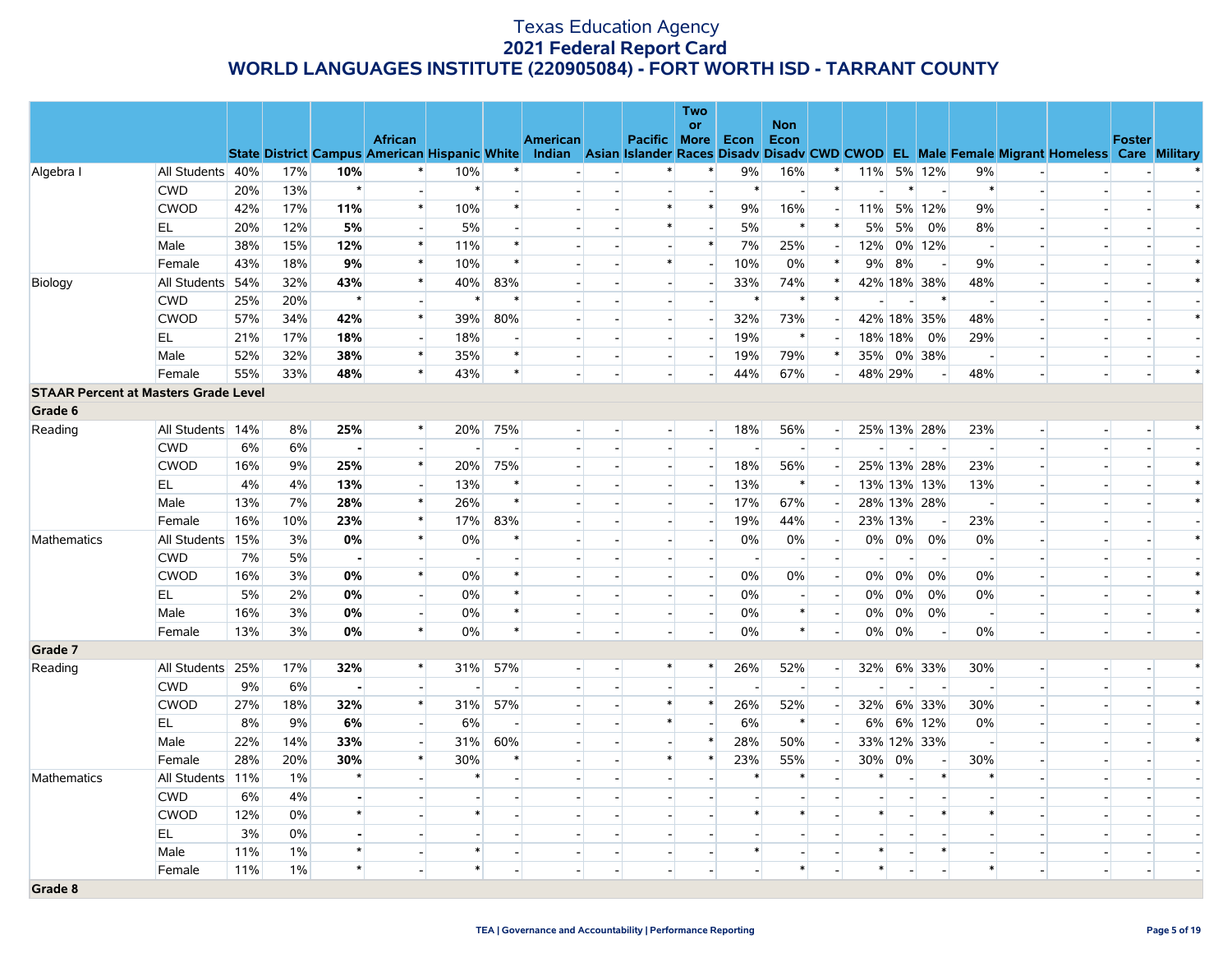| or<br><b>Non</b><br><b>African</b><br><b>American</b><br><b>Foster</b><br>Pacific More Econ<br>Econ<br><b>State District Campus American Hispanic White</b><br>Indian Asian Islander Races Disadv Disadv CWD CWOD EL Male Female Migrant Homeless Care Military<br>All Students 21%<br>$9\%$<br>0%<br>Reading<br>8%<br>6%<br>6%<br>9%<br>4%<br>12%<br>$\blacksquare$<br>$\star$<br>$\ast$<br>$\ast$<br>$\ast$<br><b>CWD</b><br>6%<br>3%<br>$\ast$<br>$\ast$<br>$\overline{a}$<br>$\overline{a}$<br>$\overline{\phantom{a}}$<br><b>CWOD</b><br>22%<br>$\ast$<br>7%<br>13%<br>8%<br>9%<br>6%<br>$\ast$<br>9%<br>5%<br>0%<br>5%<br>$\ast$<br>EL<br>4%<br>4%<br>4%<br>5%<br>4%<br>0%<br>6%<br>4%<br>Male<br>17%<br>6%<br>0%<br>0%<br>0%<br>$\ast$<br>0%<br>$0\%$<br>0%<br>$\overline{a}$<br>$\overline{a}$<br>$\overline{a}$<br>$\overline{a}$<br>$\ast$<br>25%<br>12%<br>8%<br>8%<br>$\ast$<br>$\ast$<br>13%<br>6%<br>12%<br>Female<br>10%<br>$\blacksquare$<br>$\overline{\phantom{a}}$<br>$\ast$<br>7%<br>Mathematics<br>All Students 10%<br>4%<br>6%<br>0%<br>4%<br>21%<br>3%<br>16%<br>$\ast$<br>5%<br>$0\%$<br>5%<br>$\blacksquare$<br>$\star$<br><b>CWD</b><br>7%<br>3%<br>$\ast$<br>$\ast$<br>$\ast$<br>$\ast$<br>$\ast$<br>$\ast$<br>$\ast$<br><b>CWOD</b><br>5%<br>15%<br>$\ast$<br>13%<br>$0\%$<br>11%<br>4%<br>0%<br>5%<br>3%<br>5%<br>6%<br>5%<br>$\sim$<br>$\overline{\phantom{a}}$<br>$\ast$<br>$\ast$ |    |    |    |    |    |  |                          | Two                      |    |  |    |       |    |    |  |        |
|-------------------------------------------------------------------------------------------------------------------------------------------------------------------------------------------------------------------------------------------------------------------------------------------------------------------------------------------------------------------------------------------------------------------------------------------------------------------------------------------------------------------------------------------------------------------------------------------------------------------------------------------------------------------------------------------------------------------------------------------------------------------------------------------------------------------------------------------------------------------------------------------------------------------------------------------------------------------------------------------------------------------------------------------------------------------------------------------------------------------------------------------------------------------------------------------------------------------------------------------------------------------------------------------------------------------------------------------------------------------------------------------------------------------|----|----|----|----|----|--|--------------------------|--------------------------|----|--|----|-------|----|----|--|--------|
|                                                                                                                                                                                                                                                                                                                                                                                                                                                                                                                                                                                                                                                                                                                                                                                                                                                                                                                                                                                                                                                                                                                                                                                                                                                                                                                                                                                                                   |    |    |    |    |    |  |                          |                          |    |  |    |       |    |    |  |        |
|                                                                                                                                                                                                                                                                                                                                                                                                                                                                                                                                                                                                                                                                                                                                                                                                                                                                                                                                                                                                                                                                                                                                                                                                                                                                                                                                                                                                                   |    |    |    |    |    |  |                          |                          |    |  |    |       |    |    |  |        |
|                                                                                                                                                                                                                                                                                                                                                                                                                                                                                                                                                                                                                                                                                                                                                                                                                                                                                                                                                                                                                                                                                                                                                                                                                                                                                                                                                                                                                   |    |    |    |    |    |  |                          |                          |    |  |    |       |    |    |  |        |
|                                                                                                                                                                                                                                                                                                                                                                                                                                                                                                                                                                                                                                                                                                                                                                                                                                                                                                                                                                                                                                                                                                                                                                                                                                                                                                                                                                                                                   |    |    |    |    |    |  |                          |                          |    |  |    |       |    |    |  |        |
|                                                                                                                                                                                                                                                                                                                                                                                                                                                                                                                                                                                                                                                                                                                                                                                                                                                                                                                                                                                                                                                                                                                                                                                                                                                                                                                                                                                                                   |    |    |    |    |    |  |                          |                          |    |  |    |       |    |    |  |        |
|                                                                                                                                                                                                                                                                                                                                                                                                                                                                                                                                                                                                                                                                                                                                                                                                                                                                                                                                                                                                                                                                                                                                                                                                                                                                                                                                                                                                                   |    |    |    |    |    |  |                          |                          |    |  |    |       |    |    |  |        |
|                                                                                                                                                                                                                                                                                                                                                                                                                                                                                                                                                                                                                                                                                                                                                                                                                                                                                                                                                                                                                                                                                                                                                                                                                                                                                                                                                                                                                   |    |    |    |    |    |  |                          |                          |    |  |    |       |    |    |  |        |
|                                                                                                                                                                                                                                                                                                                                                                                                                                                                                                                                                                                                                                                                                                                                                                                                                                                                                                                                                                                                                                                                                                                                                                                                                                                                                                                                                                                                                   |    |    |    |    |    |  |                          |                          |    |  |    |       |    |    |  |        |
|                                                                                                                                                                                                                                                                                                                                                                                                                                                                                                                                                                                                                                                                                                                                                                                                                                                                                                                                                                                                                                                                                                                                                                                                                                                                                                                                                                                                                   |    |    |    |    |    |  |                          |                          |    |  |    |       |    |    |  | $\ast$ |
|                                                                                                                                                                                                                                                                                                                                                                                                                                                                                                                                                                                                                                                                                                                                                                                                                                                                                                                                                                                                                                                                                                                                                                                                                                                                                                                                                                                                                   |    |    |    |    |    |  |                          |                          |    |  |    |       |    |    |  |        |
|                                                                                                                                                                                                                                                                                                                                                                                                                                                                                                                                                                                                                                                                                                                                                                                                                                                                                                                                                                                                                                                                                                                                                                                                                                                                                                                                                                                                                   |    |    |    |    |    |  |                          |                          |    |  |    |       |    |    |  | $\ast$ |
|                                                                                                                                                                                                                                                                                                                                                                                                                                                                                                                                                                                                                                                                                                                                                                                                                                                                                                                                                                                                                                                                                                                                                                                                                                                                                                                                                                                                                   | EL | 3% | 2% | 0% | 0% |  | $\overline{\phantom{a}}$ | $\overline{\phantom{a}}$ | 0% |  | 0% | $0\%$ | 0% | 0% |  |        |
| $\ast$<br>29%<br>$\ast$<br>0%<br>7%<br>Male<br>10%<br>4%<br>7%<br>5%<br>6%<br>11%<br>6%                                                                                                                                                                                                                                                                                                                                                                                                                                                                                                                                                                                                                                                                                                                                                                                                                                                                                                                                                                                                                                                                                                                                                                                                                                                                                                                           |    |    |    |    |    |  |                          |                          |    |  |    |       |    |    |  | $\ast$ |
| $\ast$<br>10%<br>5%<br>14%<br>$\ast$<br>5%<br>0%<br>5%<br>Female<br>5%<br>4%<br>1%<br>21%<br>$\ast$<br>$\overline{\phantom{a}}$<br>$\sim$                                                                                                                                                                                                                                                                                                                                                                                                                                                                                                                                                                                                                                                                                                                                                                                                                                                                                                                                                                                                                                                                                                                                                                                                                                                                         |    |    |    |    |    |  |                          |                          |    |  |    |       |    |    |  |        |
| $\ast$<br>All Students 23%<br>8%<br>5%<br>5%<br>7%<br>$\ast$<br>$0\%$<br>9%<br>4%<br>Science<br>4%<br>$\ast$<br>$6\%$<br>$\overline{\phantom{a}}$                                                                                                                                                                                                                                                                                                                                                                                                                                                                                                                                                                                                                                                                                                                                                                                                                                                                                                                                                                                                                                                                                                                                                                                                                                                                 |    |    |    |    |    |  |                          |                          |    |  |    |       |    |    |  |        |
| $\star$<br>$\ast$<br><b>CWD</b><br>10%<br>5%<br>$\ast$<br>$\ast$<br>$\ast$                                                                                                                                                                                                                                                                                                                                                                                                                                                                                                                                                                                                                                                                                                                                                                                                                                                                                                                                                                                                                                                                                                                                                                                                                                                                                                                                        |    |    |    |    |    |  |                          |                          |    |  |    |       |    |    |  |        |
| $\ast$<br><b>CWOD</b><br>6%<br>$\ast$<br>5%<br>7%<br>$0\%$<br>9%<br>4%<br>25%<br>8%<br>4%<br>6%<br>$\overline{\phantom{a}}$<br>$\blacksquare$<br>$\sim$<br>$\overline{a}$                                                                                                                                                                                                                                                                                                                                                                                                                                                                                                                                                                                                                                                                                                                                                                                                                                                                                                                                                                                                                                                                                                                                                                                                                                         |    |    |    |    |    |  |                          |                          |    |  |    |       |    |    |  |        |
| 5%<br>0%<br>0%<br>0%<br>$\ast$<br>$0\%$<br>$0\%$<br>0%<br>EL.<br>4%<br>$\ast$<br>0%<br>$\sim$<br>$\blacksquare$<br>$\overline{\phantom{a}}$                                                                                                                                                                                                                                                                                                                                                                                                                                                                                                                                                                                                                                                                                                                                                                                                                                                                                                                                                                                                                                                                                                                                                                                                                                                                       |    |    |    |    |    |  |                          |                          |    |  |    |       |    |    |  |        |
| 24%<br>9%<br>$\ast$<br>7%<br>$0\%$<br>9%<br>Male<br>8%<br>5%<br>13%<br>9%<br>$\blacksquare$<br>$\overline{a}$<br>$\overline{\phantom{a}}$                                                                                                                                                                                                                                                                                                                                                                                                                                                                                                                                                                                                                                                                                                                                                                                                                                                                                                                                                                                                                                                                                                                                                                                                                                                                         |    |    |    |    |    |  |                          |                          |    |  |    |       |    |    |  |        |
| $\ast$<br>22%<br>8%<br>4%<br>4%<br>$\ast$<br>4%<br>0%<br>$\ast$<br>$0\%$<br>Female<br>4%<br>4%<br>$\overline{a}$<br>$\overline{a}$<br>$\overline{\phantom{a}}$                                                                                                                                                                                                                                                                                                                                                                                                                                                                                                                                                                                                                                                                                                                                                                                                                                                                                                                                                                                                                                                                                                                                                                                                                                                    |    |    |    |    |    |  |                          |                          |    |  |    |       |    |    |  |        |
| <b>End of Course</b>                                                                                                                                                                                                                                                                                                                                                                                                                                                                                                                                                                                                                                                                                                                                                                                                                                                                                                                                                                                                                                                                                                                                                                                                                                                                                                                                                                                              |    |    |    |    |    |  |                          |                          |    |  |    |       |    |    |  |        |
| English I<br>All Students 12%<br>4%<br>12%<br>$\ast$<br>10%<br>40%<br>4%<br>37%<br>$\ast$<br>12%<br>0% 10%<br>13%<br>÷.<br>$\overline{\phantom{a}}$                                                                                                                                                                                                                                                                                                                                                                                                                                                                                                                                                                                                                                                                                                                                                                                                                                                                                                                                                                                                                                                                                                                                                                                                                                                               |    |    |    |    |    |  |                          |                          |    |  |    |       |    |    |  |        |
| $\star$<br>$\ast$<br>$\ast$<br><b>CWD</b><br>4%<br>4%<br>$\ast$<br>$\ast$<br>$\ast$<br>$\overline{a}$<br>$\blacksquare$                                                                                                                                                                                                                                                                                                                                                                                                                                                                                                                                                                                                                                                                                                                                                                                                                                                                                                                                                                                                                                                                                                                                                                                                                                                                                           |    |    |    |    |    |  |                          |                          |    |  |    |       |    |    |  |        |
| $\ast$<br>$\ast$<br><b>CWOD</b><br>13%<br>4%<br>12%<br>10%<br>5%<br>39%<br>12%<br>0% 11%<br>13%<br>$\sim$<br>$\overline{\phantom{a}}$<br>$\sim$<br>$\overline{a}$                                                                                                                                                                                                                                                                                                                                                                                                                                                                                                                                                                                                                                                                                                                                                                                                                                                                                                                                                                                                                                                                                                                                                                                                                                                 |    |    |    |    |    |  |                          |                          |    |  |    |       |    |    |  | $\ast$ |
| EL<br>0%<br>0%<br>0%<br>$\ast$<br>0%<br>$0\%$<br>0%<br>0%<br>$1\%$<br>$1\%$<br>$\overline{\phantom{a}}$<br>$\overline{\phantom{a}}$                                                                                                                                                                                                                                                                                                                                                                                                                                                                                                                                                                                                                                                                                                                                                                                                                                                                                                                                                                                                                                                                                                                                                                                                                                                                               |    |    |    |    |    |  |                          |                          |    |  |    |       |    |    |  |        |
| $\ast$<br>9%<br>3%<br>10%<br>9%<br>$\ast$<br>0%<br>31%<br>$\ast$<br>0% 10%<br>Male<br>11%                                                                                                                                                                                                                                                                                                                                                                                                                                                                                                                                                                                                                                                                                                                                                                                                                                                                                                                                                                                                                                                                                                                                                                                                                                                                                                                         |    |    |    |    |    |  |                          |                          |    |  |    |       |    |    |  |        |
| $\ast$<br>15%<br>$\ast$<br>7%<br>50%<br>13%<br>$0\%$<br>Female<br>6%<br>13%<br>11%<br>13%<br>$\overline{a}$                                                                                                                                                                                                                                                                                                                                                                                                                                                                                                                                                                                                                                                                                                                                                                                                                                                                                                                                                                                                                                                                                                                                                                                                                                                                                                       |    |    |    |    |    |  |                          |                          |    |  |    |       |    |    |  | $\ast$ |
| English II<br>All Students 11%<br>15%<br>4% 15%<br>4%<br>14%<br>13%<br>$\ast$<br>11%<br>33%<br>$\ast$<br>13%<br>$\overline{\phantom{0}}$<br>$\overline{a}$                                                                                                                                                                                                                                                                                                                                                                                                                                                                                                                                                                                                                                                                                                                                                                                                                                                                                                                                                                                                                                                                                                                                                                                                                                                        |    |    |    |    |    |  |                          |                          |    |  |    |       |    |    |  |        |
| $\ast$<br>$\star$<br><b>CWD</b><br>5%<br>8%<br>$\ast$<br>$\ast$<br>$\ast$<br>$\ast$                                                                                                                                                                                                                                                                                                                                                                                                                                                                                                                                                                                                                                                                                                                                                                                                                                                                                                                                                                                                                                                                                                                                                                                                                                                                                                                               |    |    |    |    |    |  |                          |                          |    |  |    |       |    |    |  |        |
| <b>CWOD</b><br>11%<br>15%<br>13%<br>11%<br>33%<br>15%<br>5% 17%<br>14%<br>4%<br>$\overline{\phantom{a}}$<br>$\sim$<br>$\overline{a}$                                                                                                                                                                                                                                                                                                                                                                                                                                                                                                                                                                                                                                                                                                                                                                                                                                                                                                                                                                                                                                                                                                                                                                                                                                                                              |    |    |    |    |    |  |                          |                          |    |  |    |       |    |    |  |        |
| 4%<br>$5\%$<br>EL.<br>$1\%$<br>4%<br>$\ast$<br>5%<br>4%<br>0%<br>6%<br>$1\%$<br>∗<br>$\blacksquare$<br>$\overline{\phantom{a}}$<br>$\overline{\phantom{a}}$                                                                                                                                                                                                                                                                                                                                                                                                                                                                                                                                                                                                                                                                                                                                                                                                                                                                                                                                                                                                                                                                                                                                                                                                                                                       |    |    |    |    |    |  |                          |                          |    |  |    |       |    |    |  |        |
| $\ast$<br>0% 15%<br>Male<br>8%<br>3%<br>15%<br>16%<br>$\ast$<br>12%<br>$\ast$<br>17%<br>$\blacksquare$<br>$\overline{\phantom{a}}$                                                                                                                                                                                                                                                                                                                                                                                                                                                                                                                                                                                                                                                                                                                                                                                                                                                                                                                                                                                                                                                                                                                                                                                                                                                                                |    |    |    |    |    |  |                          |                          |    |  |    |       |    |    |  |        |
| 5%<br>$\ast$<br>6%<br>Female<br>14%<br>13%<br>11%<br>$\ast$<br>10%<br>33%<br>14%<br>13%<br>$\overline{\phantom{a}}$                                                                                                                                                                                                                                                                                                                                                                                                                                                                                                                                                                                                                                                                                                                                                                                                                                                                                                                                                                                                                                                                                                                                                                                                                                                                                               |    |    |    |    |    |  |                          |                          |    |  |    |       |    |    |  |        |
| $\ast$<br>All Students 23%<br>7%<br>0%<br>0%<br>$\ast$<br>$\ast$<br>$\ast$<br>0%<br>0%<br>$\ast$<br>0%<br>$0\%$<br>0%<br>0%<br>Algebra I                                                                                                                                                                                                                                                                                                                                                                                                                                                                                                                                                                                                                                                                                                                                                                                                                                                                                                                                                                                                                                                                                                                                                                                                                                                                          |    |    |    |    |    |  |                          |                          |    |  |    |       |    |    |  | $\ast$ |
| $\star$<br><b>CWD</b><br>8%<br>$\ast$<br>$\ast$<br>$\ast$<br>$\ast$<br>5%<br>$\ast$<br>$\overline{\phantom{a}}$<br>$\overline{\phantom{a}}$                                                                                                                                                                                                                                                                                                                                                                                                                                                                                                                                                                                                                                                                                                                                                                                                                                                                                                                                                                                                                                                                                                                                                                                                                                                                       |    |    |    |    |    |  |                          |                          |    |  |    |       |    |    |  |        |
| $\ast$<br>$\ast$<br><b>CWOD</b><br>24%<br>7%<br>0%<br>0%<br>$\ast$<br>$0\%$<br>0%<br>0%<br>$0\%$<br>0%<br>0%                                                                                                                                                                                                                                                                                                                                                                                                                                                                                                                                                                                                                                                                                                                                                                                                                                                                                                                                                                                                                                                                                                                                                                                                                                                                                                      |    |    |    |    |    |  |                          |                          |    |  |    |       |    |    |  | $\ast$ |
| 9%<br>0%<br>$\ast$<br>$\ast$<br>$0\%$<br>0%<br>EL.<br>4%<br>$0\%$<br>0%<br>$\ast$<br>0%<br>0%                                                                                                                                                                                                                                                                                                                                                                                                                                                                                                                                                                                                                                                                                                                                                                                                                                                                                                                                                                                                                                                                                                                                                                                                                                                                                                                     |    |    |    |    |    |  |                          |                          |    |  |    |       |    |    |  |        |
| 21%<br>6%<br>0%<br>$\ast$<br>$0\%$<br>$\ast$<br>0%<br>0%<br>$0\%$<br>$0\%$<br>Male<br>$\ast$<br>0%<br>$\overline{\phantom{a}}$<br>$\blacksquare$<br>$\overline{\phantom{a}}$                                                                                                                                                                                                                                                                                                                                                                                                                                                                                                                                                                                                                                                                                                                                                                                                                                                                                                                                                                                                                                                                                                                                                                                                                                      |    |    |    |    |    |  |                          |                          |    |  |    |       |    |    |  |        |
| $\ast$<br>$\ast$<br>$\ast$<br>25%<br>8%<br>0%<br>0%<br>0%<br>0%<br>$\ast$<br>0%<br>$0\%$<br>0%<br>Female<br>$\overline{\phantom{a}}$                                                                                                                                                                                                                                                                                                                                                                                                                                                                                                                                                                                                                                                                                                                                                                                                                                                                                                                                                                                                                                                                                                                                                                                                                                                                              |    |    |    |    |    |  |                          |                          |    |  |    |       |    |    |  | $\ast$ |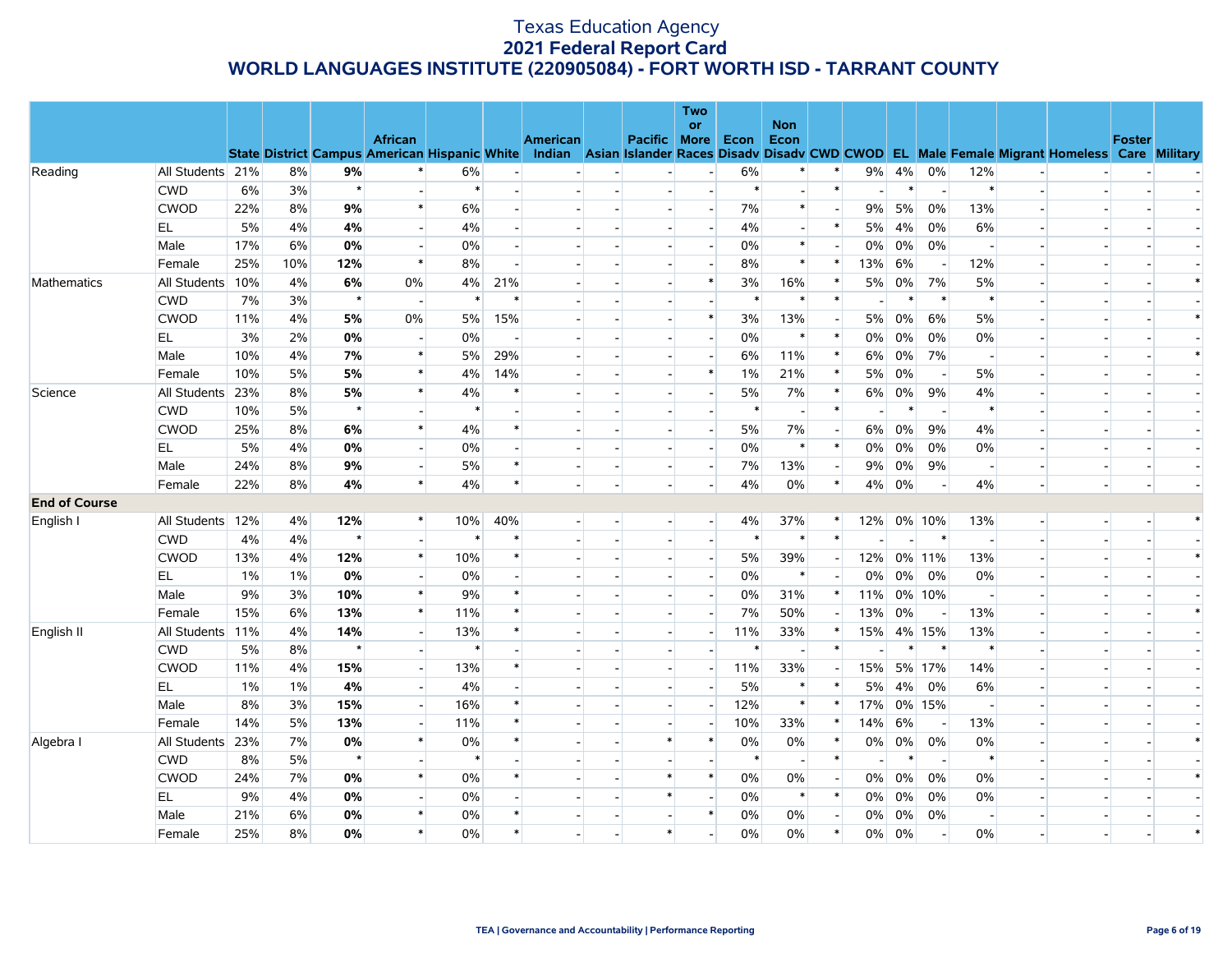|                                                         |                  |     |        |         |                                                      |        |                          |          |                          | <b>Two</b>               |        |                    |                          |                |         |             |                                                                                                  |               |        |
|---------------------------------------------------------|------------------|-----|--------|---------|------------------------------------------------------|--------|--------------------------|----------|--------------------------|--------------------------|--------|--------------------|--------------------------|----------------|---------|-------------|--------------------------------------------------------------------------------------------------|---------------|--------|
|                                                         |                  |     |        |         | <b>African</b>                                       |        |                          | American | Pacific                  | <b>or</b><br>More        | Econ   | <b>Non</b><br>Econ |                          |                |         |             |                                                                                                  | <b>Foster</b> |        |
|                                                         |                  |     |        |         | <b>State District Campus American Hispanic White</b> |        |                          |          |                          |                          |        |                    |                          |                |         |             | Indian Asian Islander Races Disady Disady CWD CWOD EL Male Female Migrant Homeless Care Military |               |        |
| Biology                                                 | All Students 21% |     | 7%     | 8%      |                                                      | 7%     | 33%                      |          |                          |                          | 4%     | 22%                | $\ast$                   | 6%             |         | 0% 13%      | 4%                                                                                               |               | $\ast$ |
|                                                         | <b>CWD</b>       | 7%  | 7%     | $\star$ |                                                      |        | $\ast$                   |          |                          | $\overline{a}$           | $\ast$ | $\ast$             | $\ast$                   | $\overline{a}$ |         | $\ast$      | $\sim$                                                                                           |               |        |
|                                                         | <b>CWOD</b>      | 23% | 7%     | 6%      | $\ast$                                               | 6%     | 20%                      |          | $\overline{\phantom{a}}$ | $\overline{\phantom{a}}$ | 3%     | 18%                | $\overline{\phantom{a}}$ | 6%             | $0\%$   | 9%          | 4%                                                                                               |               | $\ast$ |
|                                                         | EL               | 4%  | 2%     | 0%      |                                                      | 0%     | $\overline{\phantom{a}}$ |          | $\overline{a}$           | $\overline{a}$           | $0\%$  | $\ast$             | $\overline{a}$           | $0\%$          | $0\%$   | 0%          | 0%<br>$\overline{a}$                                                                             |               |        |
|                                                         | Male             | 21% | 7%     | 13%     | $\ast$                                               | 10%    | $\ast$                   |          | $\overline{a}$           | $\overline{\phantom{a}}$ | 6%     | 29%                | $\ast$                   | 9%             |         | 0% 13%      | $\overline{\phantom{a}}$                                                                         |               |        |
|                                                         | Female           | 22% | 8%     | 4%      | $\ast$                                               | 4%     | $\ast$                   |          | H                        |                          | 2%     | 11%                | $\overline{a}$           | 4%             | 0%      |             | 4%                                                                                               |               | $\ast$ |
| <b>STAAR Percent at Approaches Grade Level or Above</b> |                  |     |        |         |                                                      |        |                          |          |                          |                          |        |                    |                          |                |         |             |                                                                                                  |               |        |
| <b>All Grades</b>                                       |                  |     |        |         |                                                      |        |                          |          |                          |                          |        |                    |                          |                |         |             |                                                                                                  |               |        |
| All Subjects                                            | All Students 67% |     | 49%    | 73%     | 91%                                                  | 71%    | 94%                      |          | $\ast$                   | $\ast$                   | 68%    |                    | 94% 60%                  |                |         | 73% 53% 73% | 72%                                                                                              |               | 71%    |
|                                                         | <b>CWD</b>       | 38% | 30%    | 60%     | $\overline{\phantom{a}}$                             | 50%    | $\ast$                   |          |                          |                          | 50%    | $\ast$             | 60%                      |                |         | $-38\%$ 75% | 43%<br>$\overline{\phantom{a}}$                                                                  |               |        |
|                                                         | <b>CWOD</b>      | 71% | 51%    | 73%     | 91%                                                  | 71%    | 94%                      |          | $\ast$                   | $\ast$                   | 68%    | 93%                |                          |                |         | 73% 54% 73% | 72%<br>$\overline{\phantom{a}}$                                                                  | $\sim$        | 71%    |
|                                                         | EL               | 47% | 42%    | 53%     |                                                      | 54%    | $\ast$                   |          | $\ast$                   | $\overline{a}$           | 53%    |                    | 64% 38%                  |                |         | 54% 53% 52% | 54%<br>$\overline{\phantom{a}}$                                                                  |               | $\ast$ |
|                                                         | Male             | 65% | 47%    | 73%     | 100%                                                 | 71%    | 93%                      |          | ш.                       | $\ast$                   | 66%    |                    | 96% 75%                  |                |         | 73% 52% 73% | $\overline{\phantom{a}}$                                                                         |               | $\ast$ |
|                                                         | Female           | 69% | 51%    | 72%     | 88%                                                  | 70%    | 95%                      |          | $\ast$                   |                          | 69%    |                    | 91% 43%                  |                | 72% 54% |             | 72%                                                                                              |               | $\ast$ |
| Reading                                                 | All Students 68% |     | 54%    | 82%     | 100%                                                 | 80%    | 100%                     |          | $\ast$                   | $\ast$                   | 78%    |                    | 99% 57%                  |                |         | 82% 69% 79% | 84%                                                                                              |               | $\ast$ |
|                                                         | <b>CWD</b>       | 35% | 30%    | 57%     |                                                      | 50%    | $\ast$                   |          |                          |                          | 50%    | $\ast$             | 57%                      |                | $\ast$  | $\ast$      | $\ast$                                                                                           |               |        |
|                                                         | <b>CWOD</b>      | 72% | 56%    | 82%     | 100%                                                 |        | 81% 100%                 |          | $\ast$                   | $\ast$                   | 79%    | 99%                |                          |                |         | 82% 70% 80% | 84%                                                                                              |               | $\ast$ |
|                                                         | EL               | 46% | 45%    | 69%     |                                                      | 69%    | $\ast$                   |          | $\ast$                   |                          | 69%    | 86%                |                          |                |         | 70% 69% 63% | 73%                                                                                              |               | $\ast$ |
|                                                         | Male             | 63% | 49%    | 79%     | $\ast$                                               |        | 77% 100%                 |          | н.                       | $\ast$                   | 73%    | 97%                | $\ast$                   |                |         | 80% 63% 79% | $\sim$<br>$\overline{a}$                                                                         |               | $\ast$ |
|                                                         | Female           | 72% | 58%    | 84%     | 100%                                                 | 83%    | 100%                     |          | $\ast$                   | $\ast$                   | 81%    | 100%               | $\ast$                   |                | 84% 73% |             | 84%                                                                                              |               | $\ast$ |
| <b>Mathematics</b>                                      | All Students 65% |     | 43%    | 63%     | 78%                                                  | 61%    | 85%                      |          | $\ast$                   | $\ast$                   | 57%    | 87%                | $\ast$                   |                |         | 63% 40% 66% | 61%<br>$\overline{\phantom{a}}$                                                                  |               | $\ast$ |
|                                                         | <b>CWD</b>       | 39% | 29%    | $\star$ |                                                      | $\ast$ | $\ast$                   |          |                          |                          | $\ast$ | $\ast$             | $\ast$                   |                | $\ast$  | $\ast$      | $\ast$                                                                                           |               |        |
|                                                         | <b>CWOD</b>      | 68% | 45%    | 63%     | 78%                                                  | 61%    | 84%                      |          | $\ast$                   | $\ast$                   | 57%    | 87%                |                          |                |         | 63% 40% 65% | 61%<br>$\overline{\phantom{a}}$                                                                  |               | $\ast$ |
|                                                         | EL               | 49% | 38%    | 40%     |                                                      | 40%    | $\ast$                   |          | $\ast$                   |                          | 39%    | 60%                |                          |                |         | 40% 40% 42% | 38%                                                                                              |               | $\ast$ |
|                                                         | Male             | 65% | 43%    | 66%     | $\ast$                                               | 63%    | 82%                      |          |                          |                          | 57%    | 94%                |                          |                |         | 65% 42% 66% | $\overline{\phantom{a}}$                                                                         |               | $\ast$ |
|                                                         | Female           | 65% | 42%    | 61%     | 67%                                                  | 60%    | 89%                      |          | $\ast$                   | $\ast$                   | 58%    | 79%                |                          |                | 61% 38% |             | 61%                                                                                              |               | $\ast$ |
| Science                                                 | All Students 70% |     | 52%    | 71%     | $\ast$                                               | 69%    | 100%                     |          | $\overline{\phantom{a}}$ | $\overline{\phantom{a}}$ | 64%    | 95%                |                          |                |         | 72% 43% 76% | 68%                                                                                              |               | $\ast$ |
|                                                         | <b>CWD</b>       | 42% | 32%    | $\star$ |                                                      |        | $\ast$                   |          |                          | $\overline{a}$           | $\ast$ | $\ast$             | $\ast$                   |                | $\ast$  |             | $\ast$                                                                                           |               |        |
|                                                         | <b>CWOD</b>      | 74% | 54%    | 72%     | $\ast$                                               |        | 69% 100%                 |          |                          | $\mathcal{L}^{\pm}$      | 65%    | 94%                |                          |                |         | 72% 45% 75% | 69%                                                                                              |               | $\ast$ |
|                                                         | EL.              | 47% | 40%    | 43%     | $\overline{\phantom{a}}$                             | 43%    |                          |          | н.                       | $\overline{a}$           | 45%    | $\ast$             | $\ast$                   |                |         | 45% 43% 45% | 43%<br>$\overline{a}$                                                                            |               |        |
|                                                         | Male             | 70% | 51%    | 76%     | $\ast$                                               |        | 73% 100%                 |          |                          |                          | 67%    | 95%                | $\ast$                   |                |         | 75% 45% 76% | $\overline{a}$                                                                                   |               |        |
|                                                         | Female           | 71% | 52%    | 68%     | $\ast$                                               | 66%    | ∗                        |          | $\overline{a}$           | $\overline{a}$           | 63%    | 93%                | $\ast$                   |                | 69% 43% |             | 68%<br>$\overline{a}$                                                                            |               | $\ast$ |
| SAT/ACT All Subjects All Students 95%                   |                  |     | 91%    | 90%     |                                                      | 90%    |                          |          |                          |                          | 89%    | $\ast$             | $\sim$                   | 90%            | $\ast$  | 86%         | 92%                                                                                              |               |        |
|                                                         | <b>CWD</b>       | 80% | $\ast$ |         |                                                      |        |                          |          | $\overline{a}$           |                          |        |                    |                          |                | $\sim$  |             | $\overline{\phantom{a}}$<br>$\blacksquare$                                                       |               |        |
|                                                         | <b>CWOD</b>      | 95% | 91%    | 90%     |                                                      | 90%    |                          |          |                          |                          | 89%    | $\ast$             |                          | 90%            | $*$     | 86%         | 92%                                                                                              |               |        |
|                                                         | EL               | 74% | 39%    |         |                                                      |        |                          |          |                          |                          |        |                    |                          |                | $\ast$  |             |                                                                                                  |               |        |
|                                                         | Male             | 95% | 92%    | 86%     | $\overline{a}$                                       | 86%    |                          |          | $\overline{a}$           | $\overline{a}$           | 85%    | $\ast$             | $\sim$                   | 86%            |         | $* 86%$     | $\sim$<br>$\overline{\phantom{a}}$                                                               |               |        |
|                                                         | Female           | 94% | 91%    | 92%     |                                                      | 92%    |                          |          | $\overline{a}$           |                          | 91%    | $\ast$             |                          | 92%            | $\ast$  |             | 92%                                                                                              |               |        |
| <b>STAAR Percent at Meets Grade Level or Above</b>      |                  |     |        |         |                                                      |        |                          |          |                          |                          |        |                    |                          |                |         |             |                                                                                                  |               |        |
| <b>All Grades</b>                                       |                  |     |        |         |                                                      |        |                          |          |                          |                          |        |                    |                          |                |         |             |                                                                                                  |               |        |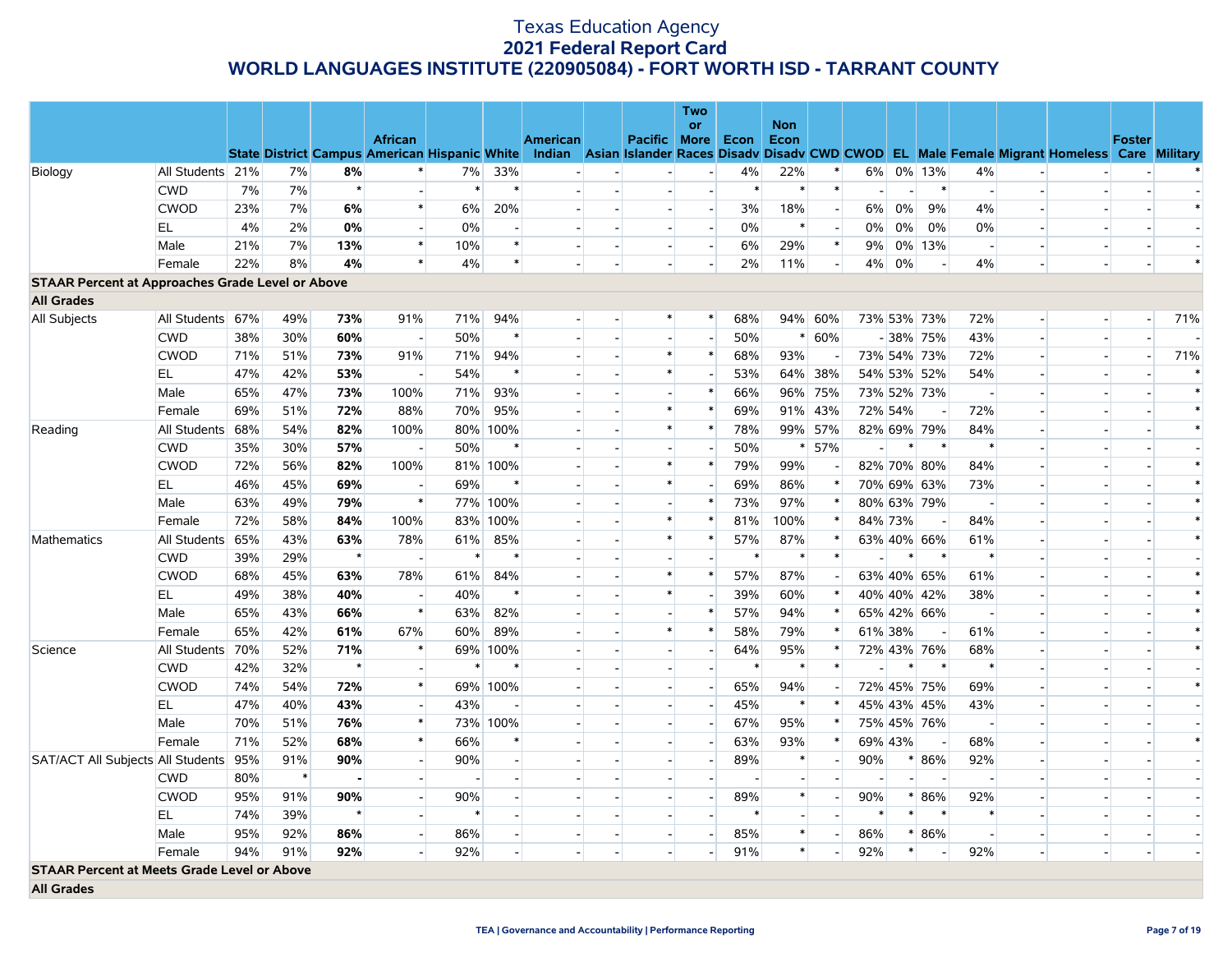|                                             |                  |     |        |         |                                                      |        |        |          |                     | Two                      |        |                    |                          |                          |         |                          |                |                          |                                                                                                  |               |        |
|---------------------------------------------|------------------|-----|--------|---------|------------------------------------------------------|--------|--------|----------|---------------------|--------------------------|--------|--------------------|--------------------------|--------------------------|---------|--------------------------|----------------|--------------------------|--------------------------------------------------------------------------------------------------|---------------|--------|
|                                             |                  |     |        |         | <b>African</b>                                       |        |        | American | <b>Pacific More</b> | or                       | Econ   | <b>Non</b><br>Econ |                          |                          |         |                          |                |                          |                                                                                                  | <b>Foster</b> |        |
|                                             |                  |     |        |         | <b>State District Campus American Hispanic White</b> |        |        |          |                     |                          |        |                    |                          |                          |         |                          |                |                          | Indian Asian Islander Races Disadv Disadv CWD CWOD EL Male Female Migrant Homeless Care Military |               |        |
| All Subjects                                | All Students 41% |     | 24%    | 36%     | 39%                                                  | 34%    | 71%    |          |                     |                          | 31%    |                    | 59% 40%                  |                          |         | 36% 16% 34%              | 38%            |                          |                                                                                                  |               | 43%    |
|                                             | <b>CWD</b>       | 21% | 19%    | 40%     | $\overline{\phantom{a}}$                             | 25%    | $\ast$ |          |                     |                          | 25%    |                    | $* 40%$                  |                          |         | $-0\%$ 75%               | 0%             |                          |                                                                                                  |               |        |
|                                             | <b>CWOD</b>      | 44% | 25%    | 36%     | 39%                                                  | 34%    | 69%    |          | $\ast$              | $\ast$                   | 31%    | 58%                |                          |                          |         | 36% 17% 33%              | 39%            |                          |                                                                                                  |               | 43%    |
|                                             | <b>EL</b>        | 20% | 16%    | 16%     | $\overline{a}$                                       | 17%    | $\ast$ |          | $\ast$              |                          | 16%    | 14%                | 0%                       |                          |         | 17% 16% 10%              | 21%            | $\sim$                   |                                                                                                  |               |        |
|                                             | Male             | 40% | 23%    | 34%     | 14%                                                  | 32%    | 66%    |          |                     | $\ast$                   | 26%    |                    | 56% 75%                  |                          |         | 33% 10% 34%              |                |                          |                                                                                                  |               | $\ast$ |
|                                             | Female           | 42% | 25%    | 38%     | 50%                                                  | 36%    | 77%    |          | $\ast$              | $\ast$                   | 34%    | 62%                | 0%                       |                          | 39% 21% |                          | 38%            | $\sim$                   |                                                                                                  |               | $\ast$ |
| Reading                                     | All Students     | 44% | 30%    | 54%     | 60%                                                  | 51%    | 91%    |          | $\ast$              | $\ast$                   | 48%    |                    | 80% 29%                  |                          |         | 54% 27% 49%              | 58%            |                          |                                                                                                  |               | $\ast$ |
|                                             | <b>CWD</b>       | 20% | 19%    | 29%     | $\overline{\phantom{a}}$                             | 17%    | $\ast$ |          |                     |                          | 17%    |                    | $*$ 29%                  | $\overline{\phantom{0}}$ | $\ast$  | $\ast$                   |                |                          |                                                                                                  |               |        |
|                                             | <b>CWOD</b>      | 47% | 31%    | 54%     | 60%                                                  | 52%    | 90%    |          | $\ast$              | $\ast$                   | 48%    | 80%                |                          |                          |         | 54% 28% 49%              | 58%            | $\sim$                   |                                                                                                  |               | $\ast$ |
|                                             | EL               | 20% | 20%    | 27%     | $\overline{\phantom{a}}$                             | 28%    | $\ast$ |          | $\ast$              |                          | 27%    | 29%                |                          |                          |         | 28% 27% 18%              | 33%            |                          |                                                                                                  |               | $\ast$ |
|                                             | Male             | 40% | 27%    | 49%     | $\ast$                                               | 46%    | 83%    |          |                     | $\ast$                   | 40%    | 76%                | $\ast$                   |                          |         | 49% 18% 49%              | $\overline{a}$ | $\sim$                   |                                                                                                  |               |        |
|                                             | Female           | 48% | 33%    | 58%     | 71%                                                  | 55%    | 100%   |          | $\ast$              | $\ast$                   | 53%    | 85%                | $\ast$                   |                          | 58% 33% |                          | 58%            | $\overline{\phantom{a}}$ |                                                                                                  |               |        |
| Mathematics                                 | All Students 37% |     | 18%    | 19%     | 11%                                                  | 18%    | 45%    |          | $\ast$              | $\ast$                   | 16%    | 33%                |                          | 18%                      |         | 6% 19%                   | 19%            |                          |                                                                                                  |               |        |
|                                             | <b>CWD</b>       | 21% | 19%    | $\star$ | $\overline{a}$                                       | $\ast$ | $\ast$ |          |                     |                          | $\ast$ | $\ast$             | $\ast$                   |                          | $\ast$  | $\ast$                   | $\ast$         | $\sim$                   |                                                                                                  |               |        |
|                                             | <b>CWOD</b>      | 39% | 18%    | 18%     | 11%                                                  | 17%    | 42%    |          | $\ast$              | $\ast$                   | 15%    | 32%                |                          | 18%                      |         | 6% 17%                   | 19%            | $\overline{\phantom{a}}$ |                                                                                                  |               |        |
|                                             | EL               | 20% | 13%    | 6%      | $\sim$                                               | 6%     | $\ast$ |          | $\ast$              |                          | 7%     | 0%                 | $\ast$                   | 6%                       | 6%      | 3%                       | 9%             | $\sim$                   |                                                                                                  |               |        |
|                                             | Male             | 37% | 19%    | 19%     | $\ast$                                               | 17%    | 45%    |          |                     | $\ast$                   | 14%    | 32%                | $\ast$                   | 17%                      |         | 3% 19%                   | $\sim$         | $\overline{\phantom{a}}$ |                                                                                                  |               |        |
|                                             | Female           | 36% | 18%    | 19%     | 17%                                                  | 18%    | 44%    |          | $\ast$              | $\ast$                   | 16%    | 34%                | $\ast$                   | 19%                      | 9%      |                          | 19%            |                          |                                                                                                  |               | $\ast$ |
| Science                                     | All Students 43% |     | 23%    | 33%     | $\ast$                                               | 29%    | 78%    |          |                     | $\overline{a}$           | 24%    | 62%                | $\ast$                   |                          |         | 32% 10% 31%              | 33%            |                          |                                                                                                  |               | $\ast$ |
|                                             | <b>CWD</b>       | 22% | 20%    | $\star$ |                                                      |        | $\ast$ |          |                     |                          |        | $\ast$             |                          |                          |         | $\ast$                   | $\ast$         |                          |                                                                                                  |               |        |
|                                             | <b>CWOD</b>      | 46% | 24%    | 32%     | $\ast$                                               | 29%    | 75%    |          | $\overline{a}$      | $\overline{\phantom{a}}$ | 24%    | 61%                |                          |                          |         | 32% 11% 29%              | 34%            | $\omega$                 |                                                                                                  |               |        |
|                                             | EL               | 17% | 13%    | 10%     |                                                      | 10%    |        |          | $\overline{a}$      |                          | 11%    | $\ast$             | $\ast$                   |                          | 11% 10% | 0%                       | 15%            | $\sim$                   |                                                                                                  |               |        |
|                                             | Male             | 44% | 24%    | 31%     | $\ast$                                               | 28%    | 67%    |          |                     |                          | 18%    | 59%                | $\ast$                   | 29%                      |         | 0% 31%                   |                |                          |                                                                                                  |               |        |
|                                             | Female           | 42% | 23%    | 33%     | $\ast$                                               | 30%    | $\ast$ |          | ш.                  | $\overline{a}$           | 28%    | 67%                | $\ast$                   |                          | 34% 15% |                          | 33%            |                          |                                                                                                  |               | $\ast$ |
| SAT/ACT All Subjects All Students 69%       |                  |     | 55%    | 30%     |                                                      | 30%    |        |          | $\overline{a}$      |                          | 31%    |                    |                          | 30%                      | $\ast$  | 29%                      | 31%            | $\overline{\phantom{a}}$ |                                                                                                  |               |        |
|                                             | <b>CWD</b>       | 50% | $\ast$ |         |                                                      |        |        |          |                     |                          |        |                    |                          |                          |         |                          |                |                          |                                                                                                  |               |        |
|                                             | <b>CWOD</b>      | 69% | 55%    | 30%     |                                                      | 30%    |        |          | $\overline{a}$      |                          | 31%    | $\ast$             | $\overline{\phantom{a}}$ | 30%                      | $\ast$  | 29%                      | 31%            | $\sim$                   |                                                                                                  |               |        |
|                                             | EL               | 21% | 11%    |         |                                                      | $\ast$ |        |          |                     |                          | $\ast$ |                    |                          | $\ast$                   | $\ast$  |                          |                |                          |                                                                                                  |               |        |
|                                             | Male             | 73% | 58%    | 29%     | $\mathbf{r}$                                         | 29%    |        |          | $\overline{a}$      | $\overline{a}$           | 31%    | $\ast$             |                          | 29%                      |         | * 29%                    |                |                          |                                                                                                  |               |        |
|                                             | Female           | 65% | 52%    | 31%     |                                                      | 31%    |        |          |                     |                          | 30%    | $\ast$             |                          | 31%                      | $\ast$  |                          | 31%            |                          |                                                                                                  |               |        |
| <b>STAAR Percent at Masters Grade Level</b> |                  |     |        |         |                                                      |        |        |          |                     |                          |        |                    |                          |                          |         |                          |                |                          |                                                                                                  |               |        |
| <b>All Grades</b>                           |                  |     |        |         |                                                      |        |        |          |                     |                          |        |                    |                          |                          |         |                          |                |                          |                                                                                                  |               |        |
| All Subjects                                | All Students 18% |     | 8%     | 11%     | 13%                                                  | 10%    | 37%    |          |                     | $\ast$                   | 8%     |                    | 27% 20%                  | $11\%$                   |         | 3% 13%                   | 10%            | $\overline{\phantom{a}}$ |                                                                                                  |               | 29%    |
|                                             | <b>CWD</b>       | 7%  | 6%     | 20%     | $\sim$                                               | 8%     | $\ast$ |          |                     | $\overline{a}$           | 8%     | $\ast$             | 20%                      | $\overline{\phantom{0}}$ |         | 0% 38%                   | 0%             | $\mathbf{r}$             |                                                                                                  |               |        |
|                                             | <b>CWOD</b>      | 19% | 9%     | 11%     | 13%                                                  | 10%    | 35%    |          | $\ast$              | $\ast$                   | 8%     | 26%                |                          |                          |         | 11% 3% 13%               | 10%            | $\overline{\phantom{a}}$ |                                                                                                  |               | 29%    |
|                                             | EL               | 7%  | 5%     | 3%      | $\sim$                                               | 3%     | $\ast$ |          | $\ast$              |                          | 3%     | $0\%$              | 0%                       | 3%                       | 3%      | 4%                       | 2%             |                          |                                                                                                  |               | $\ast$ |
|                                             | Male             | 17% | 8%     | 13%     | 14%                                                  | 11%    | 34%    |          | $\blacksquare$      | $\ast$                   | 9%     |                    | 26% 38%                  | 13%                      |         | 4% 13%                   | $\sim$         | $\overline{\phantom{a}}$ |                                                                                                  |               | $\ast$ |
|                                             | Female           | 19% | 9%     | 10%     | 13%                                                  | 9%     | 41%    |          | $\ast$              | $\ast$                   | 7%     | 29%                | 0%                       | 10%                      | 2%      | $\overline{\phantom{a}}$ | 10%            |                          |                                                                                                  |               | $\ast$ |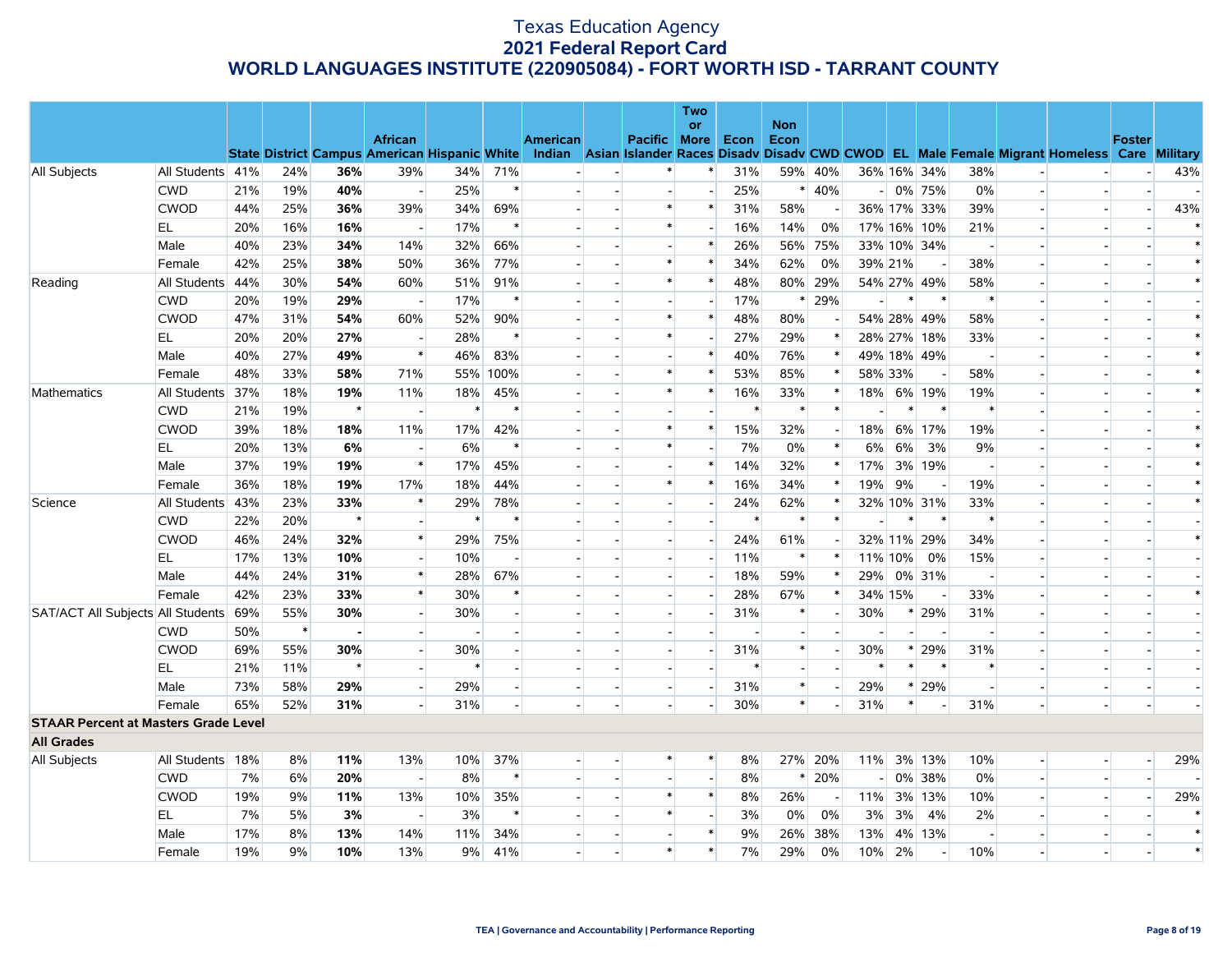|                                   |              |     |        |         | <b>African</b>                                       |        |        | <b>American</b> | <b>Pacific</b> | <b>Two</b><br>or<br><b>More</b> | Econ   | <b>Non</b><br>Econ |        |       |        |        |        |                                                                                                  | <b>Foster</b> |  |
|-----------------------------------|--------------|-----|--------|---------|------------------------------------------------------|--------|--------|-----------------|----------------|---------------------------------|--------|--------------------|--------|-------|--------|--------|--------|--------------------------------------------------------------------------------------------------|---------------|--|
|                                   |              |     |        |         | <b>State District Campus American Hispanic White</b> |        |        |                 |                |                                 |        |                    |        |       |        |        |        | Indian Asian Islander Races Disadv Disadv CWD CWOD EL Male Female Migrant Homeless Care Military |               |  |
| Reading                           | All Students | 18% | 10%    | 20%     | 30%                                                  | 18%    | 59%    |                 |                | *                               | 14%    | 46%                | $0\%$  | 21%   |        | 7% 22% | 19%    |                                                                                                  |               |  |
|                                   | <b>CWD</b>   | 6%  | 6%     | 0%      |                                                      | 0%     | $\ast$ |                 |                |                                 | 0%     |                    | 0%     |       |        |        |        |                                                                                                  |               |  |
|                                   | <b>CWOD</b>  | 20% | 11%    | 21%     | 30%                                                  | 18%    | 62%    |                 |                | $\ast$                          | 15%    | 47%                |        | 21%   |        | 7% 23% | 19%    |                                                                                                  |               |  |
|                                   | EL           | 7%  | 6%     | 7%      |                                                      | 7%     |        |                 |                |                                 | 7%     | 0%                 |        | 7%    |        | 7% 8%  | 6%     |                                                                                                  |               |  |
|                                   | Male         | 16% | 8%     | 22%     |                                                      | 20%    | 42%    |                 |                | $\ast$                          | 15%    | 45%                |        | 23%   |        | 8% 22% |        |                                                                                                  |               |  |
|                                   | Female       | 21% | 12%    | 19%     | 29%                                                  | 16%    | 80%    |                 |                | $\ast$                          | 14%    | 48%                | $\ast$ | 19%   | 6%     |        | 19%    |                                                                                                  |               |  |
| Mathematics                       | All Students | 17% | 7%     | 4%      | 0%                                                   | 3%     | 15%    |                 |                |                                 | 2%     | 11%                |        | 3%    | $0\%$  | 4%     | 3%     |                                                                                                  |               |  |
|                                   | <b>CWD</b>   | 8%  | 6%     |         |                                                      | $\ast$ |        |                 |                |                                 |        |                    |        |       |        |        |        |                                                                                                  |               |  |
|                                   | <b>CWOD</b>  | 18% | 7%     | 3%      | 0%                                                   | 3%     | 11%    |                 |                | $\ast$                          | 2%     | 10%                |        | 3%    | 0%     | 3%     | 3%     |                                                                                                  |               |  |
|                                   | EL           | 8%  | 5%     | 0%      |                                                      | 0%     |        |                 |                |                                 | 0%     | $0\%$              |        | $0\%$ | 0%     | 0%     | 0%     |                                                                                                  |               |  |
|                                   | Male         | 18% | 7%     | 4%      |                                                      | 3%     | 18%    |                 |                |                                 | 4%     | 6%                 |        | 3%    | 0%     | 4%     |        |                                                                                                  |               |  |
|                                   | Female       | 16% | 6%     | 3%      | 0%                                                   | 3%     | 11%    |                 |                | $\ast$                          | $1\%$  | 17%                |        | 3%    | 0%     |        | 3%     |                                                                                                  |               |  |
| Science                           | All Students | 19% | 7%     | 7%      |                                                      | 6%     | 33%    |                 |                |                                 | 5%     | 16%                |        | 6%    |        | 0% 12% | 4%     |                                                                                                  |               |  |
|                                   | <b>CWD</b>   | 8%  | 6%     | $\star$ |                                                      | $\ast$ | *      |                 |                |                                 |        |                    |        |       |        |        | $\ast$ |                                                                                                  |               |  |
|                                   | <b>CWOD</b>  | 20% | 7%     | 6%      |                                                      | 5%     | 25%    |                 |                | $\overline{\phantom{a}}$        | 4%     | 14%                |        | 6%    | 0%     | 9%     | 4%     |                                                                                                  |               |  |
|                                   | <b>EL</b>    | 4%  | 3%     | 0%      |                                                      | $0\%$  |        |                 |                |                                 | 0%     | $\ast$             |        | 0%    | 0%     | 0%     | $0\%$  |                                                                                                  |               |  |
|                                   | Male         | 20% | 7%     | 12%     |                                                      | 8%     | 50%    |                 |                |                                 | 7%     | 23%                | $\ast$ | 9%    |        | 0% 12% |        |                                                                                                  |               |  |
|                                   | Female       | 18% | 7%     | 4%      |                                                      | 4%     |        |                 |                |                                 | 3%     | 7%                 |        | 4%    | 0%     |        | 4%     |                                                                                                  |               |  |
| SAT/ACT All Subjects All Students |              | 14% | 7%     | 0%      |                                                      | 0%     |        |                 |                |                                 | 0%     |                    |        | 0%    | $\ast$ | 0%     | 0%     |                                                                                                  |               |  |
|                                   | <b>CWD</b>   | 11% | $\ast$ |         |                                                      |        |        |                 |                |                                 |        |                    |        |       |        |        |        |                                                                                                  |               |  |
|                                   | <b>CWOD</b>  | 14% | 7%     | 0%      |                                                      | 0%     |        |                 |                |                                 | $0\%$  |                    |        | 0%    | $\ast$ | 0%     | 0%     |                                                                                                  |               |  |
|                                   | EL           | 1%  | 0%     |         |                                                      | $\ast$ |        |                 |                |                                 | $\ast$ |                    |        |       |        |        |        |                                                                                                  |               |  |
|                                   | Male         | 18% | 9%     | 0%      |                                                      | 0%     |        |                 |                |                                 | 0%     |                    |        | 0%    |        | $0\%$  |        |                                                                                                  |               |  |
|                                   | Female       | 11% | 5%     | 0%      |                                                      | 0%     |        |                 |                |                                 | 0%     |                    |        | 0%    |        |        | 0%     |                                                                                                  |               |  |

- Indicates there are no students in the group.

\* Indicates results are masked due to small numbers to protect student confidentiality.

### **Part (iii): Academic Growth and Graduation Rate**

#### **Part (iii)(I): Academic Growth**

This section provides information on students' academic growth for mathematics and reading/ELA for public elementary schools and secondary schools which don't have a graduation rate, for the 2020-21 school year. These results include all students tested, regardless of whether they were in the accountability subset. (CWD: children with disability; CWOD: children without disability; EL: English learner)

 *USDE waived reporting requirements in Section 1111(h)(1)(C)(iii)(I) (other academic indicator results for schools that are not high schools) for the 2020-21 school year.*

#### **Part (iii)(II): Graduation Rate**

This section provides information on high school graduation rates for the class of 2020.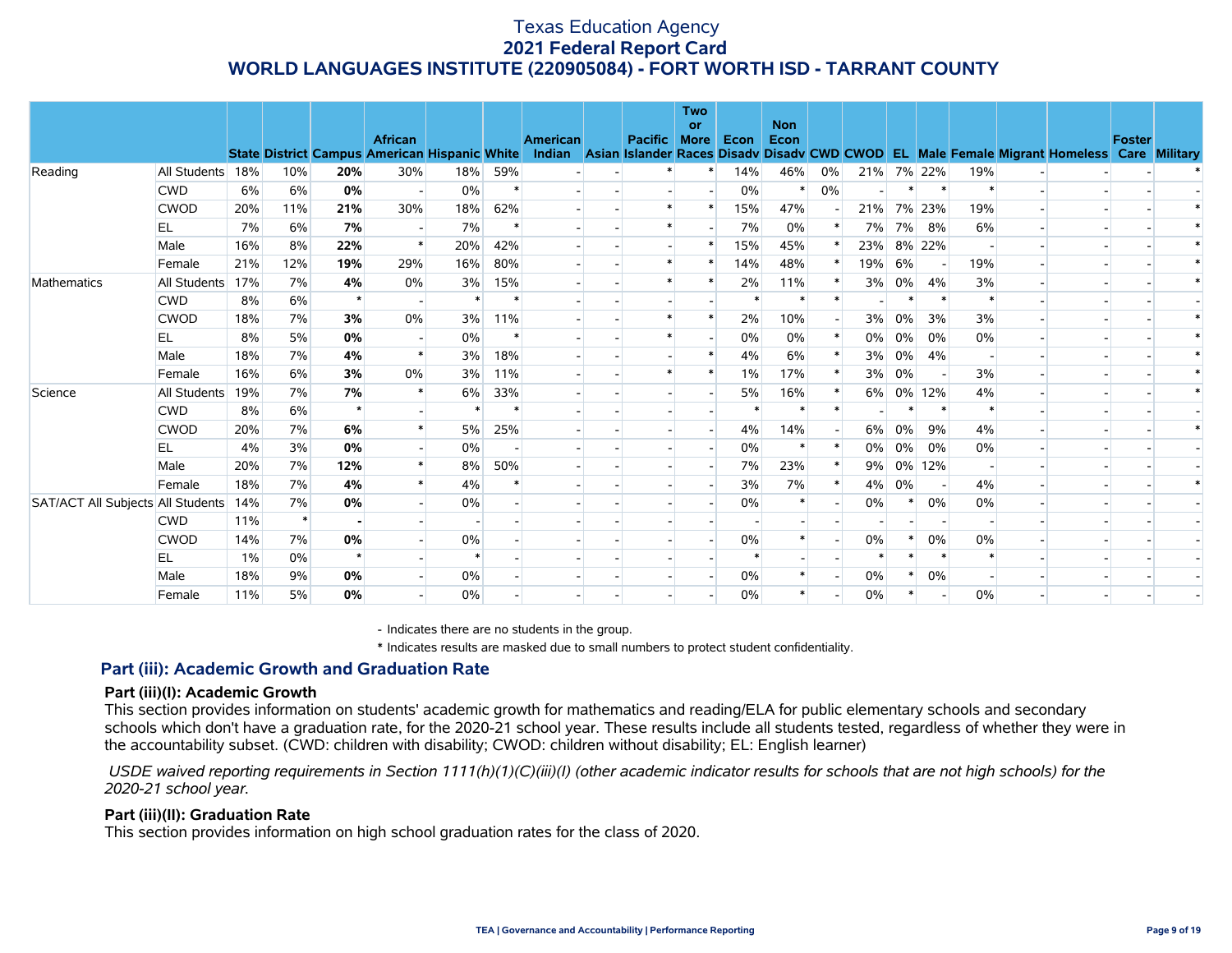# **There is no data for this campus.**

### **Part (iv): English Language Proficiency**

This section provides information on the number and percentage of English learners achieving English language proficiency based on the 2021 Texas English Language Proficiency Assessment System (TELPAS) data. (EL: English learner)

| Total<br><b>Class</b> | EL in Proficiency Rate of<br>of EL | Proficiency |
|-----------------------|------------------------------------|-------------|
| 189                   | 60                                 | 32%         |

- Indicates there are no students in the group.
- \* Indicates results are masked due to small numbers to protect student confidentiality.
- $\diamond$  Indicates data reporting does not meet for Minimum Size.

#### **Part (v): School Quality or Student Success (SQSS)**

This section provides information on school quality or student success, which is college, career and military readiness (CCMR) for high schools and average performance rate of the three STAAR performance levels of all students, regardless of whether they were in the accountability subset, for elementary and secondary schools without a graduation rate. (CWD: children with disability; EL: English learner)

|                                                                                 | All  | <b>African</b><br><b>Students American Hispanic White</b> |      |    | <b>American</b><br>Indian |                          | <b>Pacific</b><br>Asian Islander Races Disady CWD | Two<br>or<br><b>More</b> | Econ |    | EL. |
|---------------------------------------------------------------------------------|------|-----------------------------------------------------------|------|----|---------------------------|--------------------------|---------------------------------------------------|--------------------------|------|----|-----|
| <b>Student Success (Student Achievement Domain Score: STAAR Component Only)</b> |      |                                                           |      |    |                           |                          |                                                   |                          |      |    |     |
| <b>STAAR Component Score</b>                                                    | 40   | 48                                                        | 38   | 67 |                           | $\overline{\phantom{a}}$ |                                                   | $\ast$                   | 36   | 40 | 24  |
| School Quality (College, Career, and Military Readiness Performance)            |      |                                                           |      |    |                           |                          |                                                   |                          |      |    |     |
| %Students meeting CCMR                                                          | 100% |                                                           | 100% | -  | $\overline{\phantom{0}}$  | $\overline{\phantom{0}}$ |                                                   |                          | 100% | -  |     |

- Indicates there are no students in the group.

\* Indicates results are masked due to small numbers to protect student confidentiality.

### **Part (vi): Goal Meeting Status**

This section provides information on the progress of all students and each student group toward meeting the long-term goals or interim objectives on STAAR academic performance, federal graduation rate, and English learners' language proficiency. (CWD: children with disability; EL: English learner)

 *USDE waived reporting requirements in Section 1111(h)(1)(C)(vi) (progress toward meeting long-term goals and measurements of interim progress) for the 2020-21 school year.*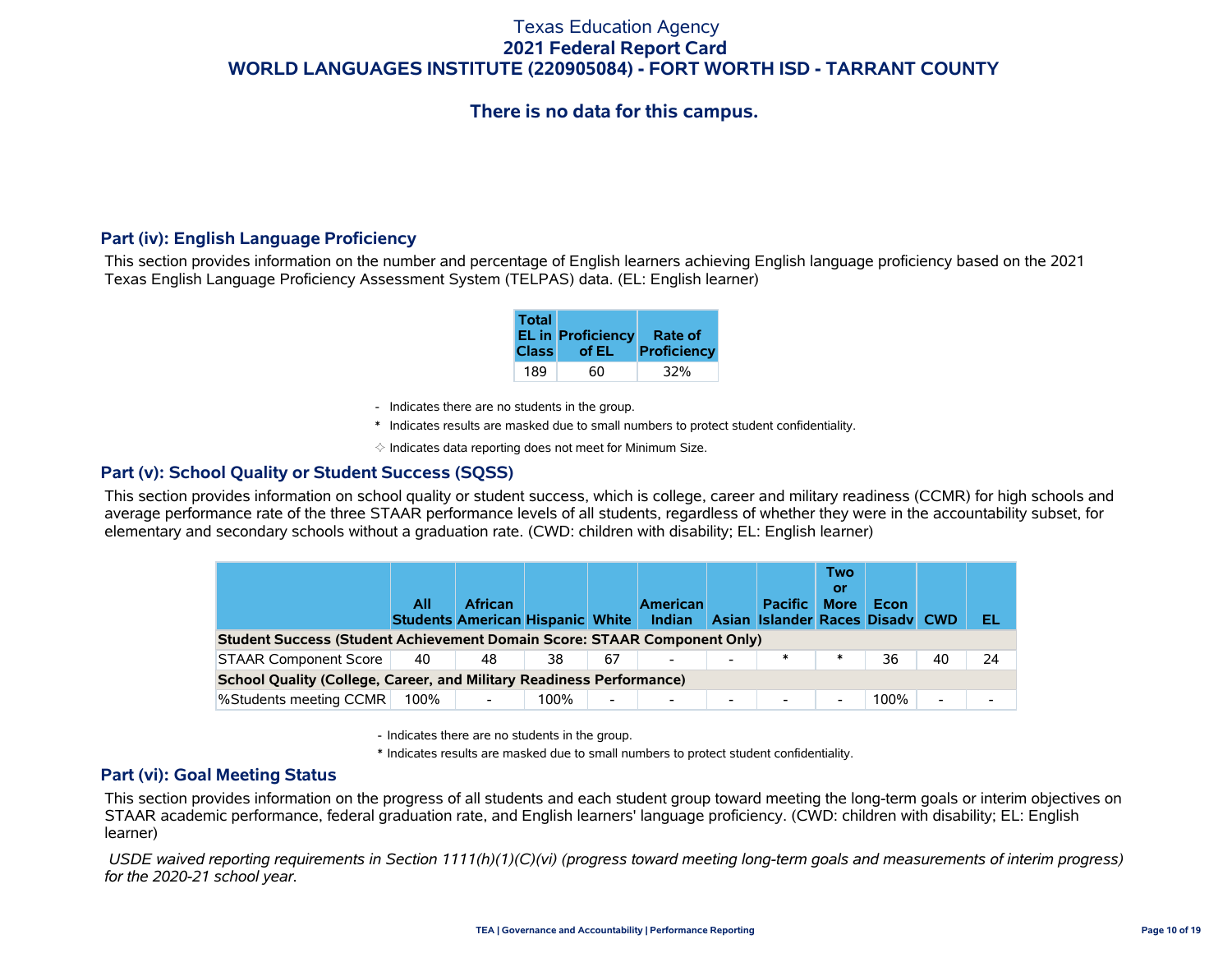### **Part (vii): STAAR Participation**

This section provides the percentage of students assessed and not assessed on STAAR for mathematics, reading/ELA, and science. (CWD: children with disability; CWOD: children without disability; EL: English learner)

|                                          |              |                |                          |        |          |                                                                                      |                          |                | <b>Two</b>               |        |                    |                          |        |                |        |                            |                          |
|------------------------------------------|--------------|----------------|--------------------------|--------|----------|--------------------------------------------------------------------------------------|--------------------------|----------------|--------------------------|--------|--------------------|--------------------------|--------|----------------|--------|----------------------------|--------------------------|
|                                          |              |                | <b>African</b>           |        |          | <b>American</b>                                                                      |                          | <b>Pacific</b> | <b>or</b><br><b>More</b> | Econ   | <b>Non</b><br>Econ |                          |        |                |        |                            |                          |
|                                          |              |                |                          |        |          | Campus American Hispanic White Indian Asian Islander Races Disadv Disadv CWD CWOD EL |                          |                |                          |        |                    |                          |        |                |        | <b>Male Female Migrant</b> |                          |
| <b>Participation Rate</b>                |              |                |                          |        |          |                                                                                      |                          |                |                          |        |                    |                          |        |                |        |                            |                          |
| <b>All Subjects</b>                      | All Students | 98%            | 100%                     | 98%    | 96%      |                                                                                      |                          | $\ast$         | $\ast$                   | 99%    |                    | 95% 100%                 |        | 98% 100%       | 98%    | 98%                        |                          |
|                                          | <b>CWD</b>   | 100%           |                          | 100%   | $\ast$   |                                                                                      |                          |                |                          | 100%   |                    | $*100%$                  |        | $-100\%$ 100%  |        | 100%                       |                          |
|                                          | <b>CWOD</b>  | 98%            | 100%                     | 98%    | 96%      |                                                                                      |                          | $\ast$         | $\ast$                   | 99%    | 95%                |                          |        | 98% 100%       | 98%    | 98%                        |                          |
|                                          | EL.          | 100%           |                          | 100%   | $\ast$   |                                                                                      |                          | $\ast$         |                          | 100%   |                    | 100% 100%                |        | 100% 100% 100% |        | 100%                       |                          |
|                                          | Male         | 98%            | 100%                     | 99%    | 94%      |                                                                                      |                          |                | $\ast$                   | 100%   |                    | 94% 100%                 |        | 98% 100%       | 98%    |                            |                          |
|                                          | Female       | 98%            | 100%                     | 98%    | 100%     |                                                                                      |                          | $\ast$         | $\ast$                   | 98%    |                    | 96% 100%                 |        | 98% 100%       |        | 98%                        |                          |
| Reading                                  | All Students | 99%            | 100%                     | 100%   | 96%      |                                                                                      |                          | $\ast$         | $\ast$                   | 100%   |                    | 97% 100%                 |        | 99% 100%       | 99%    | 100%                       |                          |
|                                          | <b>CWD</b>   | 100%           |                          | 100%   | $\ast$   |                                                                                      | $\blacksquare$           |                |                          | 100%   |                    | $*100%$                  |        | $-100%$        | $\ast$ |                            | $\overline{\phantom{a}}$ |
|                                          | <b>CWOD</b>  | 99%            | 100%                     | 100%   | 95%      |                                                                                      | $\overline{\phantom{a}}$ | $\pmb{\ast}$   | $\ast$                   | 100%   | 97%                |                          |        | 99% 100%       | 99%    | 100%                       | $\overline{a}$           |
|                                          | EL           | 100%           |                          | 100%   | $\ast$   |                                                                                      |                          | $\ast$         |                          | 100%   |                    | 100% 100%                |        | 100% 100%      | 100%   | 100%                       |                          |
|                                          | Male         | 99%            | $\ast$                   | 99%    | 92%      |                                                                                      |                          |                | $\ast$                   | 100%   | 95%                |                          |        | 99% 100%       | 99%    |                            |                          |
|                                          | Female       | 100%           | 100%                     | 100%   | 100%     |                                                                                      |                          | $\ast$         | $\ast$                   | 100%   | 100%               | $\ast$                   |        | 100% 100%      |        | 100%                       |                          |
| <b>Mathematics</b>                       | All Students | 99%            | 100%                     | 99%    | 95%      |                                                                                      | $\overline{a}$           | $\ast$         | $\ast$                   | 100%   | 94%                | $\ast$                   |        | 99% 100%       | 97%    | 99%                        |                          |
|                                          | <b>CWD</b>   | $\star$        |                          | $\ast$ | $\ast$   |                                                                                      | $\overline{\phantom{0}}$ |                |                          | $\ast$ | $\ast$             | $\ast$                   |        | $\ast$         | $\ast$ | $\ast$                     |                          |
|                                          | <b>CWOD</b>  | 99%            | 100%                     | 99%    | 95%      |                                                                                      |                          | $\ast$         | $\ast$                   | 100%   | 94%                |                          |        | 99% 100%       | 97%    | 99%                        |                          |
|                                          | <b>EL</b>    | 100%           | $\overline{\phantom{a}}$ | 100%   | $\ast$   |                                                                                      |                          | $\ast$         |                          | 100%   | 100%               | $\ast$                   |        | 100% 100% 100% |        | 100%                       |                          |
|                                          | Male         | 97%            | $\ast$                   | 98%    | 92%      |                                                                                      | $\blacksquare$           |                | $\ast$                   | 100%   | 89%                | $\ast$                   |        | 97% 100%       | 97%    |                            | $\blacksquare$           |
|                                          | Female       | 99%            | 100%                     | 99%    | 100%     |                                                                                      | $\overline{a}$           | $\ast$         | $\ast$                   | 99%    | 100%               | $\ast$                   |        | 99% 100%       |        | 99%                        |                          |
| <b>Science</b>                           | All Students | 93%            | *                        | 93%    | 100%     |                                                                                      |                          |                |                          | 94%    | 93%                | $\ast$                   |        | 93% 100%       | 99%    | 90%                        |                          |
|                                          | <b>CWD</b>   | $\star$        |                          | $\ast$ | $\ast$   |                                                                                      |                          |                |                          | $\ast$ | $\ast$             | $\ast$                   |        | ∗              | $\ast$ | $\ast$                     |                          |
|                                          | <b>CWOD</b>  | 93%            | $\ast$                   |        | 93% 100% |                                                                                      |                          |                |                          | 93%    | 92%                |                          |        | 93% 100%       | 98%    | 90%                        |                          |
|                                          | <b>EL</b>    | 100%           | $\overline{\phantom{a}}$ | 100%   |          |                                                                                      |                          |                | $\overline{\phantom{a}}$ | 100%   | $\ast$             | $\ast$                   |        | 100% 100% 100% |        | 100%                       | $\blacksquare$           |
|                                          | Male         | 99%            | $\ast$                   |        | 98% 100% |                                                                                      |                          |                |                          | 98%    | 100%               | $\ast$                   |        | 98% 100%       | 99%    |                            |                          |
|                                          | Female       | 90%            | $\ast$                   | 90%    | $\ast$   |                                                                                      |                          |                |                          | 92%    | 83%                | $\ast$                   |        | 90% 100%       |        | 90%                        |                          |
| <b>SAT/ACT All Subjects All Students</b> |              | 75%            | $\blacksquare$           | 75%    |          |                                                                                      |                          |                | $\overline{\phantom{a}}$ | 78%    | 57%                | $\overline{\phantom{a}}$ | 75%    | ∗              | 93%    | 68%                        |                          |
|                                          | <b>CWD</b>   | $\blacksquare$ | $\overline{\phantom{a}}$ |        |          |                                                                                      |                          |                |                          |        |                    | $\blacksquare$           |        |                |        |                            | $\overline{\phantom{a}}$ |
|                                          | <b>CWOD</b>  | 75%            | $\overline{a}$           | 75%    |          |                                                                                      | $\overline{a}$           |                | $\overline{\phantom{a}}$ | 78%    | 57%                | $\blacksquare$           | 75%    | $\ast$         | 93%    | 68%                        | $\overline{\phantom{0}}$ |
|                                          | EL           | $\star$        |                          | $\ast$ |          |                                                                                      |                          |                |                          | $\ast$ |                    |                          | $\ast$ | $\ast$         | $\ast$ | $\ast$                     |                          |
|                                          | Male         | 93%            |                          | 93%    |          |                                                                                      | $\overline{\phantom{a}}$ |                |                          | 93%    | $\ast$             | $\overline{a}$           | 93%    | $\ast$         | 93%    |                            |                          |
|                                          | Female       | 68%            |                          | 68%    |          |                                                                                      | $\overline{\phantom{a}}$ |                |                          | 72%    | 50%                |                          | 68%    | $\ast$         |        | 68%                        |                          |
| <b>Non-Participation Rate</b>            |              |                |                          |        |          |                                                                                      |                          |                |                          |        |                    |                          |        |                |        |                            |                          |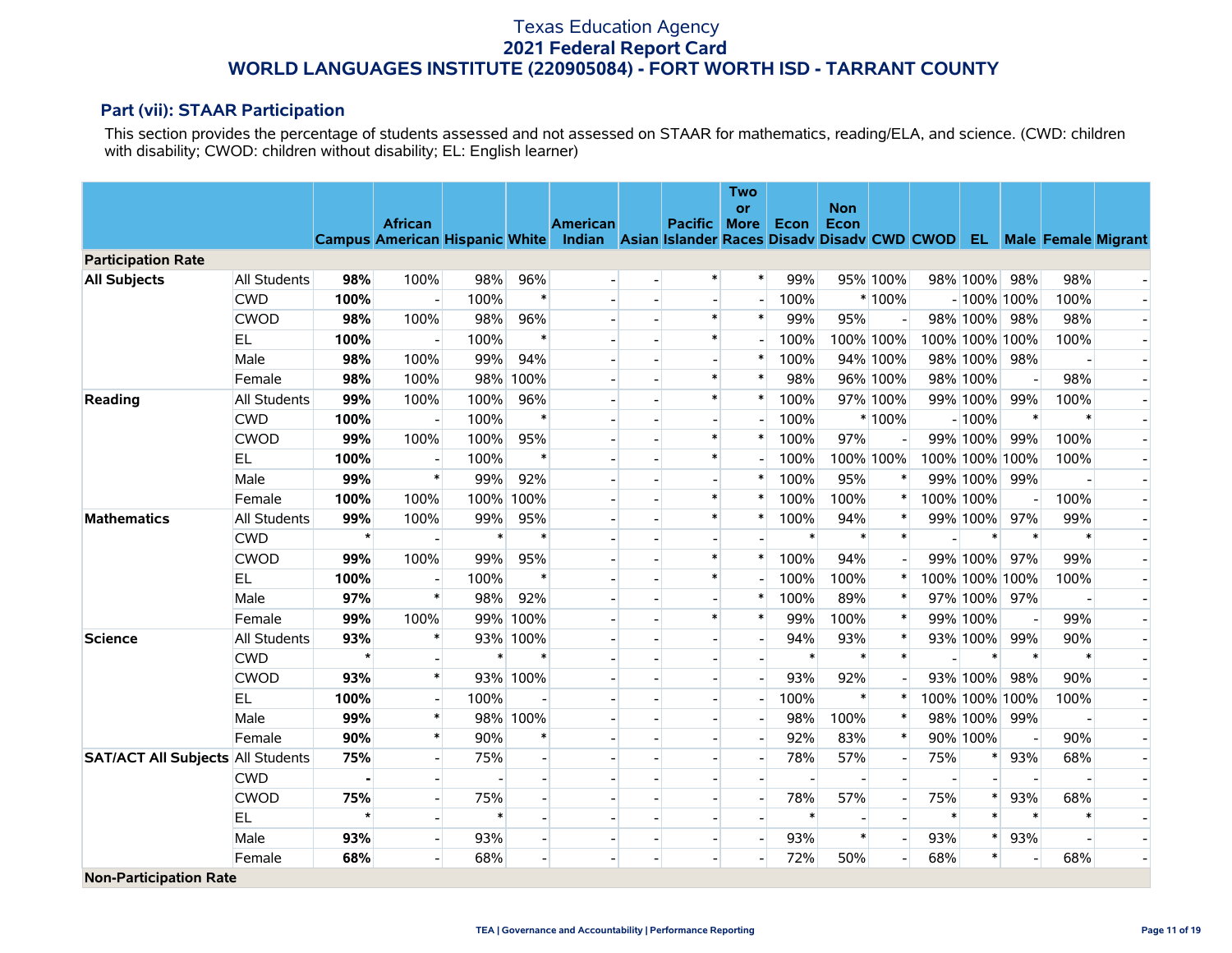|                                          |                     |         |                                                         |        |        |                                                                       |                | <b>Two</b><br>or         |        | <b>Non</b> |                          |        |        |                          |        |                            |
|------------------------------------------|---------------------|---------|---------------------------------------------------------|--------|--------|-----------------------------------------------------------------------|----------------|--------------------------|--------|------------|--------------------------|--------|--------|--------------------------|--------|----------------------------|
|                                          |                     |         | <b>African</b><br><b>Campus American Hispanic White</b> |        |        | <b>American</b><br>Indian Asian Islander Races Disady Disady CWD CWOD | <b>Pacific</b> | <b>More</b>              | Econ   | Econ       |                          |        | EL.    |                          |        | <b>Male Female Migrant</b> |
| <b>All Subjects</b>                      | <b>All Students</b> | 2%      | $0\%$                                                   | 2%     | 4%     |                                                                       |                | $\ast$                   | $1\%$  | 5%         | 0%                       | 2%     | 0%     | 2%                       | 2%     |                            |
|                                          | <b>CWD</b>          | 0%      | $\mathbf{L}$                                            | $0\%$  | $\ast$ |                                                                       |                |                          | $0\%$  | $\ast$     | $0\%$                    |        | $0\%$  | $0\%$                    | $0\%$  |                            |
|                                          | <b>CWOD</b>         | 2%      | $0\%$                                                   | 2%     | 4%     |                                                                       | $\ast$         | $\ast$                   | $1\%$  | 5%         | $\blacksquare$           | 2%     | 0%     | 2%                       | 2%     |                            |
|                                          | <b>EL</b>           | 0%      | $\overline{a}$                                          | 0%     | $\ast$ |                                                                       | $\ast$         |                          | $0\%$  | 0%         | 0%                       | 0%     | 0%     | 0%                       | 0%     |                            |
|                                          | Male                | 2%      | $0\%$                                                   | $1\%$  | 6%     |                                                                       |                | $\ast$                   | $0\%$  | 6%         | $0\%$                    | 2%     | $0\%$  | 2%                       |        |                            |
|                                          | Female              | 2%      | 0%                                                      | 2%     | 0%     |                                                                       | $\ast$         | $\ast$                   | 2%     | 4%         | 0%                       | 2%     | 0%     | $\overline{\phantom{a}}$ | 2%     |                            |
| Reading                                  | All Students        | 1%      | 0%                                                      | 0%     | 4%     |                                                                       | $\ast$         | $\ast$                   | 0%     | 3%         | 0%                       | $1\%$  | $0\%$  | $1\%$                    | 0%     |                            |
|                                          | <b>CWD</b>          | 0%      | $\blacksquare$                                          | 0%     | $\ast$ |                                                                       |                |                          | 0%     | $\ast$     | 0%                       |        | 0%     | $\ast$                   | $\ast$ |                            |
|                                          | <b>CWOD</b>         | 1%      | $0\%$                                                   | 0%     | 5%     |                                                                       | $\ast$         | $\ast$                   | 0%     | 3%         | $\overline{\phantom{a}}$ | $1\%$  | 0%     | $1\%$                    | 0%     |                            |
|                                          | <b>EL</b>           | 0%      |                                                         | 0%     | $\ast$ |                                                                       | $\ast$         |                          | $0\%$  | 0%         | 0%                       | 0%     | $0\%$  | 0%                       | 0%     |                            |
|                                          | Male                | 1%      | $\ast$                                                  | $1\%$  | 8%     |                                                                       |                | $\ast$                   | $0\%$  | 5%         | $\ast$                   | 1%     | $0\%$  | 1%                       |        |                            |
|                                          | Female              | 0%      | 0%                                                      | 0%     | 0%     |                                                                       | $\ast$         | $\ast$                   | 0%     | 0%         | $\ast$                   | 0%     | 0%     | $\overline{a}$           | 0%     |                            |
| <b>Mathematics</b>                       | All Students        | 1%      | $0\%$                                                   | $1\%$  | 5%     |                                                                       | $\ast$         | $\ast$                   | 0%     | 6%         | $\ast$                   | $1\%$  | $0\%$  | 3%                       | $1\%$  |                            |
|                                          | <b>CWD</b>          | $\star$ |                                                         | $\ast$ | $\ast$ |                                                                       |                |                          | $\ast$ | $\ast$     | $\ast$                   |        | $\ast$ | $\ast$                   | $\ast$ |                            |
|                                          | <b>CWOD</b>         | 1%      | $0\%$                                                   | $1\%$  | 5%     |                                                                       | $\ast$         | $\ast$                   | $0\%$  | 6%         | $\blacksquare$           | $1\%$  | 0%     | 3%                       | $1\%$  |                            |
|                                          | EL                  | 0%      | $\overline{\phantom{a}}$                                | 0%     | $\ast$ |                                                                       | $\ast$         |                          | $0\%$  | $0\%$      | $\ast$                   | 0%     | 0%     | 0%                       | 0%     |                            |
|                                          | Male                | 3%      | $\ast$                                                  | 2%     | 8%     |                                                                       |                | $\ast$                   | $0\%$  | 11%        | $\ast$                   | 3%     | $0\%$  | 3%                       |        |                            |
|                                          | Female              | 1%      | $0\%$                                                   | $1\%$  | 0%     |                                                                       | $\ast$         | $\ast$                   | $1\%$  | 0%         | $\ast$                   | $1\%$  | 0%     | $\overline{a}$           | $1\%$  |                            |
| <b>Science</b>                           | All Students        | 7%      | $\ast$                                                  | 7%     | 0%     |                                                                       |                | $\overline{\phantom{a}}$ | 6%     | 7%         | $\ast$                   | $7\%$  | $0\%$  | $1\%$                    | 10%    |                            |
|                                          | <b>CWD</b>          | $\star$ |                                                         | $\ast$ | $\ast$ |                                                                       |                |                          | $\ast$ | $\ast$     | $\ast$                   |        | $\ast$ | $\ast$                   | $\ast$ |                            |
|                                          | <b>CWOD</b>         | 7%      | $\ast$                                                  | 7%     | 0%     |                                                                       |                |                          | 7%     | 8%         |                          | 7%     | $0\%$  | 2%                       | 10%    |                            |
|                                          | EL                  | 0%      |                                                         | 0%     |        |                                                                       |                |                          | $0\%$  | $\ast$     | $\ast$                   | 0%     | 0%     | 0%                       | 0%     |                            |
|                                          | Male                | 1%      | $\ast$                                                  | 2%     | 0%     |                                                                       |                | $\overline{\phantom{a}}$ | 2%     | $0\%$      | $\ast$                   | 2%     | 0%     | $1\%$                    |        |                            |
|                                          | Female              | 10%     | $\ast$                                                  | 10%    | $\ast$ |                                                                       |                |                          | 8%     | 17%        | $\ast$                   | 10%    | 0%     | $\overline{a}$           | 10%    |                            |
| <b>SAT/ACT All Subjects All Students</b> |                     | 25%     |                                                         | 25%    |        |                                                                       |                | $\overline{\phantom{a}}$ | 22%    | 43%        | $\overline{\phantom{a}}$ | 25%    | $\ast$ | 7%                       | 32%    |                            |
|                                          | <b>CWD</b>          |         |                                                         |        |        |                                                                       |                |                          |        |            |                          |        |        |                          |        |                            |
|                                          | <b>CWOD</b>         | 25%     | $\overline{a}$                                          | 25%    |        |                                                                       |                | $\overline{\phantom{a}}$ | 22%    | 43%        | $\blacksquare$           | 25%    | $\ast$ | 7%                       | 32%    |                            |
|                                          | EL                  | $\star$ |                                                         |        |        |                                                                       |                |                          | $\ast$ |            |                          | $\ast$ | $\ast$ | $\ast$                   | $\ast$ |                            |
|                                          | Male                | 7%      |                                                         | 7%     |        |                                                                       |                |                          | 7%     | $\ast$     |                          | 7%     | $\ast$ | 7%                       |        |                            |
|                                          | Female              | 32%     |                                                         | 32%    |        |                                                                       |                |                          | 28%    | 50%        |                          | 32%    | $\ast$ |                          | 32%    |                            |

- Indicates there are no students in the group.

\* Indicates results are masked due to small numbers to protect student confidentiality.

### **Part (viii): Civil Rights Data**

Part (viii)(I) This section provides information from the 2017-18 CRDC surveys, submitted by school districts to the Office for Civil Rights on measures of school quality, climate, and safety, including counts of in-school suspensions, out-of-school suspensions, expulsions, school related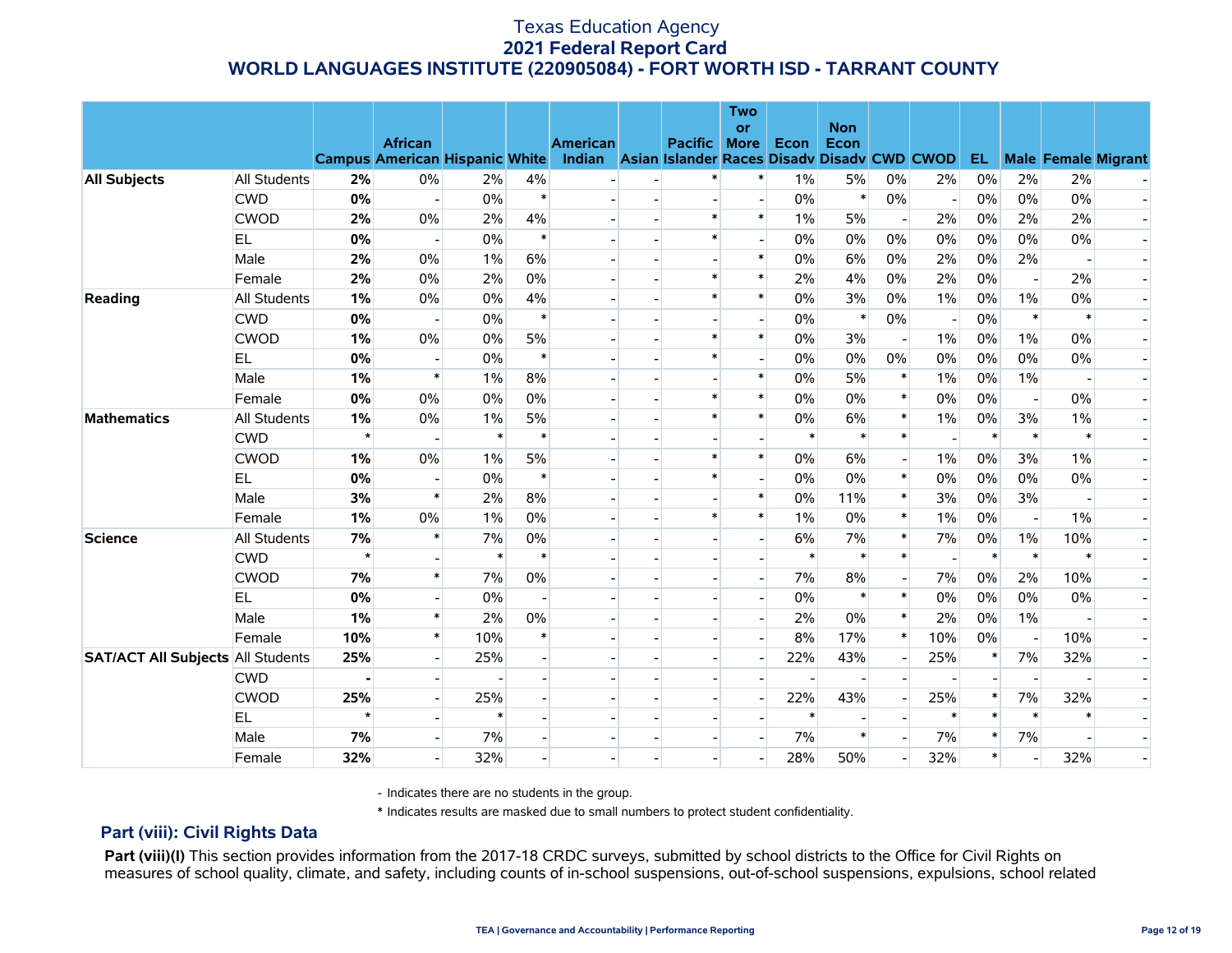arrests, referrals to law enforcement, chronic absenteeism (including both excused and unexcused absences), incidences of violence, including bullying and harassment. (EL: English learner)

|                                      |        |                |                |                |                | <b>Indian</b>       |             |                | <b>Two</b>               |                |                                                                              | <b>Students</b><br>with         |
|--------------------------------------|--------|----------------|----------------|----------------|----------------|---------------------|-------------|----------------|--------------------------|----------------|------------------------------------------------------------------------------|---------------------------------|
|                                      |        | <b>Total</b>   | <b>African</b> |                |                | or<br><b>Alaska</b> |             | <b>Pacific</b> | <b>or</b><br><b>More</b> |                | <b>Students</b><br>with                                                      | <b>Disabilities</b><br>(Section |
|                                      |        |                |                |                |                |                     |             |                |                          |                | students American Hispanic White Native Asian Islander Races EL Disabilities | 504)                            |
| <b>Students Without Disabilities</b> |        |                |                |                |                |                     |             |                |                          |                |                                                                              |                                 |
| <b>In-School Suspensions</b>         |        |                |                |                |                |                     |             |                |                          |                |                                                                              |                                 |
|                                      | Male   | $\overline{2}$ | 1              | $\mathbf{1}$   | $\overline{0}$ | $\overline{0}$      | 0           | $\overline{0}$ | $\pmb{0}$                | 0              |                                                                              |                                 |
|                                      | Female | 0              | 0              | 0              | $\overline{0}$ | $\overline{0}$      | $\mathbf 0$ | $\overline{0}$ | 0                        | $\overline{0}$ |                                                                              |                                 |
|                                      | Total  | $\overline{2}$ | 1              | $\mathbf{1}$   | $\Omega$       | $\overline{0}$      | $\mathbf 0$ | $\Omega$       | $\mathbf{0}$             | $\mathbf 0$    |                                                                              |                                 |
| <b>Out-of-School Suspensions</b>     |        |                |                |                |                |                     |             |                |                          |                |                                                                              |                                 |
|                                      | Male   | 5              | $\overline{2}$ | $\overline{3}$ | $\overline{0}$ | $\overline{0}$      | 0           | $\overline{0}$ | $\mathbf 0$              | $\mathbf 0$    |                                                                              |                                 |
|                                      | Female | 10             | 0              | 10             | $\Omega$       | $\overline{0}$      | $\mathbf 0$ | $\overline{0}$ | $\pmb{0}$                | $\overline{0}$ |                                                                              |                                 |
|                                      | Total  | 15             | $\overline{2}$ | 13             | $\Omega$       | $\overline{0}$      | $\mathbf 0$ | $\mathbf 0$    | $\Omega$                 | $\mathbf 0$    |                                                                              |                                 |
| <b>Expulsions</b>                    |        |                |                |                |                |                     |             |                |                          |                |                                                                              |                                 |
| With Educational Services            | Male   | 0              | 0              | $\mathbf 0$    | $\overline{0}$ | $\overline{0}$      | 0           | $\overline{0}$ | $\mathbf{0}$             | $\mathbf 0$    |                                                                              |                                 |
|                                      | Female | 0              | 0              | $\mathbf{0}$   | 0              | 0                   | 0           | 0              | 0                        | 0              |                                                                              |                                 |
|                                      | Total  | 0              | 0              | 0              | $\Omega$       | 0                   | $\mathbf 0$ | 0              | 0                        | $\mathbf 0$    |                                                                              |                                 |
| <b>Without Educational Services</b>  | Male   | 0              | 0              | 0              | $\Omega$       | $\Omega$            | $\mathbf 0$ | 0              | $\pmb{0}$                | 0              |                                                                              |                                 |
|                                      | Female | 0              | 0              | 0              | $\Omega$       | 0                   | $\mathbf 0$ | $\mathbf 0$    | 0                        | $\pmb{0}$      |                                                                              |                                 |
|                                      | Total  | 0              | 0              | $\mathbf{0}$   | 0              | 0                   | 0           | 0              | 0                        | 0              |                                                                              |                                 |
| Under Zero Tolerance Policies Male   |        | 0              | 0              | 0              | $\Omega$       | 0                   | $\mathbf 0$ | $\mathbf 0$    | $\pmb{0}$                | 0              |                                                                              |                                 |
|                                      | Female | 0              | $\mathbf{0}$   | $\Omega$       | $\Omega$       | $\Omega$            | $\pmb{0}$   | $\overline{0}$ | 0                        | $\mathbf 0$    |                                                                              |                                 |
|                                      | Total  | 0              | $\mathbf 0$    | $\Omega$       | $\Omega$       | $\overline{0}$      | $\mathbf 0$ | $\Omega$       | $\mathbf{0}$             | $\mathbf 0$    |                                                                              |                                 |
| <b>School-Related Arrests</b>        |        |                |                |                |                |                     |             |                |                          |                |                                                                              |                                 |
|                                      | Male   | 0              | 0              | 0              | $\overline{0}$ | 0                   | $\mathbf 0$ | $\overline{0}$ | $\mathbf 0$              | $\pmb{0}$      |                                                                              |                                 |
|                                      | Female | 0              | $\mathbf{0}$   | 0              | $\mathbf{0}$   | $\mathbf{0}$        | 0           | $\overline{0}$ | 0                        | $\mathbf 0$    |                                                                              |                                 |
|                                      | Total  | 0              | $\mathbf{0}$   | $\Omega$       | 0              | $\overline{0}$      | $\mathbf 0$ | $\Omega$       | $\mathbf{0}$             | $\mathbf 0$    |                                                                              |                                 |
| <b>Referrals to Law Enforcement</b>  |        |                |                |                |                |                     |             |                |                          |                |                                                                              |                                 |
|                                      | Male   | 0              | 0              | $\overline{0}$ | 0              | 0                   | 0           | $\overline{0}$ | $\mathbf 0$              | $\overline{0}$ |                                                                              |                                 |
|                                      | Female | 0              | 0              | 0              | $\overline{0}$ | 0                   | 0           | 0              | 0                        | 0              |                                                                              |                                 |
|                                      | Total  | 0              | 0              | 0              | $\mathbf{0}$   | $\mathbf{0}$        | 0           | $\overline{0}$ | $\mathbf 0$              | 0              |                                                                              |                                 |
| <b>Students With Disabilities</b>    |        |                |                |                |                |                     |             |                |                          |                |                                                                              |                                 |
| <b>In-School Suspensions</b>         |        |                |                |                |                |                     |             |                |                          |                |                                                                              |                                 |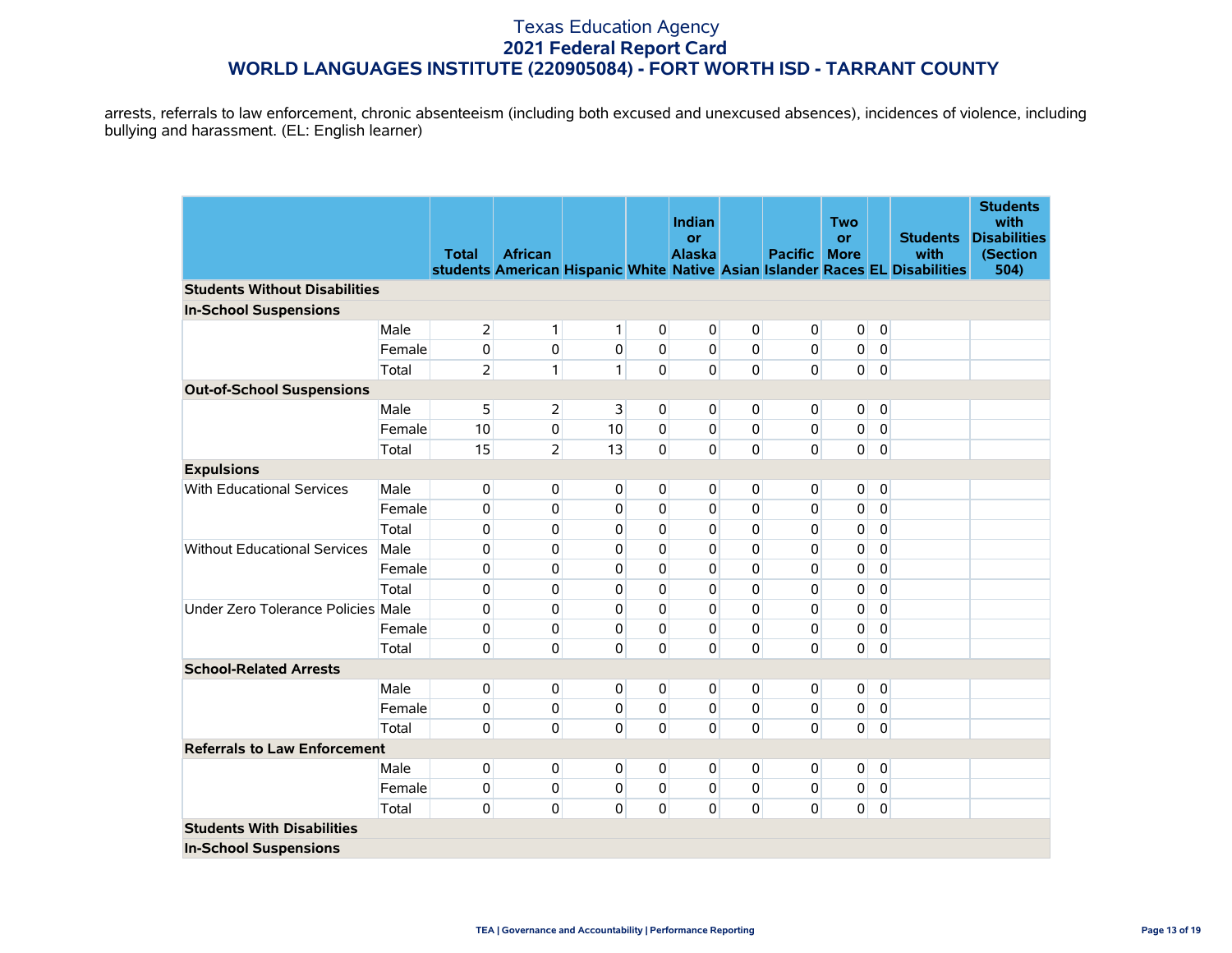|                                     |        | <b>Total</b> | <b>African</b> |                |                | Indian<br>or<br><b>Alaska</b> |             | <b>Pacific</b> | <b>Two</b><br><b>or</b><br><b>More</b> |                | <b>Students</b><br>with<br>students American Hispanic White Native Asian Islander Races EL Disabilities | <b>Students</b><br>with<br><b>Disabilities</b><br>(Section<br>504) |
|-------------------------------------|--------|--------------|----------------|----------------|----------------|-------------------------------|-------------|----------------|----------------------------------------|----------------|---------------------------------------------------------------------------------------------------------|--------------------------------------------------------------------|
|                                     | Male   | $\mathbf 0$  | 0              | $\mathbf{0}$   | $\mathbf 0$    | 0                             | $\mathbf 0$ | $\mathbf 0$    | 0                                      | $\mathbf 0$    |                                                                                                         | $\mathbf{1}$                                                       |
|                                     | Female | 0            | 0              | 0              | $\mathbf{0}$   | $\overline{0}$                | $\mathbf 0$ | $\mathbf 0$    | 0                                      | $\overline{0}$ |                                                                                                         | 0                                                                  |
|                                     | Total  | $\Omega$     | $\Omega$       | $\Omega$       | $\Omega$       | $\Omega$                      | $\mathbf 0$ | $\Omega$       | 0                                      | $\mathbf 0$    |                                                                                                         | 1                                                                  |
| <b>Out-of-School Suspensions</b>    |        |              |                |                |                |                               |             |                |                                        |                |                                                                                                         |                                                                    |
|                                     | Male   | $\mathbf{0}$ | $\Omega$       | $\Omega$       | $\mathbf{0}$   | $\Omega$                      | 0           | 0              | 0                                      | $\overline{0}$ |                                                                                                         | 1                                                                  |
|                                     | Female | 0            | 0              | $\Omega$       | $\mathbf{0}$   | $\Omega$                      | $\Omega$    | 0              | 0                                      | $\overline{0}$ |                                                                                                         | $\mathbf 0$                                                        |
|                                     | Total  | $\mathbf{0}$ | $\Omega$       | $\mathbf{0}$   | $\Omega$       | $\Omega$                      | $\mathbf 0$ | $\Omega$       | $\overline{0}$                         | $\mathbf 0$    |                                                                                                         | 1                                                                  |
| <b>Expulsions</b>                   |        |              |                |                |                |                               |             |                |                                        |                |                                                                                                         |                                                                    |
| <b>With Educational Services</b>    | Male   | $\mathbf 0$  | 0              | 0              | $\overline{0}$ | $\overline{0}$                | $\mathbf 0$ | $\mathbf 0$    | 0                                      | $\mathbf 0$    |                                                                                                         | 0                                                                  |
|                                     | Female | $\mathbf 0$  | 0              | $\mathbf{0}$   | $\mathbf 0$    | $\Omega$                      | $\mathbf 0$ | $\mathbf 0$    | 0                                      | $\mathbf 0$    |                                                                                                         | 0                                                                  |
|                                     | Total  | 0            | 0              | 0              | $\mathbf 0$    | $\Omega$                      | $\mathbf 0$ | $\mathbf 0$    | 0                                      | $\mathbf 0$    |                                                                                                         | 0                                                                  |
| <b>Without Educational Services</b> | Male   | $\mathbf 0$  | 0              | $\Omega$       | $\mathbf{0}$   | $\Omega$                      | $\Omega$    | 0              | 0                                      | $\overline{0}$ |                                                                                                         | $\mathbf 0$                                                        |
|                                     | Female | 0            | 0              | 0              | $\Omega$       | 0                             | 0           | 0              | 0                                      | 0              |                                                                                                         | 0                                                                  |
|                                     | Total  | $\mathbf 0$  | 0              | 0              | $\Omega$       | $\Omega$                      | $\Omega$    | $\mathbf 0$    | 0                                      | $\mathbf 0$    |                                                                                                         | 0                                                                  |
| Under Zero Tolerance Policies Male  |        | 0            | 0              | $\Omega$       | $\Omega$       | $\Omega$                      | $\Omega$    | 0              | 0                                      | $\mathbf{0}$   |                                                                                                         | 0                                                                  |
|                                     | Female | $\mathbf 0$  | 0              | $\mathbf{0}$   | $\Omega$       | $\Omega$                      | $\Omega$    | $\mathbf 0$    | 0                                      | 0              |                                                                                                         | $\mathbf 0$                                                        |
|                                     | Total  | $\mathbf{0}$ | $\Omega$       | $\Omega$       | $\Omega$       | $\Omega$                      | $\Omega$    | $\Omega$       | $\overline{0}$                         | $\mathbf 0$    |                                                                                                         | $\mathbf 0$                                                        |
| <b>School-Related Arrests</b>       |        |              |                |                |                |                               |             |                |                                        |                |                                                                                                         |                                                                    |
|                                     | Male   | 0            | 0              | 0              | $\mathbf 0$    | 0                             | 0           | 0              | 0                                      | $\pmb{0}$      |                                                                                                         | $\pmb{0}$                                                          |
|                                     | Female | 0            | 0              | $\mathbf{0}$   | $\mathbf 0$    | $\Omega$                      | $\mathbf 0$ | $\mathbf 0$    | 0                                      | $\overline{0}$ |                                                                                                         | $\mathbf 0$                                                        |
|                                     | Total  | $\Omega$     | $\Omega$       | $\mathbf{0}$   | $\mathbf 0$    | $\overline{0}$                | $\mathbf 0$ | $\mathbf 0$    | $\mathbf{0}$                           | $\mathbf 0$    |                                                                                                         | $\mathbf 0$                                                        |
| <b>Referrals to Law Enforcement</b> |        |              |                |                |                |                               |             |                |                                        |                |                                                                                                         |                                                                    |
|                                     | Male   | $\mathbf 0$  | 0              | 0              | $\mathbf 0$    | 0                             | $\mathbf 0$ | $\mathbf 0$    | 0                                      | $\mathbf 0$    |                                                                                                         | $\pmb{0}$                                                          |
|                                     | Female | 0            | 0              | 0              | $\mathbf 0$    | 0                             | $\mathbf 0$ | 0              | 0                                      | 0              |                                                                                                         | 0                                                                  |
|                                     | Total  | $\Omega$     | $\Omega$       | $\Omega$       | $\Omega$       | $\Omega$                      | $\Omega$    | $\mathbf 0$    | $\overline{0}$                         | $\mathbf 0$    |                                                                                                         | $\mathbf 0$                                                        |
| <b>All Students</b>                 |        |              |                |                |                |                               |             |                |                                        |                |                                                                                                         |                                                                    |
| <b>Chronic Absenteeism</b>          |        |              |                |                |                |                               |             |                |                                        |                |                                                                                                         |                                                                    |
|                                     | Male   | 3            | 1              | $\overline{2}$ | -8             | -8                            | -8          | -8             | -8                                     | $\overline{2}$ | -8                                                                                                      | -8                                                                 |
|                                     | Female | 6            | -8             | 6              | -8             | $-8$                          | $-8$        | -8             | $-8$                                   | $-8$           | $-8$                                                                                                    | $-8$                                                               |
|                                     | Total  | 9            | $\mathbf{1}$   | 8              | $-8$           | $-8$                          | $-8$        | $-8$           | $-8$                                   | $\overline{2}$ | $-8$                                                                                                    | $-8$                                                               |

|                                               | Total |
|-----------------------------------------------|-------|
| <b>Incidents of Violence</b>                  |       |
| Incidents of rape or attempted rape           |       |
| Incidents of sexual assault (other than rape) |       |
| Incidents of robbery with a weapon            |       |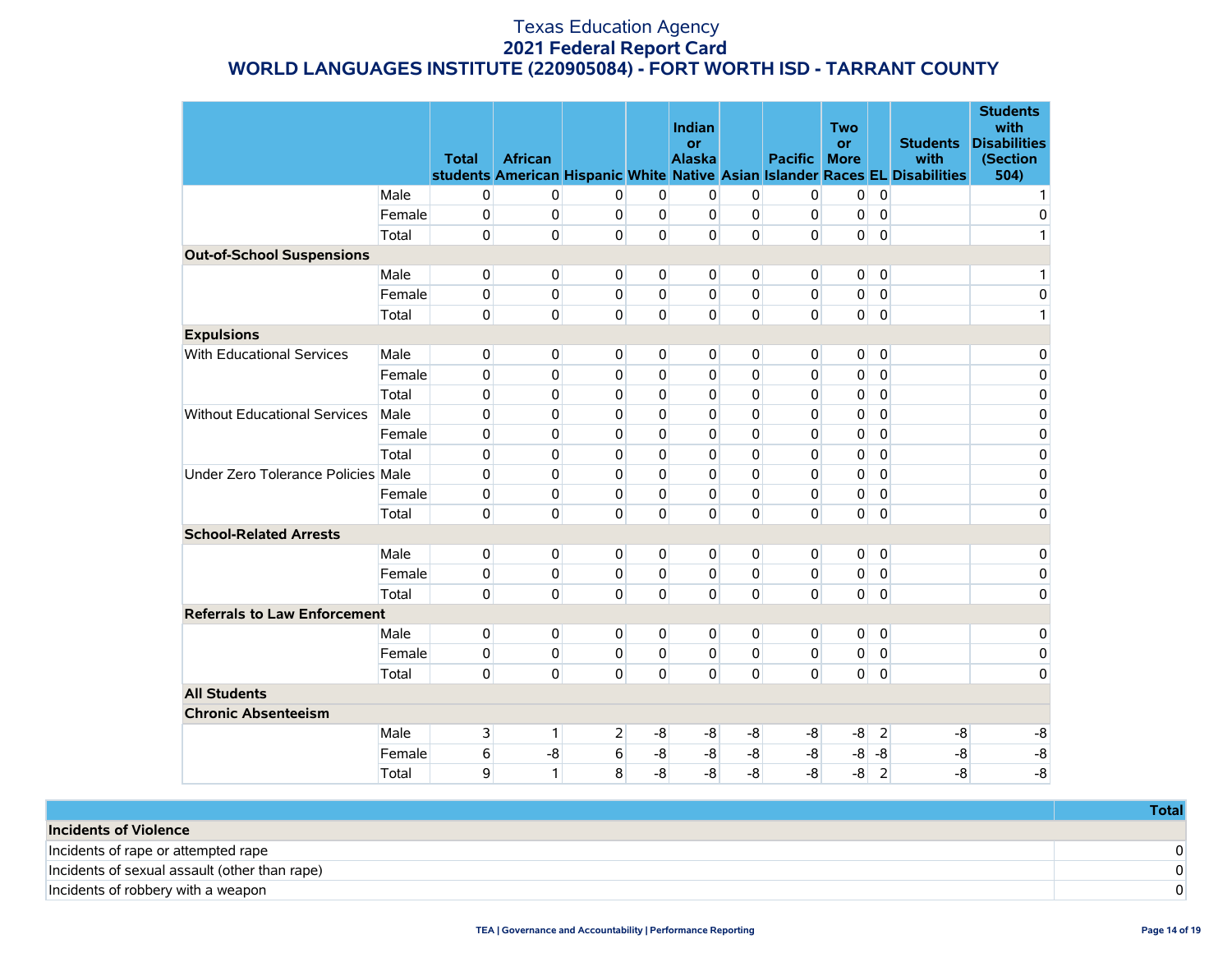|                                                                            | Total |
|----------------------------------------------------------------------------|-------|
| Incidents of robbery with a firearm or explosive device                    |       |
| Incidents of robbery without a weapon                                      |       |
| Incidents of physical attack or fight with a weapon                        |       |
| Incidents of physical attack or fight with a firearm or explosive device   |       |
| Incidents of physical attack or fight without a weapon                     |       |
| Incidents of threats of physical attack with a weapon                      |       |
| Incidents of threats of physical attack with a firearm or explosive device |       |
| Incidents of threats of physical attack without a weapon                   |       |
| Incidents of possession of a firearm or explosive device                   |       |
| Allegations of Harassment or bullying                                      |       |
| On the basis of sex                                                        |       |
| On the basis of race                                                       |       |
| On the basis of disability                                                 |       |
| On the basis of sexual orientation                                         |       |
| On the basis of religion                                                   |       |

Part (viii)(II) This section provides information from the 2017-18 CRDC surveys, submitted by school districts to the Office for Civil Rights, on the number of students enrolled in preschool programs and accelerated coursework to earn postsecondary credit while still in high school.

|                                           |        | <b>Total</b> | <b>African</b> |    |              | Indian<br>or<br><b>Alaska</b> |          | <b>Pacific</b> | <b>Two</b><br>or<br><b>More</b> |                 | <b>Students</b><br>with<br>students American Hispanic White Native Asian Islander Races EL Disabilities |
|-------------------------------------------|--------|--------------|----------------|----|--------------|-------------------------------|----------|----------------|---------------------------------|-----------------|---------------------------------------------------------------------------------------------------------|
| <b>Preschool Programs</b>                 |        |              |                |    |              |                               |          |                |                                 |                 |                                                                                                         |
|                                           | Male   | -9           | -9             | -9 | -9           | -9                            | -9       | $-9$           | $-9$                            | $-9$            | -9                                                                                                      |
|                                           | Female | -9           | -9             | -9 | $-9$         | -9                            | $-9$     | $-9$           | -9                              | -9              | -9                                                                                                      |
|                                           | Total  | -9           | -9             | -9 | $-9'$        | -9                            | -9       | -9             | $-9$                            | -9              | -9                                                                                                      |
| <b>Accelerated Coursework</b>             |        |              |                |    |              |                               |          |                |                                 |                 |                                                                                                         |
| <b>Advanced Placement Courses</b>         | Male   | 28           | $\mathsf{2}$   | 26 | $\mathbf{0}$ | $\overline{0}$                | 0        | $\overline{0}$ | $\overline{0}$                  | 3               | 0                                                                                                       |
|                                           | Female | 48           |                | 46 |              | $\Omega$                      | $\Omega$ | $\Omega$       |                                 | 010             | 3                                                                                                       |
|                                           | Total  | 76           | 3              | 72 |              | $\Omega$                      | 0        | $\Omega$       |                                 | 0 <sub>13</sub> | 3                                                                                                       |
| International Baccalaureate Courses       | Male   | -9           | -9             | -9 | $-9$         | -9                            | -9       | -9             | -9                              | $-9$            | -9                                                                                                      |
|                                           | Female | -9           | -9             | -9 | -9           | -9                            | -9       | -9             | -9                              | -9              | -9                                                                                                      |
|                                           | Total  | -9           | -9             | -9 | -9           | -9                            | -9       | -9             | -9                              | -9              | -9                                                                                                      |
| Dual Enrollment/Dual Credit Programs Male |        | -9           | -9             | -9 | -9           | -9                            | -9       | -9             | $-9$                            | -9              | -9                                                                                                      |
|                                           | Female | -9           | -9             | -9 | $-9$         | -9                            | -9       | -9             | -9                              | -9              | -9                                                                                                      |
|                                           | Total  | -9           | -9             | -9 | $-9$         | -9                            | -9       | -9             | -9                              | -9              | -9                                                                                                      |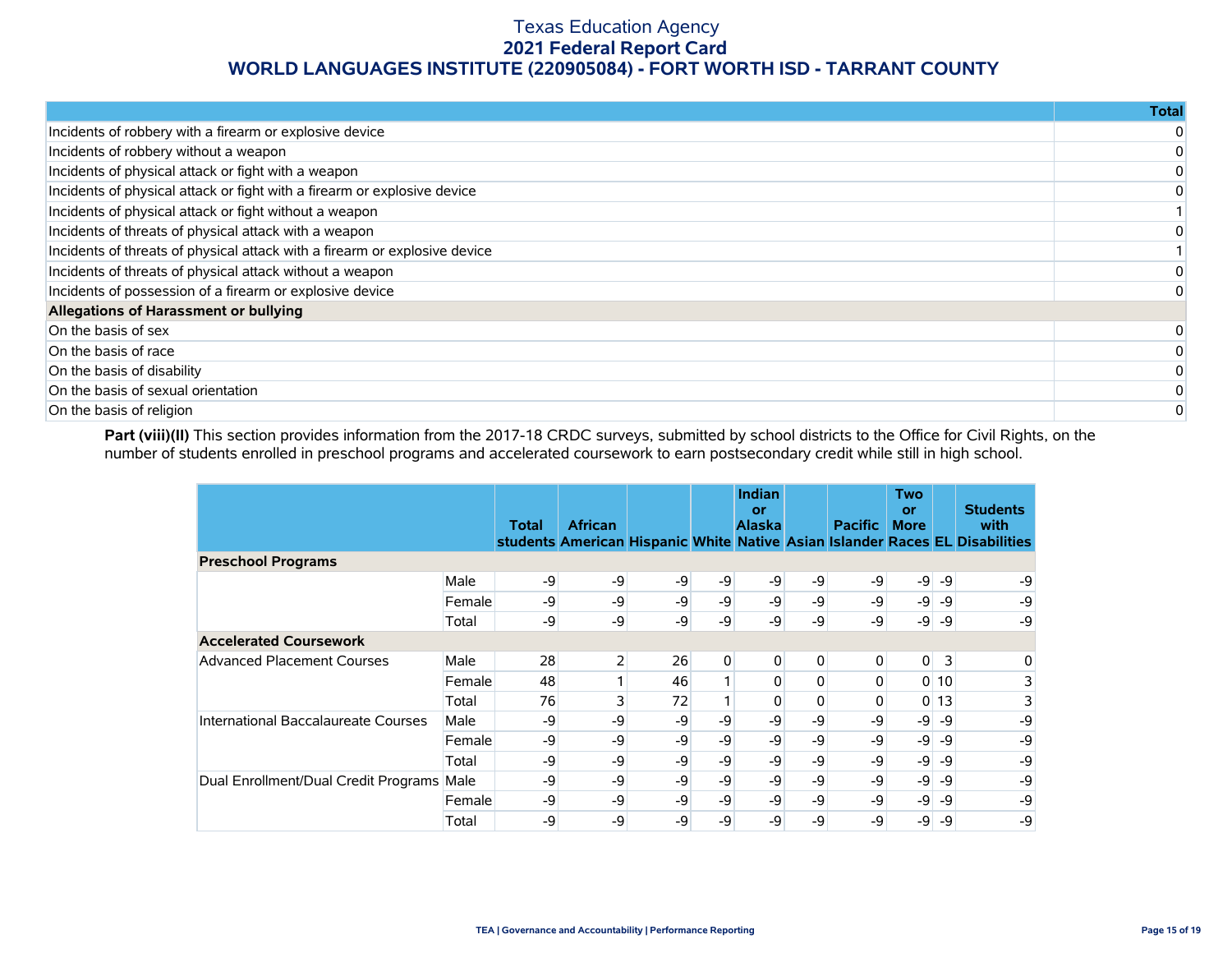- Indicates there are no data available in the group.
- -3 Indicates skip logic failure.
- -8 Indicates EDFacts missing data.
- -9 Indicates not applicable / skipped.
- -11 Indicates suppressed data.

Blank cell indicates the student group is not applicable to this report.

### **Part (ix): Teacher Quality Data**

This section provides information on the professional qualifications of teachers, including information disaggregated by high- and low-poverty schools on the number and percentage of (I) inexperienced teacher, principals, and other school leaders; (II) teachers teaching with emergency or provisional credentials; and (III) teachers who are not teaching in the subject or field for which the teacher is certified or licensed.

|                                                                                                        | <b>All School</b>     |         |
|--------------------------------------------------------------------------------------------------------|-----------------------|---------|
|                                                                                                        | <b>Number Percent</b> |         |
| Inexperienced Teachers, Principals, and Other School Leaders                                           | 3.5                   | $8.6\%$ |
| Teachers Teaching with Emergency or Provisional Credentials                                            | 1.8                   | 4.7%    |
| Teacher Who Are Not Teaching in the Subject or Field for Which<br>the Teacher is Certified or Licensed | 5.7                   | 14.8%   |

- Indicates there are no data available in the group.

Blank cell indicates there are no data available in the group.

### **Part (x): Per-pupil Expenditure**

This section provides information on the per-pupil expenditures of federal, state, and local funds, including actual personnel expenditures and actual non-personnel expenditures, disaggregated by source of funds, for each school district and campus for the 2020-21 fiscal year.

 *To be updated by June 30th, 2022.*

#### **Part (xi): STAAR Alternate 2 Participation**

This section provides information on the number and percentage of students with the most significant cognitive disabilities who take STAAR Alternate 2, by grade and subject for the 2020-21 school year.

|                    | <b>State</b><br><b>Number</b> | <b>State</b><br>Rate  <br>of. |     |    | <b>District District Campus Campus</b><br>Number Rate of Number Rate of<br>of ALT2 ALT2 of ALT2 ALT2 of ALT2 | ALT <sub>2</sub> |
|--------------------|-------------------------------|-------------------------------|-----|----|--------------------------------------------------------------------------------------------------------------|------------------|
| Grade 3            |                               |                               |     |    |                                                                                                              |                  |
| Reading            | 4,966                         | $1\%$                         | 94  | 2% |                                                                                                              |                  |
| <b>Mathematics</b> | 4,961                         | $1\%$                         | 94  | 2% |                                                                                                              |                  |
| Grade 4            |                               |                               |     |    |                                                                                                              |                  |
| Reading            | 5.046                         | $1\%$                         | 98  | 2% |                                                                                                              |                  |
| <b>Mathematics</b> | 5.040                         | $1\%$                         | 97  | 2% |                                                                                                              | $\overline{a}$   |
| Grade 5            |                               |                               |     |    |                                                                                                              |                  |
| Reading            | 5,133                         | $1\%$                         | 121 | 2% |                                                                                                              |                  |
| <b>Mathematics</b> | 5,138                         | $1\%$                         | 121 | 2% |                                                                                                              | $\overline{a}$   |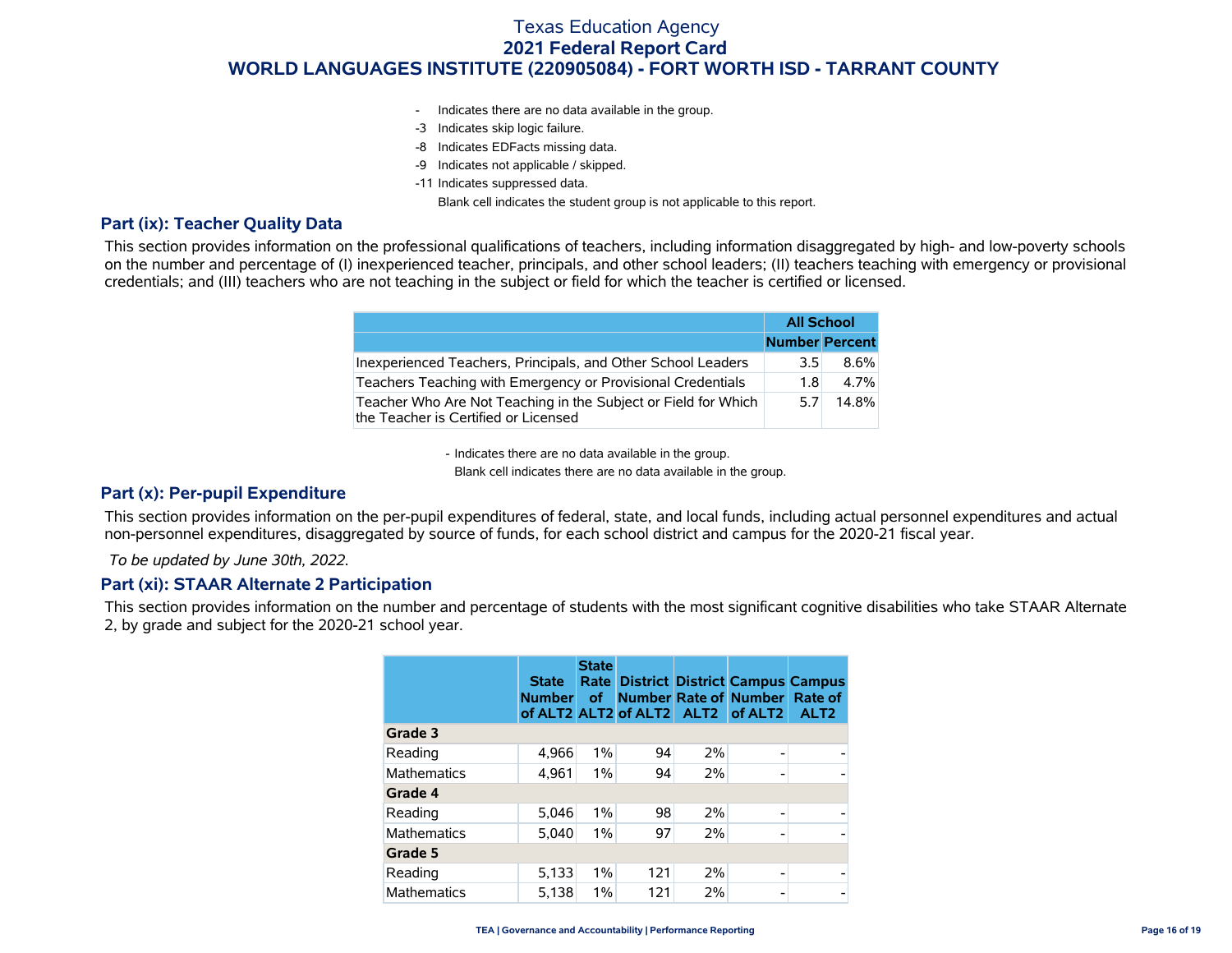|                      | <b>State</b><br><b>Number</b><br>of ALT2 ALT2 | <b>State</b><br>Rate<br><b>of</b> | of ALT2 | ALT <sub>2</sub> | <b>District District Campus Campus</b><br><b>Number Rate of Number</b><br>of ALT <sub>2</sub> | Rate of<br>ALT <sub>2</sub> |
|----------------------|-----------------------------------------------|-----------------------------------|---------|------------------|-----------------------------------------------------------------------------------------------|-----------------------------|
| Science              | 5,130                                         | 1%                                | 121     | 2%               |                                                                                               |                             |
| Grade 6              |                                               |                                   |         |                  |                                                                                               |                             |
| Reading              | 4,925                                         | 1%                                | 100     | 2%               |                                                                                               |                             |
| <b>Mathematics</b>   | 4,923                                         | 1%                                | 99      | 2%               |                                                                                               |                             |
| Grade 7              |                                               |                                   |         |                  |                                                                                               |                             |
| Reading              | 4,586                                         | $1\%$                             | 79      | $1\%$            |                                                                                               |                             |
| <b>Mathematics</b>   | 4.581                                         | 1%                                | 79      | 2%               |                                                                                               |                             |
| Grade 8              |                                               |                                   |         |                  |                                                                                               |                             |
| Reading              | 4,513                                         | $1\%$                             | 80      | 2%               |                                                                                               |                             |
| <b>Mathematics</b>   | 4,507                                         | $1\%$                             | 79      | $1\%$            |                                                                                               |                             |
| Science              | 4.492                                         | $1\%$                             | 80      | $1\%$            |                                                                                               |                             |
| <b>End of Course</b> |                                               |                                   |         |                  |                                                                                               |                             |
| English I            | 4,504                                         | $1\%$                             | 78      | $1\%$            |                                                                                               |                             |
| English II           | 4,092                                         | 1%                                | 78      | 1%               |                                                                                               |                             |
| Algebra I            | 4,514                                         | 1%                                | 76      | 1%               |                                                                                               |                             |
| Biology              | 4,424                                         | 1%                                | 75      | 1%               |                                                                                               |                             |
| <b>All Grades</b>    |                                               |                                   |         |                  |                                                                                               |                             |
| All Subjects         | 85,481                                        | 1%                                | 1,649   | 2%               |                                                                                               |                             |
| Reading              | 37,771                                        | 1%                                | 728     | 1%               |                                                                                               |                             |
| <b>Mathematics</b>   | 33,664                                        | 1%                                | 645     | 2%               |                                                                                               |                             |
| Science              | 14.046                                        | 1%                                | 276     | 1%               |                                                                                               |                             |

- Indicates there are no students in the group.

\* Indicates results are masked due to small numbers to protect student confidentiality.

### **Part (xii): Statewide National Assessment of Educational Progress (NAEP)**

This section provides results on the state academic assessments in reading and mathematics in grades 4 and 8 of the 2019 National Assessment of Educational Progress, compared to the national average of such results.

|       | <b>State Level: 2019 Percentages at NAEP Achievement Levels</b> |                      |    |                                   |                                            |    |                                                   |           |            |           |  |  |  |              |    |    |    |    |    |    |   |   |
|-------|-----------------------------------------------------------------|----------------------|----|-----------------------------------|--------------------------------------------|----|---------------------------------------------------|-----------|------------|-----------|--|--|--|--------------|----|----|----|----|----|----|---|---|
|       |                                                                 |                      |    | %<br><b>Below</b><br><b>Basic</b> | %<br>At or<br><b>Above</b><br><b>Basic</b> |    | %<br>At or<br>Above<br><b>Proficient Advanced</b> |           | $\%$<br>At |           |  |  |  |              |    |    |    |    |    |    |   |   |
| Grade | <b>Subject</b>                                                  | <b>Student Group</b> |    |                                   | <b>TX US TX US</b>                         |    | <b>TX</b>                                         | <b>US</b> | <b>TX</b>  | <b>US</b> |  |  |  |              |    |    |    |    |    |    |   |   |
|       | Grade 4 Reading                                                 | Overall              | 39 | 34                                | 61                                         | 66 | 30                                                | 35        | 7          | 9         |  |  |  |              |    |    |    |    |    |    |   |   |
|       |                                                                 |                      |    |                                   |                                            |    |                                                   |           |            |           |  |  |  | <b>Black</b> | 52 | 52 | 48 | 48 | 16 | 18 | 2 | 3 |
|       |                                                                 | Hispanic             | 48 | 45                                | 52                                         | 55 | 21                                                | 23        | 3          | 4         |  |  |  |              |    |    |    |    |    |    |   |   |
|       |                                                                 | White                | 22 | 23                                | 78                                         | 77 | 48                                                | 45        | 12         | 12        |  |  |  |              |    |    |    |    |    |    |   |   |
|       |                                                                 | American Indian      | ∗  | 50                                | ∗                                          | 50 | $\ast$                                            | 19        | *          | 3         |  |  |  |              |    |    |    |    |    |    |   |   |
|       |                                                                 | Asian                | 11 | 18                                | 89                                         | 82 | 65                                                | 57        | 25         | 22        |  |  |  |              |    |    |    |    |    |    |   |   |
|       |                                                                 | Pacific Islander     | ∗  | 42                                | ∗                                          | 58 | $\ast$                                            | 25        | $\ast$     | 4         |  |  |  |              |    |    |    |    |    |    |   |   |
|       |                                                                 | Two or More Races    | 26 | 28                                | 74                                         | 72 | 38                                                | 40        | 6          | 11        |  |  |  |              |    |    |    |    |    |    |   |   |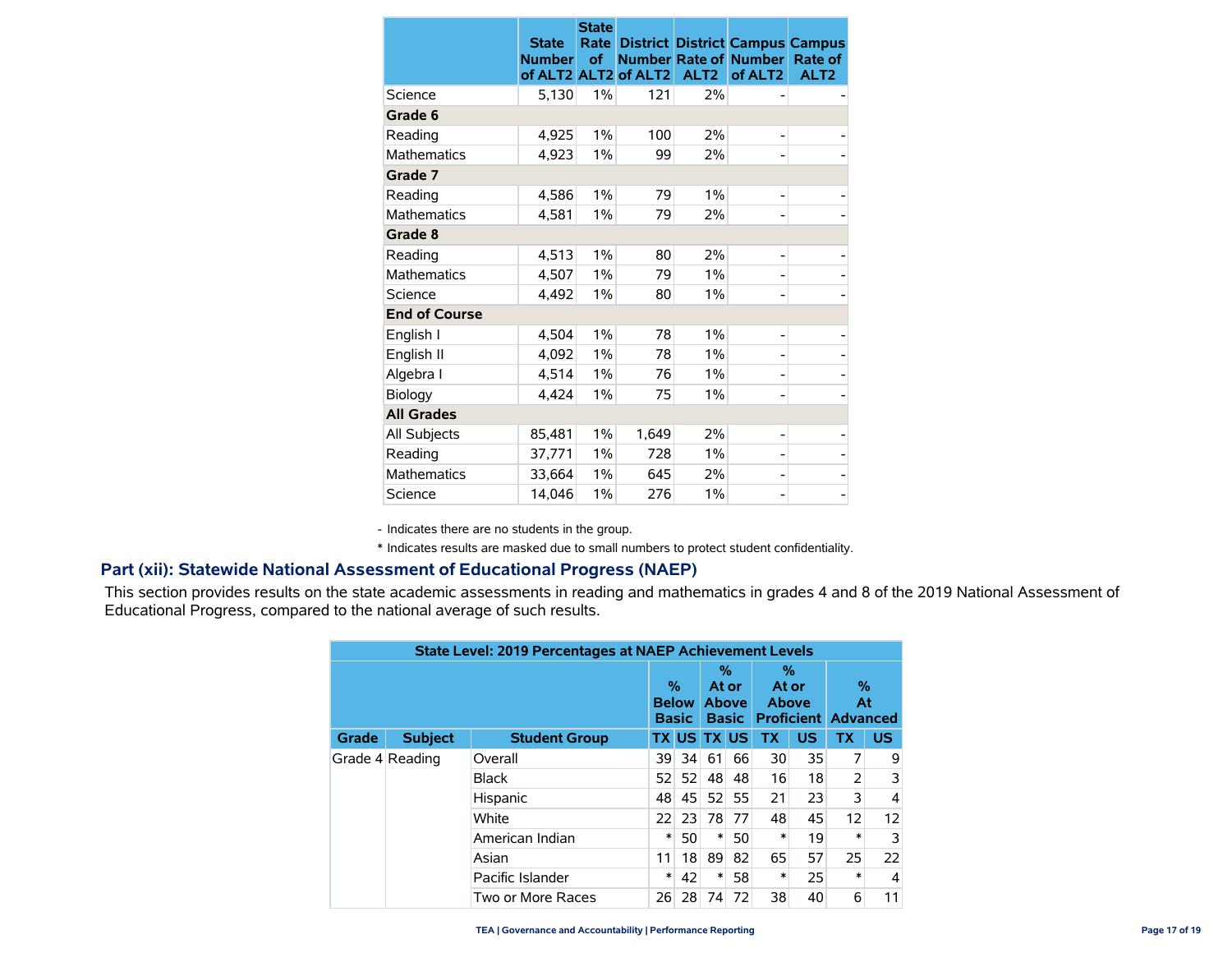|                 |                     | <b>State Level: 2019 Percentages at NAEP Achievement Levels</b> |        |                              |                    |                                   |                       |                |                                       |                |
|-----------------|---------------------|-----------------------------------------------------------------|--------|------------------------------|--------------------|-----------------------------------|-----------------------|----------------|---------------------------------------|----------------|
|                 |                     |                                                                 | %      | <b>Below</b><br><b>Basic</b> | At or              | ℅<br><b>Above</b><br><b>Basic</b> | At or<br><b>Above</b> | %              | %<br>At<br><b>Proficient Advanced</b> |                |
| Grade           | <b>Subject</b>      | <b>Student Group</b>                                            |        |                              | <b>TX US TX US</b> |                                   | <b>TX</b>             | US.            | <b>TX</b>                             | <b>US</b>      |
|                 | Grade 4 Reading     | Econ Disadv                                                     | 50     | 47                           | 50                 | 53                                | 19                    | 21             | 3                                     | 3              |
|                 |                     | <b>Students with Disabilities</b>                               | 79     | 73                           | 21                 | 27                                | 8                     | 10             | 1                                     | $\overline{2}$ |
|                 |                     | English Language Learners                                       | 61     | 65                           | 39                 | 35                                | 12                    | 10             | 2                                     | 1              |
|                 | Mathematics Overall |                                                                 | 16     | 19                           | 84                 | 81                                | 44                    | 41             | 9                                     | 9              |
|                 |                     | <b>Black</b>                                                    | 24     | 35                           | 76                 | 65                                | 32                    | 20             | 3                                     | $\overline{2}$ |
|                 |                     | Hispanic                                                        | 19     | 27                           | 81                 | 73                                | 35                    | 28             | 4                                     | 3              |
|                 |                     | White                                                           | 8      | 11                           | 92                 | 89                                | 59                    | 52             | 16                                    | 12             |
|                 |                     | American Indian                                                 | $\ast$ | 33                           | $\ast$             | 67                                | *                     | 24             | $\ast$                                | 4              |
|                 |                     | Asian                                                           | 4      | 7                            | 96                 | 93                                | 82                    | 69             | 45                                    | 28             |
|                 |                     | Pacific Islander                                                | $\ast$ | 36                           | $\ast$             | 64                                | *                     | 28             | $\ast$                                | 6              |
|                 |                     | Two or More Races                                               | 9      | 16                           | 91                 | 84                                | 51                    | 44             | 9                                     | 10             |
|                 |                     | <b>Econ Disadv</b>                                              | 21     | 29                           | 79                 | 71                                | 32                    | 26             | 3                                     | 3              |
|                 |                     | <b>Students with Disabilities</b>                               |        | 54                           | 45                 | 46                                | 13                    | 14             | 1                                     | $\overline{2}$ |
|                 |                     | English Language Learners                                       | 24     | 41                           | 76                 | 59                                | 29                    | 16             | $\overline{2}$                        | 1              |
| Grade 8 Reading | Overall             | 33                                                              | 27     | 67                           | 73                 | 25                                | 34                    | $\overline{2}$ | $\overline{4}$                        |                |
|                 |                     | Black                                                           | 53     | 46                           | 47                 | 54                                | 41                    | 15             | n/a                                   | 1              |
|                 |                     | Hispanic                                                        | 38     | 37                           | 62                 | 63                                | 19                    | 22             | 1                                     | $\overline{2}$ |
|                 |                     | White                                                           | 20     | 18                           | 80                 | 82                                | 35                    | 42             | 3                                     | 5              |
|                 |                     | American Indian                                                 | $\ast$ | 41                           | $\ast$             | 59                                | *                     | 19             | *                                     | 1              |
|                 |                     | Asian                                                           | 8      | 13                           | 92                 | 87                                | 59                    | 57             | 11                                    | 13             |
|                 |                     | Pacific Islander                                                | $\ast$ | 37                           | $\ast$             | 63                                | *                     | 25             | *                                     | 2              |
|                 |                     | Two or More Races                                               | 26     | 24                           | 74                 | 76                                | 25                    | 37             | 1                                     | 5              |
|                 |                     | <b>Econ Disadv</b>                                              | 43     | 40                           | 57                 | 60                                | 15                    | 20             | n/a                                   | 1              |
|                 |                     | <b>Students with Disabilities</b>                               | 81     | 68                           | 19                 | 32                                | 3                     | 7              | n/a                                   | n/a            |
|                 |                     | English Language Learners                                       | 66     | 72                           | 34                 | 28                                | 4                     | 4              | n/a                                   | n/a            |
|                 | Mathematics Overall |                                                                 | 32     | 31                           | 68                 | 69                                | 30                    | 34             | 7                                     | 10             |
|                 |                     | <b>Black</b>                                                    | 48     | 53                           | 52                 | 47                                | 16                    | 14             | 2                                     | 2              |
|                 |                     | Hispanic                                                        | 37     | 43                           | 63                 | 57                                | 21                    | 20             | 3                                     | 4              |
|                 |                     | White                                                           | 20     | 20                           | 80                 | 80                                | 44                    | 44             | 13                                    | 13             |
|                 |                     | American Indian                                                 | *      | 49                           | ∗                  | 51                                | *                     | 15             | *                                     | 3              |
|                 |                     | Asian                                                           | 10     | 12                           | 90                 | 88                                | 71                    | 64             | 36                                    | 33             |
|                 |                     | Pacific Islander                                                | $\ast$ | 45                           | $\ast$             | 55                                | $\ast$                | 21             | $\ast$                                | 4              |
|                 |                     | Two or More Races                                               | 25     | 27                           | 75                 | 73                                | 41                    | 38             | 11                                    | 12             |
|                 |                     | Econ Disadv                                                     | 41     | 46                           | 59                 | 54                                | 19                    | 18             | 2                                     | 3              |
|                 |                     | Students with Disabilities                                      | 73     | 73                           | 27                 | 27                                | 5                     | 6              | 1                                     | $\overline{2}$ |
|                 |                     | English Language Learners                                       |        | 60 72                        | 40                 | 28                                | 8                     | 5              | 1                                     | $\mathbf{1}$   |

\* Indicates reporting standards not met.

n/a Indicates data reporting is not applicable for this group.